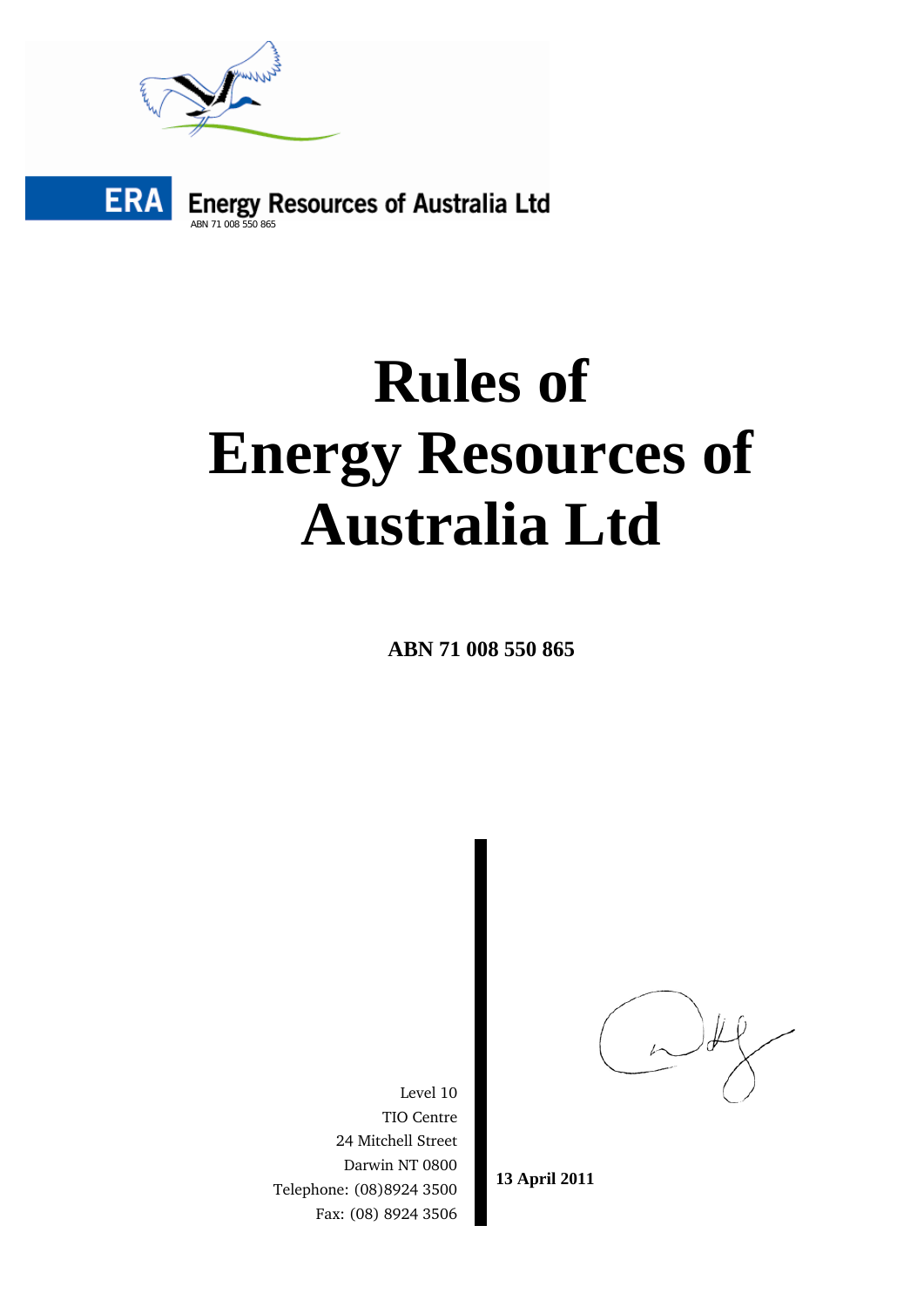

# **CONTENTS**

| 1. | <b>PRELIMINARY</b>                                               |                                                                                                                                                                                                                        | 1                                                         |
|----|------------------------------------------------------------------|------------------------------------------------------------------------------------------------------------------------------------------------------------------------------------------------------------------------|-----------------------------------------------------------|
|    | 1.1<br>1.2<br><b>Definitions</b>                                 | Table A and replaceable rules excluded                                                                                                                                                                                 | $\mathbf 1$                                               |
|    | 1.3                                                              | <b>Interpretation of this document</b>                                                                                                                                                                                 | $\mathbf{1}$<br>3                                         |
| 2. | <b>LISTING RULES</b>                                             |                                                                                                                                                                                                                        | 4                                                         |
|    | 2.1                                                              | <b>Listing Rules prevail</b>                                                                                                                                                                                           | $\overline{4}$                                            |
| 3. | <b>DIRECTORS</b>                                                 |                                                                                                                                                                                                                        | 4                                                         |
|    | 3.1<br>3.2<br>3.3<br>3.4<br>3.5<br>3.6<br>3.7<br>3.8<br>Not used | <b>Number of Directors</b><br><b>Present Directors to continue</b><br>Qualification<br><b>Appointment by the Board</b><br><b>Election by general meeting</b><br><b>Eligible candidates</b><br><b>Director rotation</b> | 4<br>$\overline{4}$<br>$\overline{4}$<br>5<br>5<br>5<br>5 |
|    | 3.9<br>3.10<br>3.11<br>3.12                                      | <b>Time of retirement</b><br><b>Cessation of Director's appointment</b><br><b>Removal from office</b><br><b>Too few Directors</b>                                                                                      | 5<br>$\boldsymbol{6}$<br>6<br>6                           |
| 4. |                                                                  | <b>ALTERNATE DIRECTORS</b>                                                                                                                                                                                             | 6                                                         |
|    | 4.1<br>4.2<br>4.3<br>4.4<br>4.5                                  | <b>Appointment of Alternates</b><br><b>Notice of Board meetings</b><br><b>Obligations and entitlements of Alternates</b><br><b>Termination of appointment</b><br><b>Appointments and revocations in writing</b>        | 6<br>6<br>$\overline{7}$<br>$\overline{7}$<br>7           |
| 5. |                                                                  | <b>POWERS OF THE BOARD</b>                                                                                                                                                                                             | 7                                                         |
|    | 5.1 Powers generally<br>5.2<br>5.3                               | <b>Exercise of powers</b><br>Sale of main undertaking                                                                                                                                                                  | 7<br>$8\,$<br>8                                           |
| 6. |                                                                  | <b>EXECUTING NEGOTIABLE INSTRUMENTS</b>                                                                                                                                                                                | 8                                                         |
| 7. | <b>CHIEF EXECUTIVE</b>                                           |                                                                                                                                                                                                                        | 8                                                         |
|    | 7.1<br>7.2<br>7.3<br><b>Powers</b>                               | <b>Appointment</b><br><b>Chief Executive as a Director</b>                                                                                                                                                             | $8\,$<br>$8\,$<br>8                                       |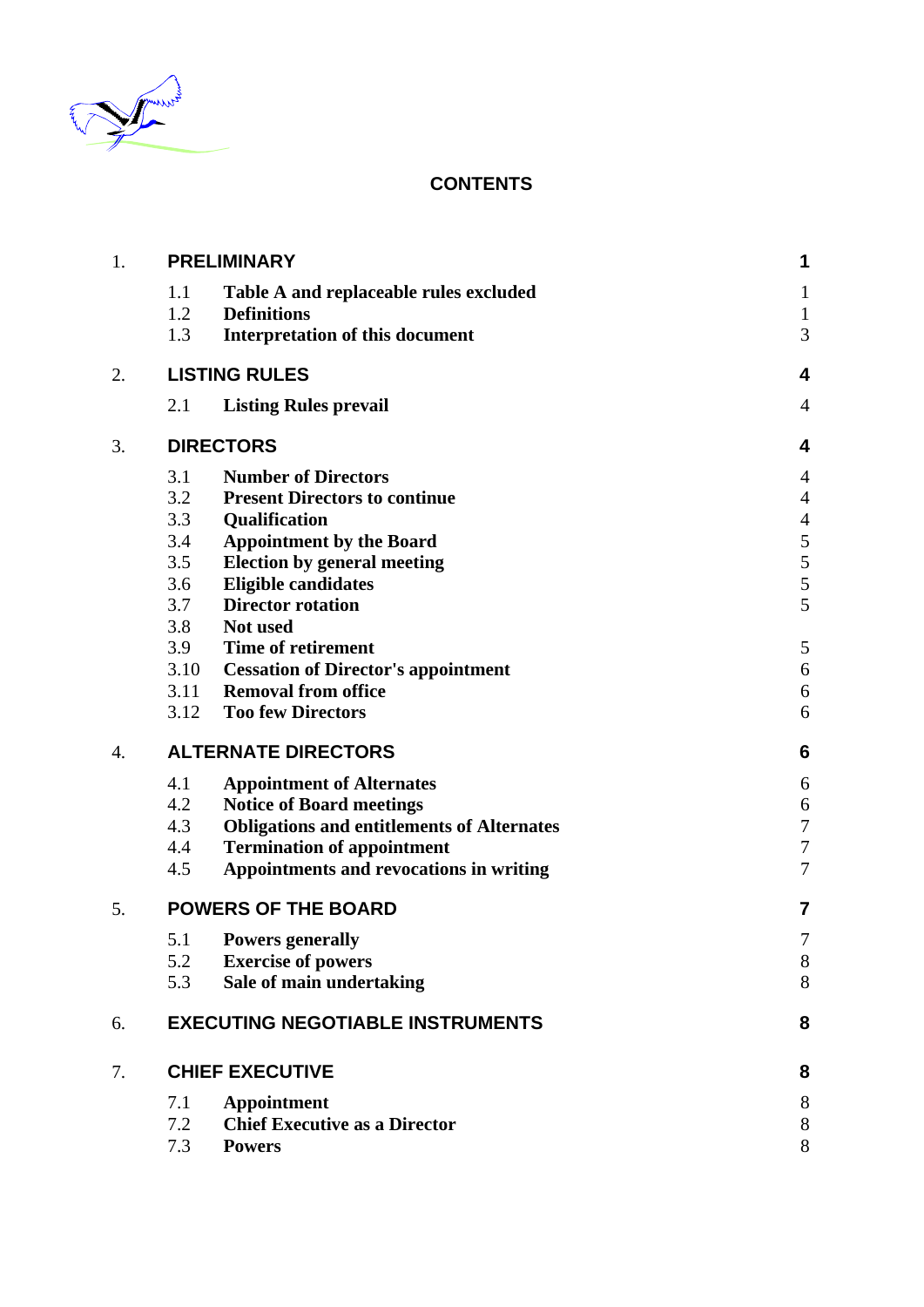| 8.  | <b>DELEGATION OF BOARD POWERS</b>                                                                                                                                                                                                                                                                                                                                                                   | 9                                                        |
|-----|-----------------------------------------------------------------------------------------------------------------------------------------------------------------------------------------------------------------------------------------------------------------------------------------------------------------------------------------------------------------------------------------------------|----------------------------------------------------------|
|     | 8.1<br>Power to delegate<br>8.2<br>Power to revoke delegation<br>8.3<br><b>Terms of delegation</b><br>8.4<br><b>Proceedings of committees</b><br>8.5<br><b>Attorneys</b><br>8.6<br><b>Local management</b><br><b>Advisory committees</b><br>8.7                                                                                                                                                     | 9<br>9<br>$\mathbf{9}$<br>9<br>9<br>9<br>10              |
| 9.  | <b>DIRECTOR'S DUTIES AND INTERESTS</b>                                                                                                                                                                                                                                                                                                                                                              | 11                                                       |
|     | 9.1<br>Director not disqualified from holding other offices etc<br><b>Disclosure of interests</b><br>9.2<br>9.3<br>Director interested in a matter<br>9.4<br><b>Agreements with third parties</b><br>Director to give information to Company and ASX<br>9.5                                                                                                                                         | 11<br>11<br>11<br>11<br>12                               |
| 10. | <b>DIRECTORS' REMUNERATION</b>                                                                                                                                                                                                                                                                                                                                                                      | 12                                                       |
|     | <b>Remuneration of Executive Directors</b><br>10.1<br>10.2<br><b>Remuneration of non-executive Directors</b><br><b>Additional Remuneration for extra services</b><br>10.3<br>10.4<br><b>Expenses of Directors</b>                                                                                                                                                                                   | 12<br>12<br>12<br>13                                     |
| 11. | <b>OFFICERS' INDEMNITY AND INSURANCE</b>                                                                                                                                                                                                                                                                                                                                                            | 13                                                       |
|     | 11.1<br><b>Indemnity</b><br>11.2<br><b>Insurance</b><br>11.3 Former officers<br><b>Deeds</b><br>11.4                                                                                                                                                                                                                                                                                                | 13<br>14<br>14<br>14                                     |
| 12. | <b>BOARD MEETINGS</b>                                                                                                                                                                                                                                                                                                                                                                               | 14                                                       |
|     | 12.1<br><b>Convening Board meetings</b><br><b>Notice of Board meeting</b><br>12.2<br>12.3<br>Use of technology<br><b>Chairing Board meetings</b><br>12.4<br>12.5<br>Quorum<br><b>Majority decisions</b><br>12.6<br><b>Procedural rules</b><br>12.7<br>12.8<br><b>Written resolution</b><br>12.9<br><b>Additional provisions concerning written resolutions</b><br>12.10<br><b>Valid proceedings</b> | 14<br>14<br>15<br>15<br>15<br>15<br>16<br>16<br>16<br>16 |
| 13. | <b>MEETINGS OF MEMBERS</b>                                                                                                                                                                                                                                                                                                                                                                          | 16                                                       |
|     | 13.1<br><b>Annual general meeting</b><br><b>Calling meetings of members</b><br>13.2<br>Notice of meeting<br>13.3<br>13.4<br><b>Postponement or cancellation</b><br>13.5<br><b>Fresh notice</b><br>13.6<br>Notice to joint holders of shares<br>13.7<br><b>Technology</b><br><b>Accidental omission</b><br>13.8                                                                                      | 16<br>17<br>17<br>17<br>17<br>17<br>17<br>17             |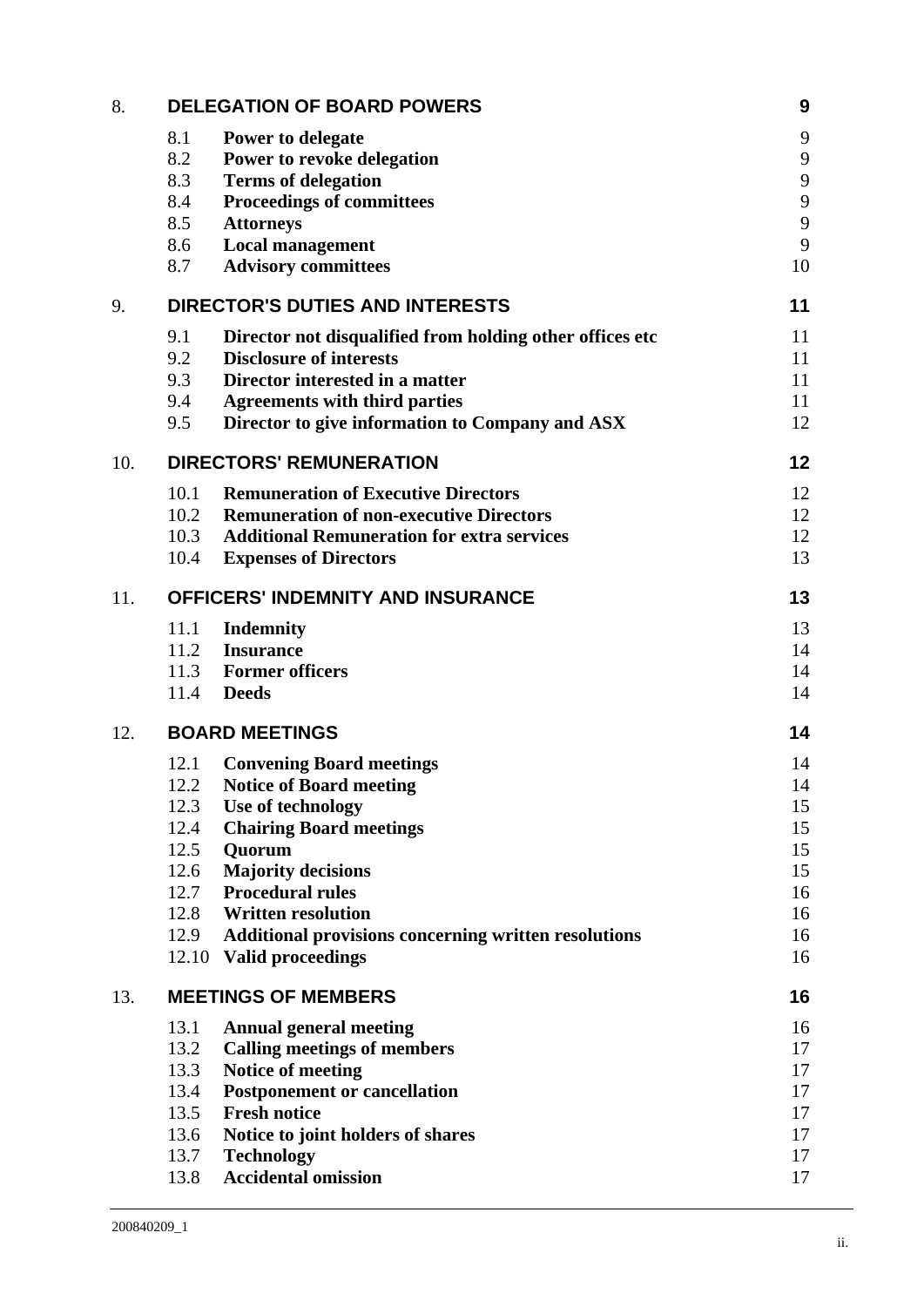|     | 13.9           | <b>Class meetings</b>                                                                                        | 18       |
|-----|----------------|--------------------------------------------------------------------------------------------------------------|----------|
| 14. |                | <b>PROCEEDINGS AT MEETINGS OF MEMBERS</b>                                                                    | 18       |
|     | 14.1           | <b>Member present at meeting</b>                                                                             | 18       |
|     | 14.2           | Quorum                                                                                                       | 18       |
|     | 14.3           | <b>Quorum not present</b>                                                                                    | 18       |
|     | 14.4           | <b>Chairing meetings of members</b>                                                                          | 18       |
|     | 14.5           | <b>Attendance at meetings of members</b>                                                                     | 19       |
|     | 14.6           | Members rights suspended while call unpaid                                                                   | 19       |
|     | 14.7<br>14.8   | Chairman's powers at a meeting of members                                                                    | 19<br>20 |
|     | 14.9           | <b>Admission to general meetings</b><br><b>Adjournment</b>                                                   | 20       |
|     |                | 14.10 Business at adjourned meetings                                                                         | 20       |
| 15. |                | <b>PROXIES, ATTORNEYS AND REPRESENTATIVES</b>                                                                | 20       |
|     | 15.1           | <b>Appointment of proxies</b>                                                                                | 20       |
|     | 15.2           | <b>Member's attorney</b>                                                                                     | 21       |
|     | 15.3           | Deposit of proxy forms and powers of attorney                                                                | 21       |
|     | 15.4           | Evidence of proxy forms, powers of attorney and other appointments                                           | 21       |
|     | 15.5           | <b>Corporate representatives</b>                                                                             | 21       |
|     | 15.6           | <b>Standing appointments</b>                                                                                 | 21       |
|     | 15.7<br>15.8   | Suspension of proxy or attorney's powers if member present                                                   | 22<br>22 |
|     | 15.9           | Priority of conflicting appointments of attorney or representative<br>More than 2 current proxy appointments | 22       |
|     |                | 15.10 Continuing authority                                                                                   | 22       |
| 16. |                | <b>ENTITLEMENT TO VOTE</b>                                                                                   | 23       |
|     | 16.1           | Determining voting entitlements                                                                              | 23       |
|     | 16.2           | <b>Number of votes</b>                                                                                       | 23       |
|     | 16.3           | No casting vote of chairman                                                                                  | 23       |
|     | 16.4           | Votes of joint holders                                                                                       | 24       |
|     | 16.5           | Votes of transmittees and guardians                                                                          | 24       |
|     | 16.6           | <b>Voting restrictions</b>                                                                                   | 24       |
|     | 16.7           | Decision on right to vote                                                                                    | 24       |
| 17. |                |                                                                                                              |          |
|     |                | <b>HOW VOTING IS CARRIED OUT</b>                                                                             | 24       |
|     | 17.1           | <b>Method of voting</b>                                                                                      | 24       |
|     | 17.2           | Demand for a poll                                                                                            | 25       |
|     | 17.3           | When and how polls must be taken                                                                             | 25       |
| 18. |                | <b>SECRETARY</b>                                                                                             | 25       |
|     | 18.1           | <b>Appointment and removal of Secretary</b>                                                                  | 25       |
|     | 18.2           | <b>Terms and conditions of office</b>                                                                        | 25       |
|     | 18.3           | <b>Cessation of Secretary's appointment</b>                                                                  | 26       |
|     | 18.4           | <b>Removal from office</b>                                                                                   | 26       |
| 19. | <b>MINUTES</b> |                                                                                                              | 26       |
|     | 19.1           | Minutes must be kept                                                                                         | 26       |
|     | 19.2           | <b>Minutes as evidence</b>                                                                                   | 26       |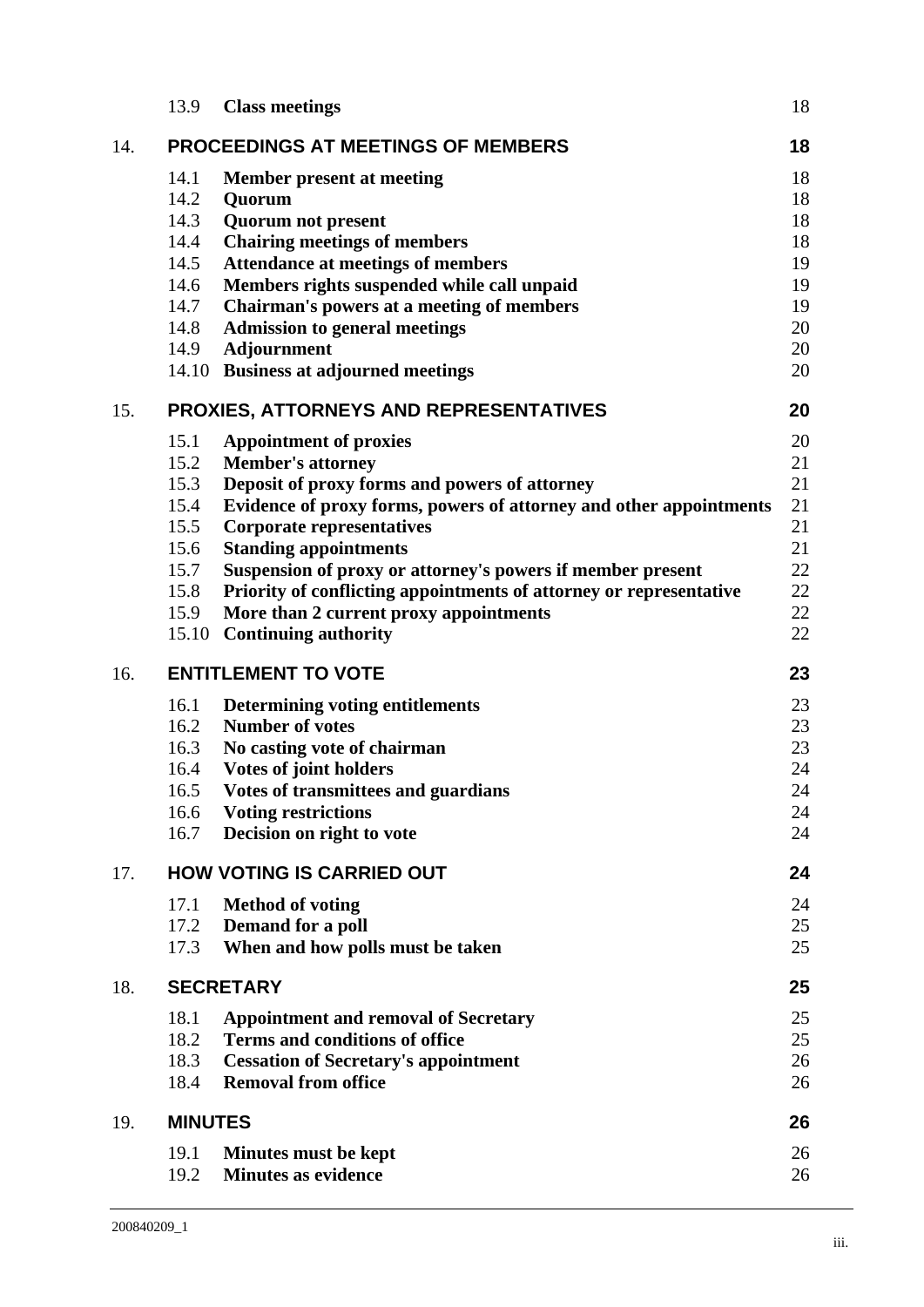|     | 19.3            | <b>Inspection of minute books</b>                                       | 26       |
|-----|-----------------|-------------------------------------------------------------------------|----------|
| 20. |                 | <b>COMPANY SEALS</b>                                                    | 27       |
|     | 20.1            | <b>Common seal</b>                                                      | 27       |
|     |                 | 20.2 Use of seals                                                       | 27       |
|     | 20.3            | <b>Fixing seals to documents</b>                                        | 27       |
| 21. |                 | <b>FINANCIAL REPORTS, AUDIT AND ACCESS TO DOCUMENTS</b>                 | 27       |
|     | 21.1            | <b>Company must keep financial records</b>                              | 27       |
|     | 21.2            | <b>Financial reporting</b>                                              | 27       |
|     | 21.3            | <b>Audit</b>                                                            | 27       |
|     | 21.4            | <b>Conclusive reports</b>                                               | 28       |
|     | 21.5            | <b>Access to documents by Directors</b>                                 | 28       |
|     | 21.6            | <b>Inspection of documents by members</b>                               | 28       |
| 22. |                 | <b>CLASS RIGHTS</b>                                                     | 28       |
| 23. | <b>SHARES</b>   |                                                                         | 28       |
|     | 23.1            | <b>Issue at discretion of Board</b>                                     | 28       |
|     | 23.2            | Preference and redeemable preference shares                             | 29       |
|     | 23.3            | <b>Restrictions on issue</b>                                            | 29       |
|     | 23.4            | <b>Brokerage and commissions</b>                                        | 29       |
|     | 23.5            | <b>Surrender of shares</b>                                              | 29       |
| 24. |                 | <b>CERTIFICATES</b>                                                     | 29       |
|     | 24.1            | <b>Uncertificated securities</b>                                        | 29       |
|     | 24.2            | <b>Certificated shares</b>                                              | 30       |
|     | 24.3            | Multiple certificates and joint holders                                 | 30       |
|     | 24.4            | Lost and worn out certificates                                          | 30       |
| 25. | <b>REGISTER</b> |                                                                         | 30       |
|     | 25.1            | <b>Joint holders</b>                                                    | 30       |
|     | 25.2            | <b>Non-beneficial holders</b>                                           | 30       |
|     | 25.3            | Overseas branch register                                                | 31       |
| 26. |                 | <b>PARTLY PAID SHARES</b>                                               | 31       |
|     | 26.1            | <b>Fixed instalments</b>                                                | 31       |
|     | 26.2            | <b>Prepayment of calls</b>                                              | 31       |
|     | 26.3            | <b>Calls made by Board</b>                                              | 31       |
|     | 26.4            | <b>Notice of call</b>                                                   | 31       |
|     | 26.5            | <b>Classes of shares</b>                                                | 32       |
|     | 26.6            | <b>Obligation to pay calls</b>                                          | 32       |
|     | 26.7            | <b>Called Amounts</b>                                                   | 32       |
|     | 26.8            | <b>Proof of call</b>                                                    | 32       |
|     | 26.9            | <b>Forfeiture notice</b>                                                | 32       |
|     | 26.10<br>26.11  | Forfeiture                                                              | 33<br>33 |
|     |                 | Disposal and re-issue of forfeited shares<br>26.12 Notice of forfeiture | 33       |
|     |                 | 26.13 Cancellation of forfeiture                                        | 33       |
|     |                 |                                                                         |          |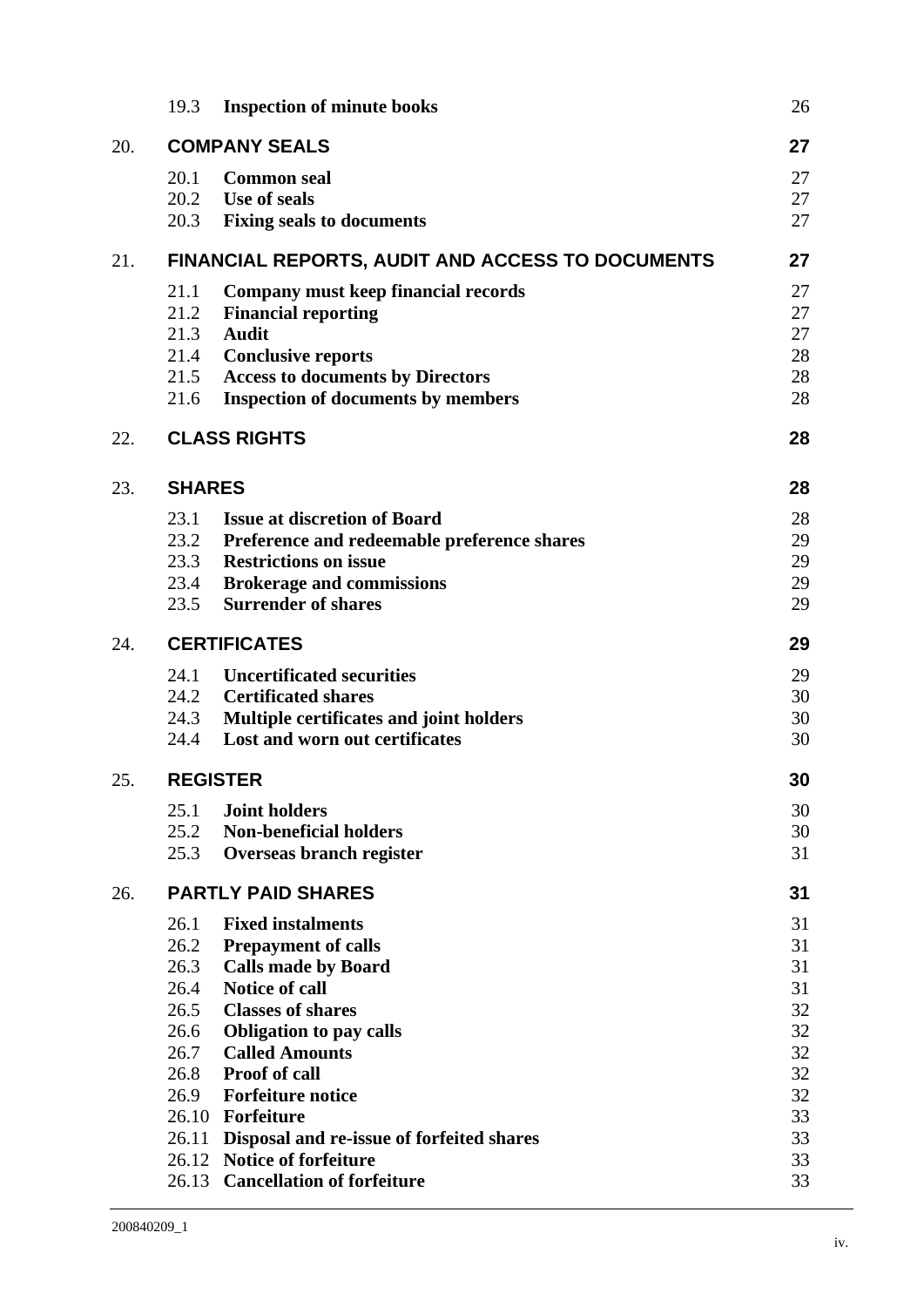| 33<br>34<br>34<br>34                                                                           |
|------------------------------------------------------------------------------------------------|
| 34                                                                                             |
| 34<br>35<br>35<br>Indemnity for payments required to be made by the Company<br>35              |
| 36                                                                                             |
| 36<br>36<br>36<br>36<br>36<br>Prepayments, payments during dividend period and credits without |
| 36<br>37<br>37<br>37<br>37<br>38                                                               |
| 38                                                                                             |
| 38<br>38<br>39                                                                                 |
| 39                                                                                             |
| 39<br>39<br>39<br>40<br>40<br>41<br>41                                                         |
| 41                                                                                             |
| 41<br>41<br>42<br>42                                                                           |
| 42                                                                                             |
| 42<br>42<br>43                                                                                 |
|                                                                                                |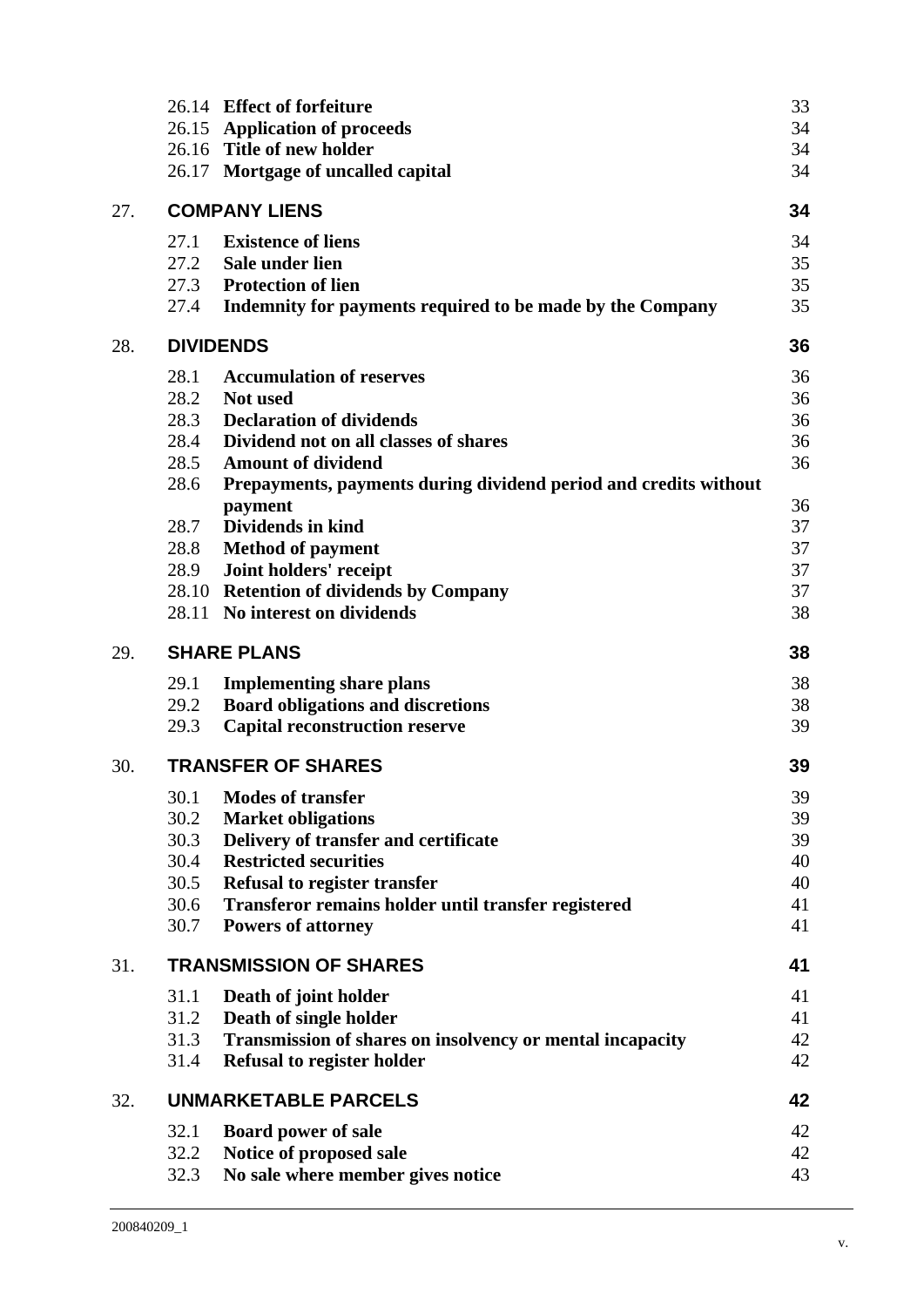|     | 32.4<br>Divestment without notice                        | 43 |
|-----|----------------------------------------------------------|----|
|     | 32.5<br><b>Terms of sale</b>                             | 43 |
|     | 32.6<br><b>Share transfers</b>                           | 43 |
|     | 32.7<br><b>Application of proceeds</b>                   | 43 |
|     | 32.8<br><b>Protections for transferee</b>                | 44 |
| 33. | <b>ALTERATION OF SHARE CAPITAL</b>                       | 44 |
|     | 33.1<br><b>Capitalisation of profits</b>                 | 44 |
|     | 33.2<br><b>Adjustment of capitalised amounts</b>         | 44 |
|     | <b>Conversion of shares</b><br>33.3                      | 45 |
|     | 33.4<br><b>Adjustments on conversion</b>                 | 45 |
|     | 33.5<br><b>Reduction of capital</b>                      | 45 |
| 34. | <b>CURRENCY FOR PAYMENTS</b>                             | 45 |
|     | 34.1<br>Board may decide currency                        | 45 |
|     | 34.2<br><b>Conversion to Australian dollars</b>          | 46 |
| 35. | <b>WINDING UP</b>                                        | 46 |
|     | 35.1<br><b>Entitlement of members</b>                    | 46 |
|     | 35.2<br>Distribution of assets generally                 | 46 |
|     | No distribution of liabilities<br>35.3                   | 46 |
|     | 35.4<br>Distribution not in accordance with legal rights | 46 |
| 36. | <b>NOTICES</b>                                           | 47 |
|     | 36.1<br><b>Notices by Company</b>                        | 47 |
|     | 36.2<br><b>Overseas members</b>                          | 47 |
|     | 36.3<br>When notice is given                             | 47 |
|     | 36.4<br>Notice to joint holders                          | 47 |
|     | 36.5<br><b>Counting days</b>                             | 48 |
|     | 36.6<br><b>Notices to "lost" members</b>                 | 48 |
| 37. | <b>UNCLAIMED MONEY</b>                                   | 48 |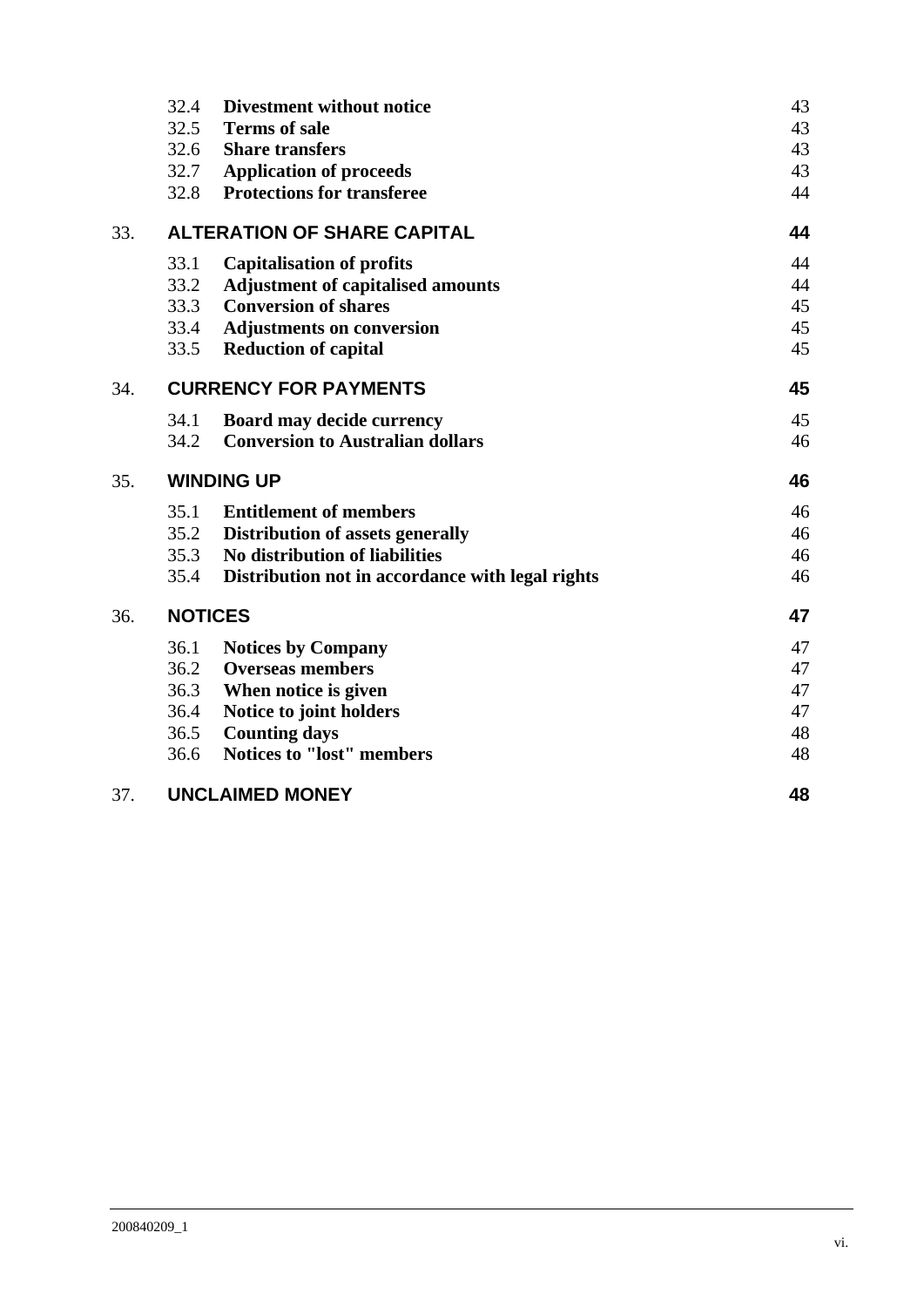<span id="page-7-0"></span>

# **RULES OF ENERGY RESOURCES OF AUSTRALIA LTD ABN 71 008 550 865**

# 1. **PRELIMINARY**

## 1.1 **Table A and replaceable rules excluded**

The regulations contained in Table A in the Fourth Schedule to the Companies Ordinance 1962 of the Australian Capital Territory, and the replaceable rules referred to in the Act:

- (a) do not apply to the Company; and
- (b) are replaced by the rules set out in this document and the Company's Memorandum of Association, which together comprise the constitution of the Company.

## <span id="page-7-1"></span>1.2 **Definitions**

The following definitions apply in this document.

"**Act**" means the *Corporations Act* 2001 (Cth).

"**Allot**" includes "issue" and vice versa.

"**Alternate**" means an alternate Director appointed under rule [4.1.](#page-12-1)

"**Appointor**" in relation to an Alternate, means the Director who appointed the Alternate.

"**ASX**" means ASE Limited (ABN 98 008 624 691).

"**ASTC**" means ASX Settlement Pty Ltd (ABN 49 008 504 532).

"**ASTC Settlement Rules**" means the operating rules of ASTC and, to the extent that they are applicable, the operating rules of each of ASX and ASX Clear Pty Limited (ABN 48 001 314 503).

"**Board**" means the Directors acting collectively under this document.

"**business day**" has the meaning given by the Listing Rules.

"**Called Amount**" in respect of a share means:

- (a) the amount of a call on that share which is due and unpaid; and
- (b) any amount the Board requires a member to pay under rule [26.7](#page-38-1).

"**Chief Executive**" means the person appointed under rule [7.1](#page-14-1).

"**Company**" means the company named at the beginning of this document whatever its name is for the time being.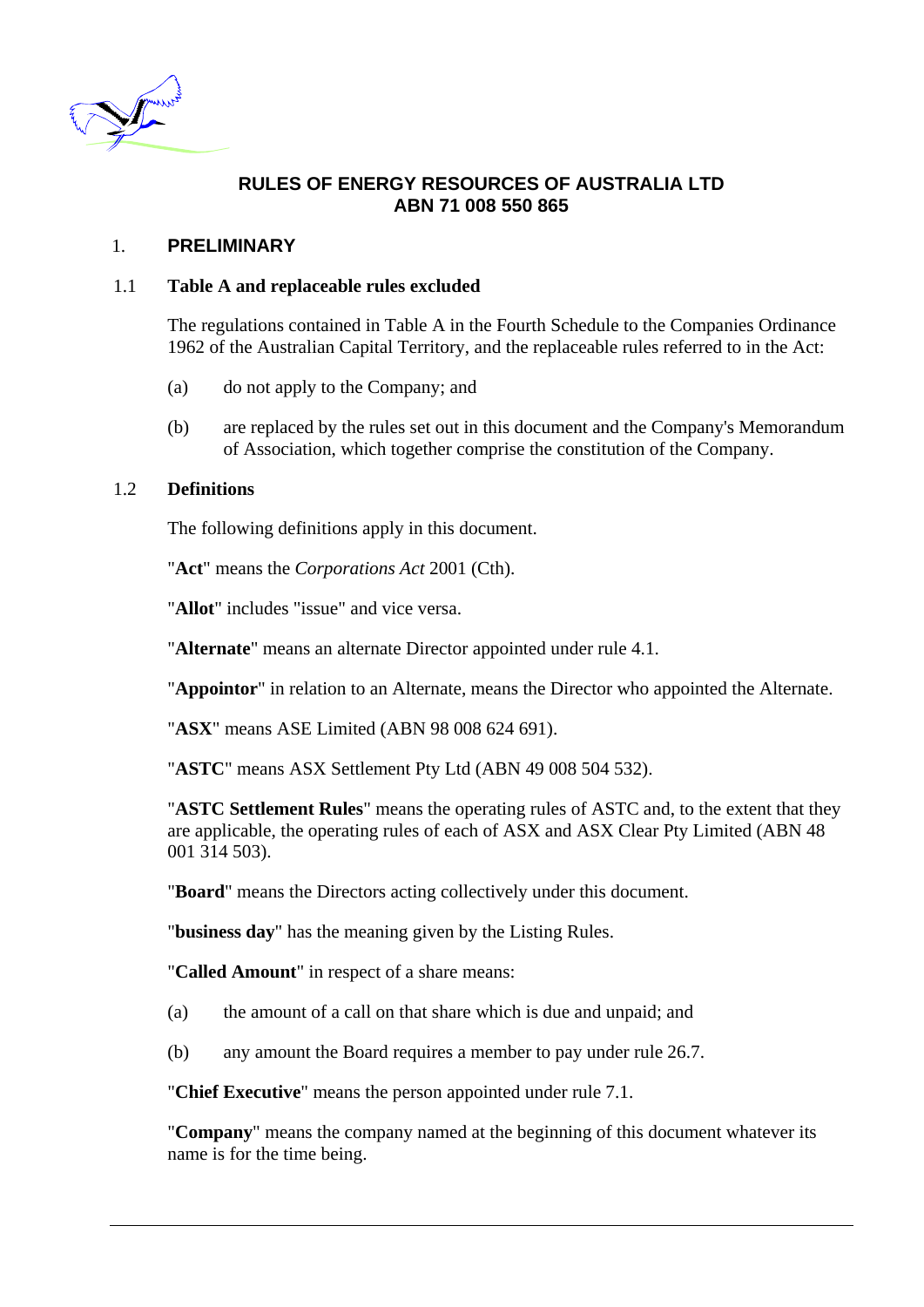"**Director**" means a person who is, for the time being, a director of the Company including, where appropriate, an Alternate.

"**dividend**" includes bonus.

"**Executive Director**" means a Director who is an employee of the Company or a subsidiary or acts in an executive capacity for the Company or a subsidiary under a contract for services and includes a Director who is a chief executive.

"**Interest Rate**" means, in respect of each rule in which that term is used:

- (a) the rate for the time being prescribed by the Board in respect of that rule; or
- (b) if no rate is prescribed, 15% each year.

"**Listing Rules**" means the Listing Rules of ASX and any other rules of ASX which are applicable while the Company is admitted to the Official List of ASX, each as amended or replaced from time to time, except to the extent of any express written waiver by ASX.

"**member**" means a person whose name is entered in the Register as the holder of a share.

"**ordinary resolution**" means a resolution of members passed by a majority of the votes cast by members entitled to vote on the resolution.

"**Register**" means the register of members kept as required by the Act and includes a computerised or electronic subregister established and administered under the ASTC Settlement Rules.

"**Remuneration**" in relation to a Director (other than an Executive Director):

- (a) includes fees, salary, bonuses, fringe benefits and superannuation contributions provided by the Company; and
- (b) excludes a payment made as compensation for loss of office or in connection with retirement from office (which includes resignation from office and death while in office) and an insurance premium paid by the Company or indemnity under rule [11](#page-19-1).

"**Secretary**" means, during the term of that appointment, a person appointed as a secretary of the Company in accordance with this document.

"**special resolution**" has the meaning given by the Act.

"**Unmarketable Parcel**" means a parcel of shares of a single class registered in the same name or the same joint names which is:

- (a) less than the number that constitutes a marketable parcel of shares of that class under the Listing Rules; or
- (b) subject to the Act, the Listing Rules and the ASTC Settlement Rules, any other number determined by the Board from time to time.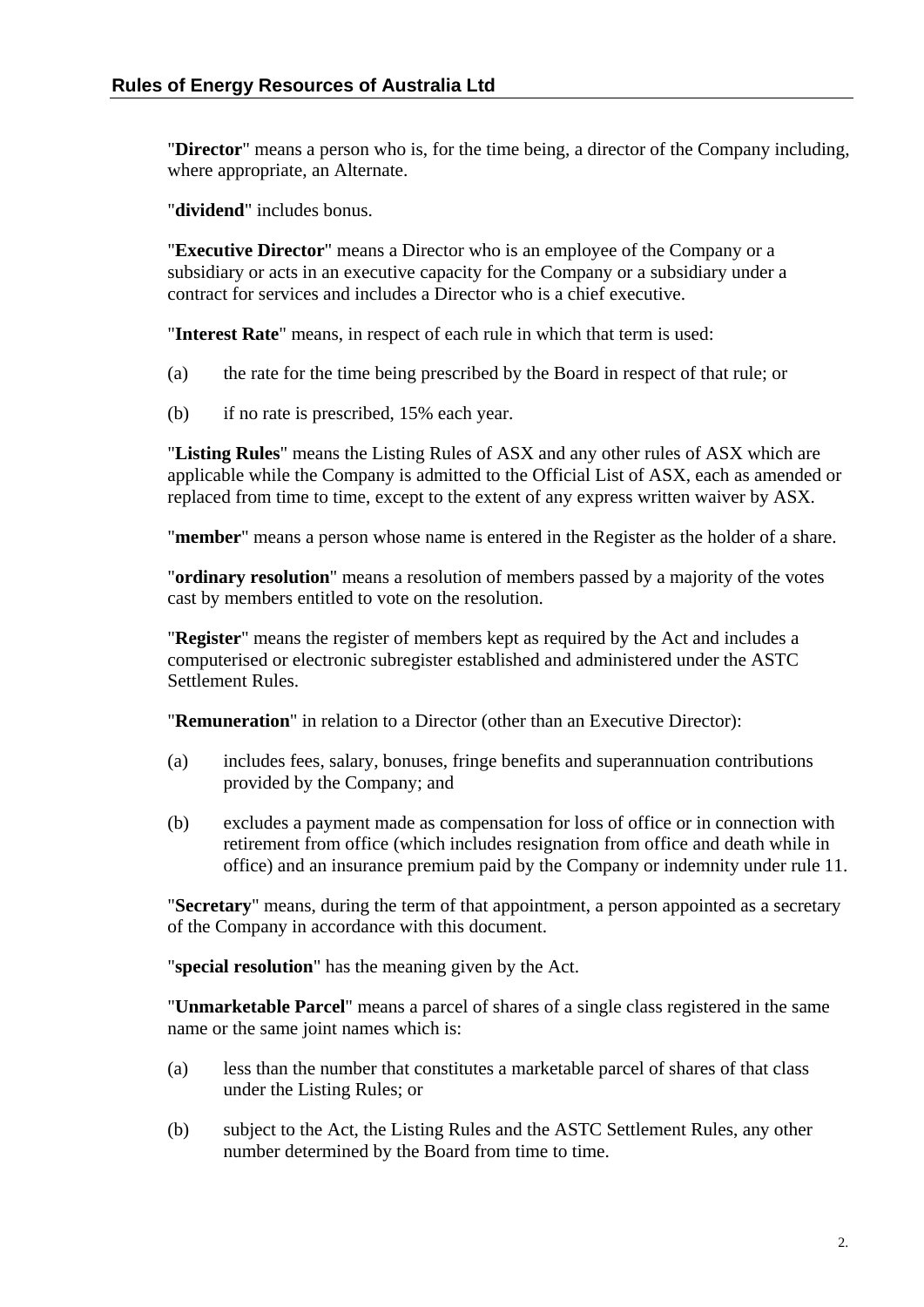<span id="page-9-0"></span>"**Voting Member**" in relation to a general meeting, or meeting of a class of members, means a member who has the right to be present and to vote on at least 1 item of business to be considered at the meeting.

## 1.3 **Interpretation of this document**

Headings and marginal notes are for convenience only, and do not affect interpretation. The following rules also apply in interpreting this document, except where the context makes it clear that a rule is not intended to apply.

- (a) A reference to:
	- (i) legislation (including subordinate legislation), the Listing Rules or the ASTC Settlement Rules is to that legislation or those rules as:
		- (A) amended, modified or waived in relation to the Company; or
		- (B) re-enacted, amended or replaced,

and includes any subordinate legislation or rules issued under that legislation or those rules;

- (ii) a document or agreement, or a provision of a document or agreement, is to that document, agreement or provision as amended, supplemented, replaced or novated;
- (iii) a person includes any type of entity or body of persons, whether or not it is incorporated or has a separate legal identity, and any executor, administrator or successor in law of the person; and
- (iv) anything (including a right, obligation or concept) includes each part of it.
- (b) A singular word includes the plural, and vice versa.
- (c) A word which suggests one gender includes the other genders.
- (d) If a word is defined, another part of speech has a corresponding meaning.
- (e) If an example is given of anything (including a right, obligation or concept), such as by saying it includes something else, the example does not limit the scope of that thing.
- (f) The word "**agreement**" includes an undertaking or other binding arrangement or understanding, whether or not in writing.
- (g) A power to do something includes a power, exercisable in the like circumstances, to revoke or undo it.
- (h) A reference to a power is also a reference to authority or discretion.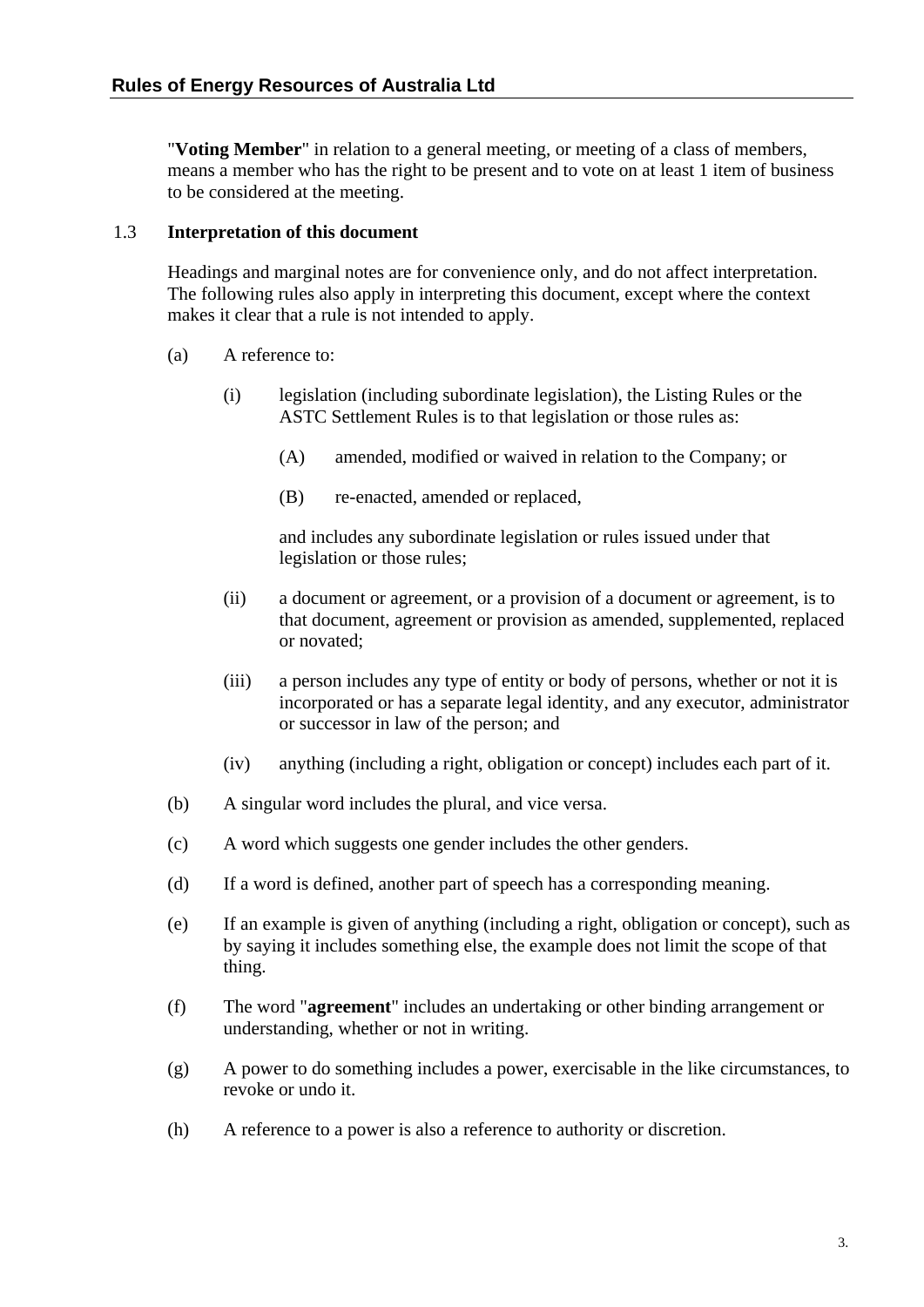- <span id="page-10-0"></span>(i) A reference to something being "**written**" or "**in writing**" includes that thing being represented or reproduced in any mode in a visible form.
- (j) Words (other than "**remuneration**" and those defined in rule [1.2](#page-7-1)) which are defined by the Act have the same meaning in this document where it relates to the same matter as the matter for which it is defined in the Act.
- (k) A reference to a Chapter, Part, Division, or section is a reference to a Chapter, Part, Division or section of the Act.

# 2. **LISTING RULES**

## 2.1 **Listing Rules prevail**

- (a) Notwithstanding anything contained in this constitution, if the Listing Rules prohibit an act being done, the act shall not be done.
- (b) Nothing contained in this constitution prevents an act being done that the Listing Rules require to be done.
- (c) If the Listing Rules require an act to be done or not to be done, authority is given for that act to be done or not to be done (as the case may be).
- (d) If the Listing Rules require this constitution to contain a provision and it does not contain such a provision, this constitution is deemed to contain that provision.
- (e) If the Listing Rules require this constitution not to contain a provision and it contains such a provision, this constitution is deemed not to contain that provision.
- (f) If any provision of this constitution is or becomes inconsistent with the Listing Rules, this constitution is deemed not to contain that provision to the extent of the inconsistency.

# 3. **DIRECTORS**

## <span id="page-10-1"></span>3.1 **Number of Directors**

The number of directors shall be not more than nine and in any event must not be less than three.

## 3.2 **Present Directors to continue**

The Directors at the time of adoption of these rules shall continue to hold office subject to these rules.

# <span id="page-10-2"></span>3.3 **Qualification**

- (a) A Director need not be a member.
- (b) Neither the auditor of the Company for the time being nor any partner or employee of the auditor is eligible to act as a Director.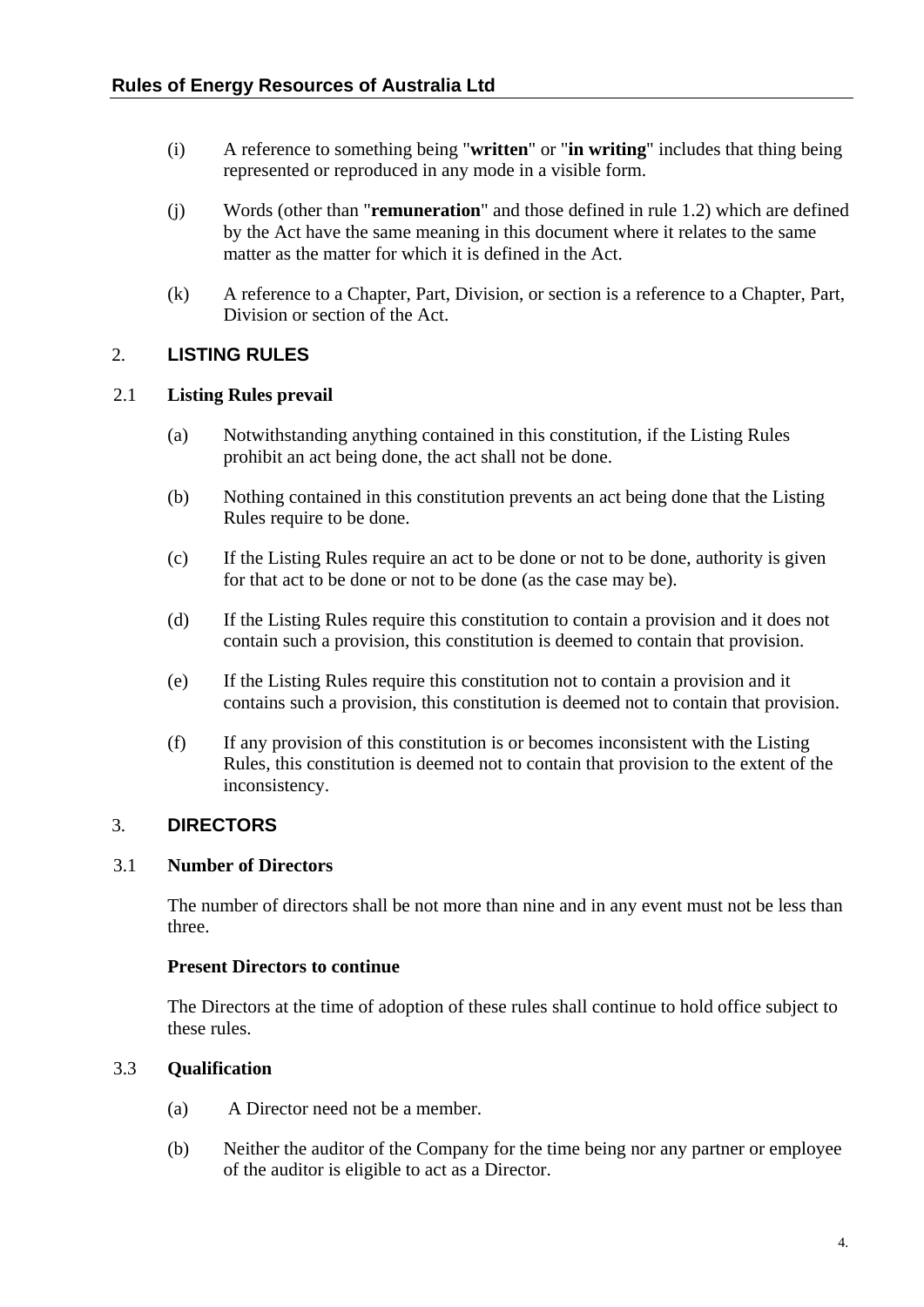# <span id="page-11-1"></span><span id="page-11-0"></span>3.4 **Appointment by the Board**

Subject to this document and the Act, the Board may appoint a person to be a Director at any time except during a general meeting, provided that the number of Directors for the time being fixed under rule [3.1](#page-10-1) is not exceeded. Subject to rule [7.2,](#page-14-2) any Director so appointed automatically retires at the next annual general meeting and is eligible for reelection by that general meeting.

## <span id="page-11-2"></span>3.5 **Election by general meeting**

Subject to this document, the Act, and to the number of Directors for the time being fixed under rule [3.1](#page-10-1) not being exceeded, the Company may elect Directors by ordinary resolution. A Director appointed to replace one removed from office under rule [3.11](#page-12-2) must retire when the Director replaced would have been required to retire if not removed and is eligible for re-election.

## 3.6 **Eligible candidates**

The Company in general meeting cannot validly elect a person as a Director unless:

- (a) the person retires under rule [3.4,](#page-11-1) [3.5](#page-11-2) or [3.7](#page-11-3) and seeks re-election;
- (b) the Board recommends the appointment; or
- (c) at least 35 business days (in the case of a meeting that members have requested directors to call, 30 business days) before the meeting at which the relevant resolution will be considered, the Company receives both:
	- (i) a nomination of the person by a member (who may be the person); and
	- (ii) a consent to act as a Director signed by the person,

at its registered office.

The Company must notify members of every candidate for election as a Director at least 7 days before the relevant general meeting.

## <span id="page-11-3"></span>3.7 **Director Rotation**

At each annual general meeting, any Director who would, if that Director remained in office until the next annual general meeting, have held that office for more than 3 years must retire from office and is eligible for re-election. If the Chief Executive is a Director, he is exempted from retirement by rotation under rule [7.2.](#page-14-2)

## 3.8 **Not used**

## 3.9 **Time of retirement**

A Director's retirement under rule [3.4](#page-11-1) or [3.7](#page-11-3) takes effect at the end of the relevant annual general meeting unless the Director is re-elected at that meeting.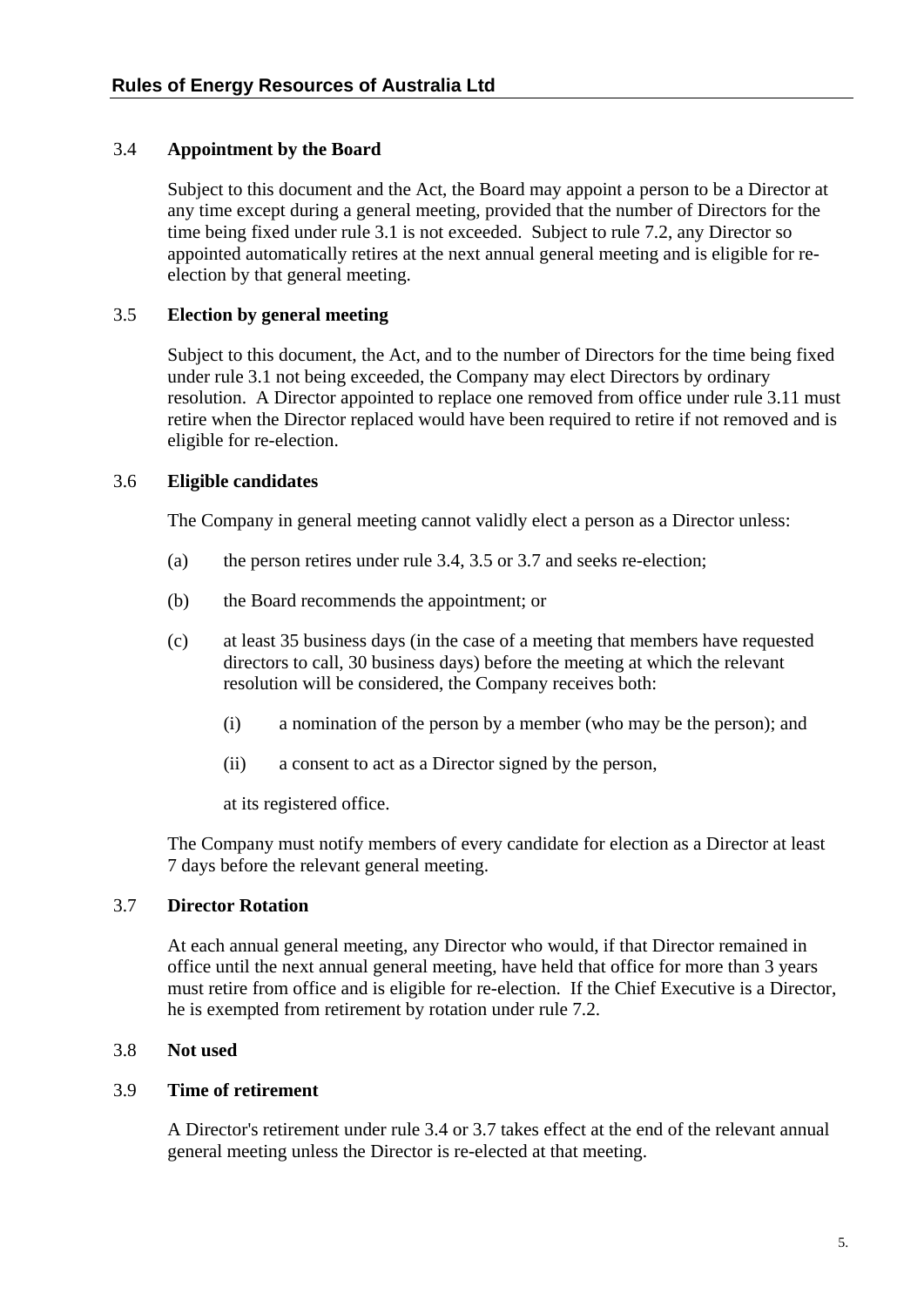## <span id="page-12-3"></span><span id="page-12-0"></span>3.10 **Cessation of Director's appointment**

A person automatically ceases to be a Director if the person:

- (a) is not permitted by the Act (or an order made under the Act) to be a Director;
- (b) becomes disqualified from managing corporations under the Act and is not given permission or leave to manage the Company under the Act;
- (c) becomes of unsound mind or physically or mentally incapable of performing the functions of that office;
- (d) fails to attend Board meetings (either personally or by an Alternate) for a continuous period of 6 months without leave of absence from the Board;
- (e) resigns by notice in writing to the Company;
- (f) is removed from office under rule [3.11](#page-12-2); or
- (g) ceases to qualify as a Director under rule [3.3](#page-10-2).

## <span id="page-12-2"></span>3.11 **Removal from office**

Whether or not a Director's appointment was expressed to be for a specified period the Company by ordinary resolution may remove a Director from office in accordance with the Act.

## 3.12 **Too few Directors**

If the number of Directors is reduced below the minimum required by rule [3.1](#page-10-1), the continuing Directors may act as the Board only:

- (a) to appoint Directors up to that minimum number;
- (b) to convene a meeting of members; and
- (c) in emergencies.

# 4. **ALTERNATE DIRECTORS**

## <span id="page-12-1"></span>4.1 **Appointment of Alternates**

Subject to rule [3.3,](#page-10-2) a Director (other than an Alternate) may appoint a person who is approved by the Board to act as Alternate for a specified period or each time the Appointor is unable to attend a Board meeting or act as a Director.

# <span id="page-12-4"></span>4.2 **Notice of Board meetings**

If the Appointor requests the Company to give the Alternate notice of Board meetings, the Company must do so. Unless the Appointor has requested it, the Company need not give notice of Board meetings to an Alternate.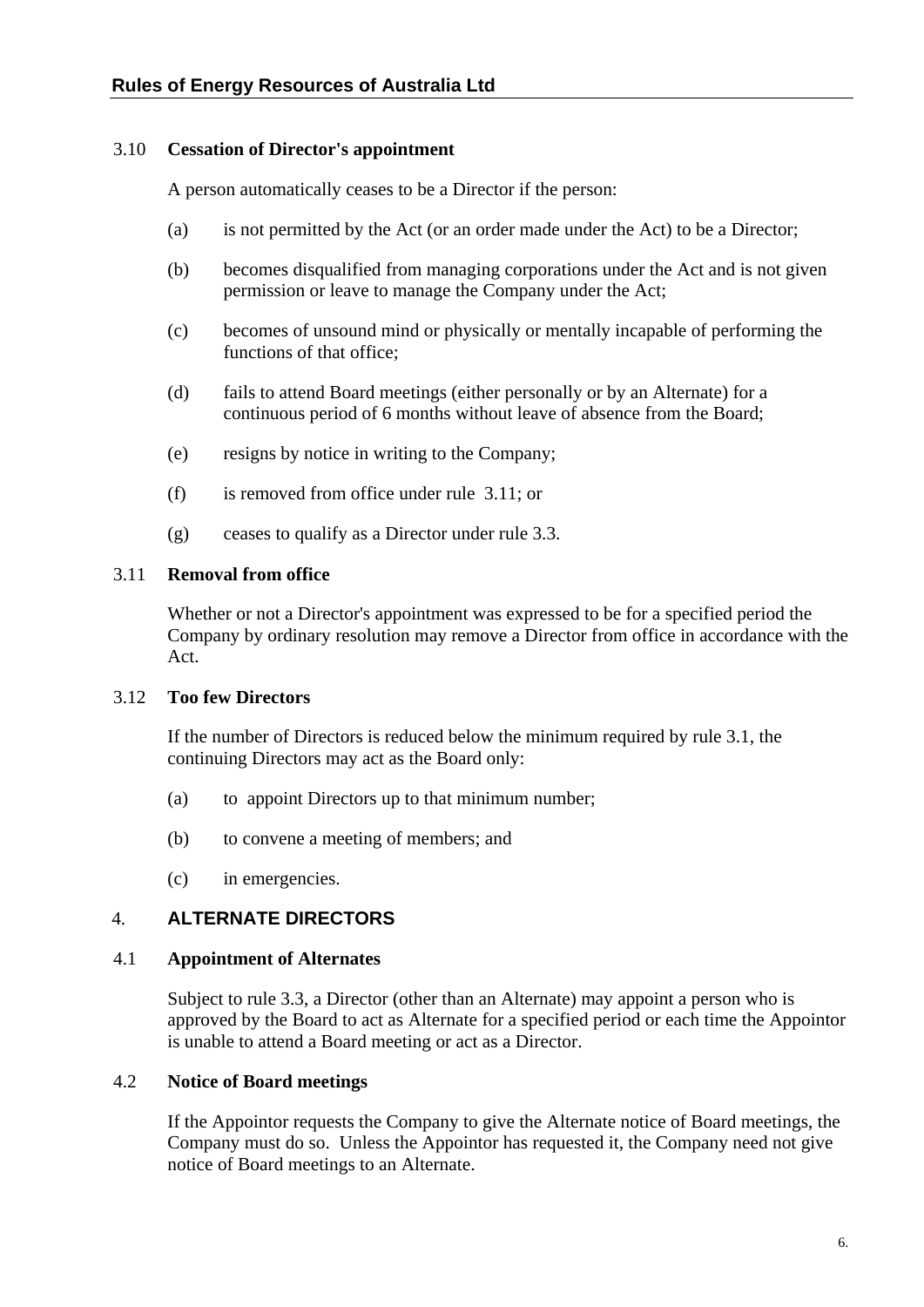# <span id="page-13-0"></span>4.3 **Obligations and entitlements of Alternates**

An Alternate:

- (a) may attend and vote in place of the Appointor at a Board meeting at which the Appointor is not present;
- (b) if also a Director, has a separate right to vote as Alternate;
- (c) if Alternate for more than one Appointor, has a separate right to vote in place of each Appointor;
- (d) when acting as Alternate, is an officer of the Company and subject to all the duties, and entitled to exercise all the powers and rights, of the Appointor as a Director; and
- (e) is entitled to reasonable travelling, accommodation and other expenses incurred in attending meetings of the Board or of the Company or while otherwise engaged on the business of the Company on the same basis as other Directors but is not entitled to any other remuneration from the Company (but the Appointor may further remunerate the Alternate).

## 4.4 **Termination of appointment**

The Appointor at any time may revoke the appointment of a person as an Alternate whether or not that appointment is for a specified period. Any appointment of an Alternate immediately ceases if:

- (a) the Appointor ceases to be a Director; or
- (b) an event occurs which would cause the Alternate to cease to be a Director under rule [3.10](#page-12-3) if the Alternate were a Director.

# 4.5 **Appointments and revocations in writing**

The Appointor must appoint, and revoke the appointment of, any Alternate in writing. The appointment or revocation is not effective until a copy is provided to the Company.

# 5. **POWERS OF THE BOARD**

## 5.1 **Powers generally**

Except as otherwise required by the Act, any other applicable law, the Listing Rules or this document, the Board:

- (a) has power to manage the business of the Company; and
- (b) subject to rule [5.3,](#page-14-3) may exercise every right, power or capacity of the Company to the exclusion of the Company in general meeting and the members.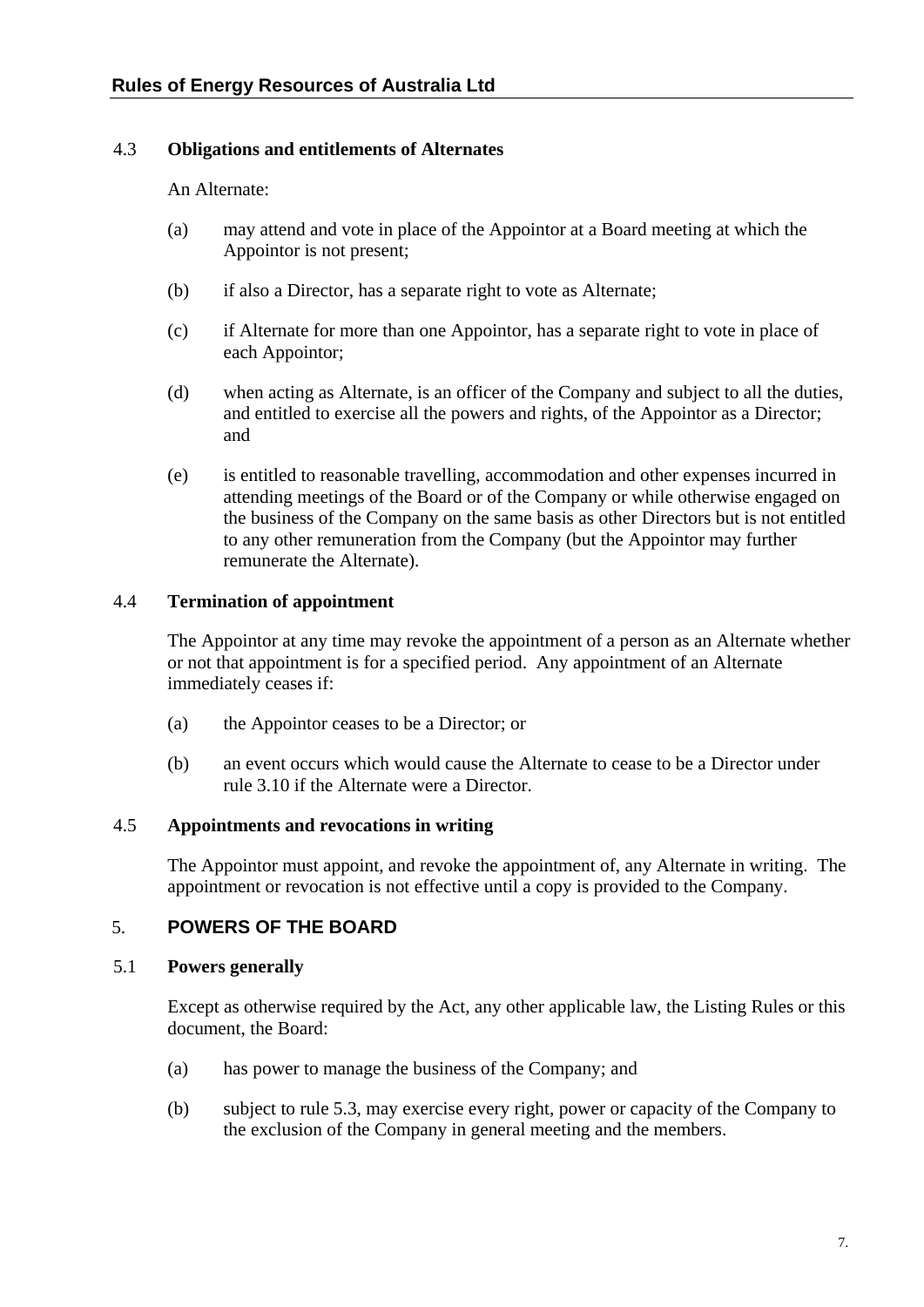## <span id="page-14-0"></span>5.2 **Exercise of powers**

A power of the Board can be exercised only:

- (a) by resolution passed at a meeting of the Board or otherwise in accordance with rule [12;](#page-20-1) or
- (b) in accordance with a delegation of the power under rule [7,](#page-14-4) [8](#page-15-1) or [26.17.](#page-40-1)

## <span id="page-14-3"></span>5.3 **Sale of main undertaking**

Any sale, transfer or other disposition by the Board of the Company's whole undertaking or of the Company's main undertaking or principal productive assets shall be subject to approval or ratification by the Company in accordance with the Listing Rules.

# 6. **EXECUTING NEGOTIABLE INSTRUMENTS**

The Board must decide the manner (including the use of facsimile signatures if thought appropriate) in which negotiable instruments can be executed, accepted or endorsed for and on behalf of the Company. The Company may execute, accept, or endorse negotiable instruments only in the manner for the time being decided by the Board.

# <span id="page-14-4"></span>7. **CHIEF EXECUTIVE**

## <span id="page-14-1"></span>7.1 **Appointment**

The Board may from time to time appoint any person (whether or not a Director) to be Chief Executive of the Company and may from time to time (subject to the provisions of any contract between him and the Company) remove or dismiss him from office and appoint another in his place.

# <span id="page-14-2"></span>7.2 **Chief Executive as a Director**

If the Chief Executive is a Director he shall, while he continues to hold office as a Director be exempt from automatic retirement under rule 3.4 and retirement by rotation under rule 3.7. The Chief Executive shall, subject to the provisions of any contract between him and the Company, be subject to the same provisions as to resignation and removal as the other Directors of the Company but the termination of his directorship shall have no effect on his office as Chief Executive.

# 7.3 **Powers**

The Board may from time to time entrust to and confer upon a Chief Executive for the time being such of the powers exercisable under these rules by the Board by simple majority as they may think fit and may confer such powers for such time and to be exercised for such objects and purposes and upon such terms and conditions and with such restrictions as they think expedient; and may from time to time revoke, alter or vary all or any of such powers. A Chief Executive shall be subject to the control of the Board.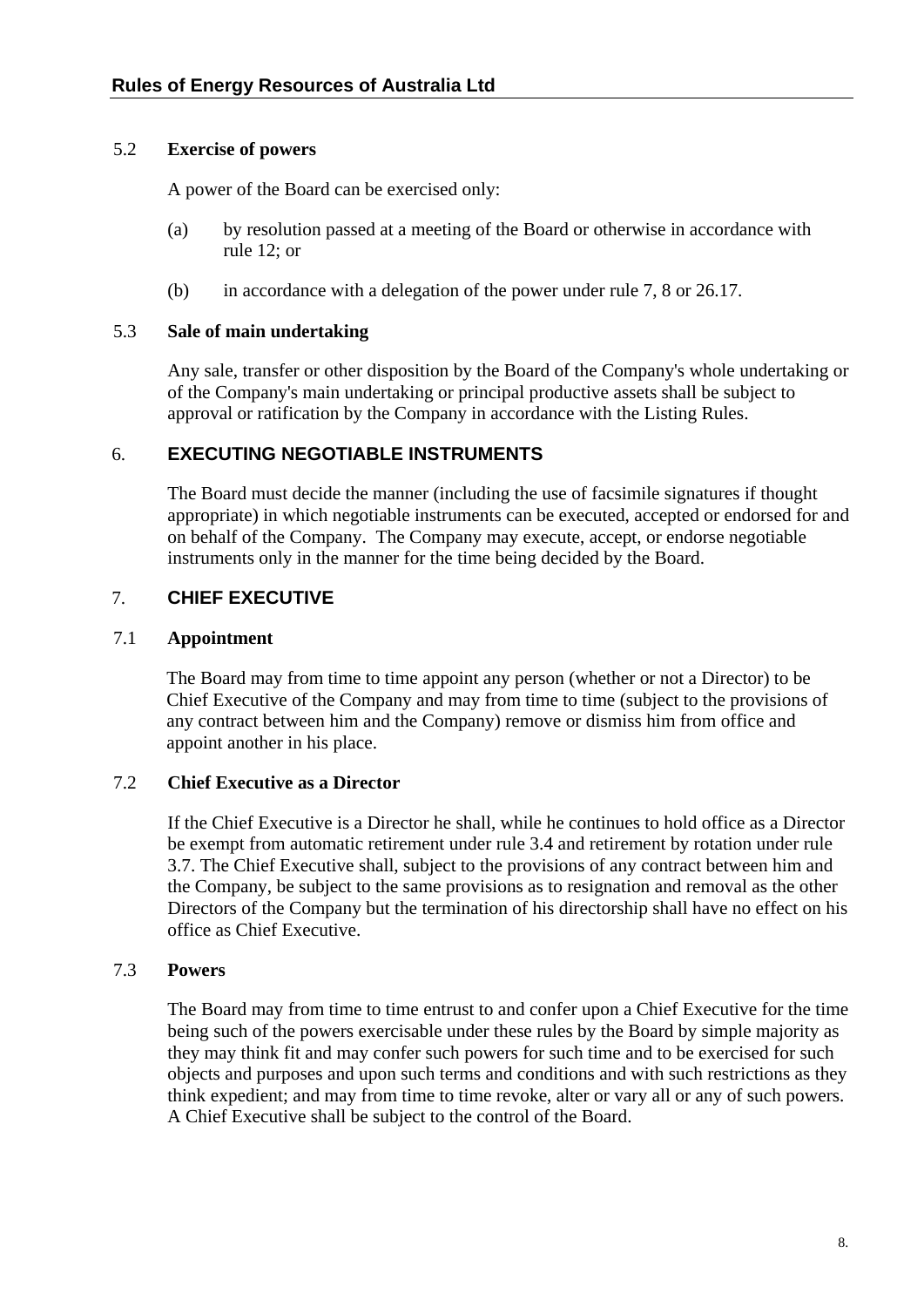# <span id="page-15-1"></span><span id="page-15-0"></span>8. **DELEGATION OF BOARD POWERS**

## <span id="page-15-2"></span>8.1 **Power to delegate**

The Board may delegate any of its powers that are exercisable by simple majority to the extent that it is not prohibited under the Act from doing so. For example, a power may be delegated to a committee of the Directors, a Director, an employee of the Company or any other person.

## 8.2 **Power to revoke delegation**

The Board may revoke a delegation previously made whether or not the delegation is expressed to be for a specified period.

## 8.3 **Terms of delegation**

A delegation of powers under rule [8.1](#page-15-2) may be made:

- (a) for a specified period or without specifying a period; and
- (b) on the terms and subject to any restrictions the Board decides.

A document of delegation may contain the provisions for the protection and convenience of those who deal with the delegate that the Board thinks appropriate.

## 8.4 **Proceedings of committees**

- (a) Not used.
- (b) Subject to the terms on which a power of the Board is delegated to a committee, the meetings and proceedings of committees are, to the greatest extent practical, governed by the rules of this document which regulate the meetings and proceedings of the Board.

## <span id="page-15-3"></span>8.5 **Attorneys**

The Board may from time to time by power of attorney appoint any corporation, firm, person or body of persons, whether nominated directly or indirectly by the Directors and whether fluctuating or otherwise, to be the attorney or attorneys of the Company for such purposes and with such powers, authorities and discretions (not exceeding those vested in or exercisable by the Board under these rules) and for such period and subject to such conditions as they may think fit. Any such power of attorney may contain such provisions for the protection and convenience of persons dealing with any such attorney as the Board may think fit and may also authorise any such attorney to delegate all or any of the powers, authorities and discretions vested in him.

## 8.6 **Local management**

Without prejudice to the powers conferred by rule [8.5](#page-15-3):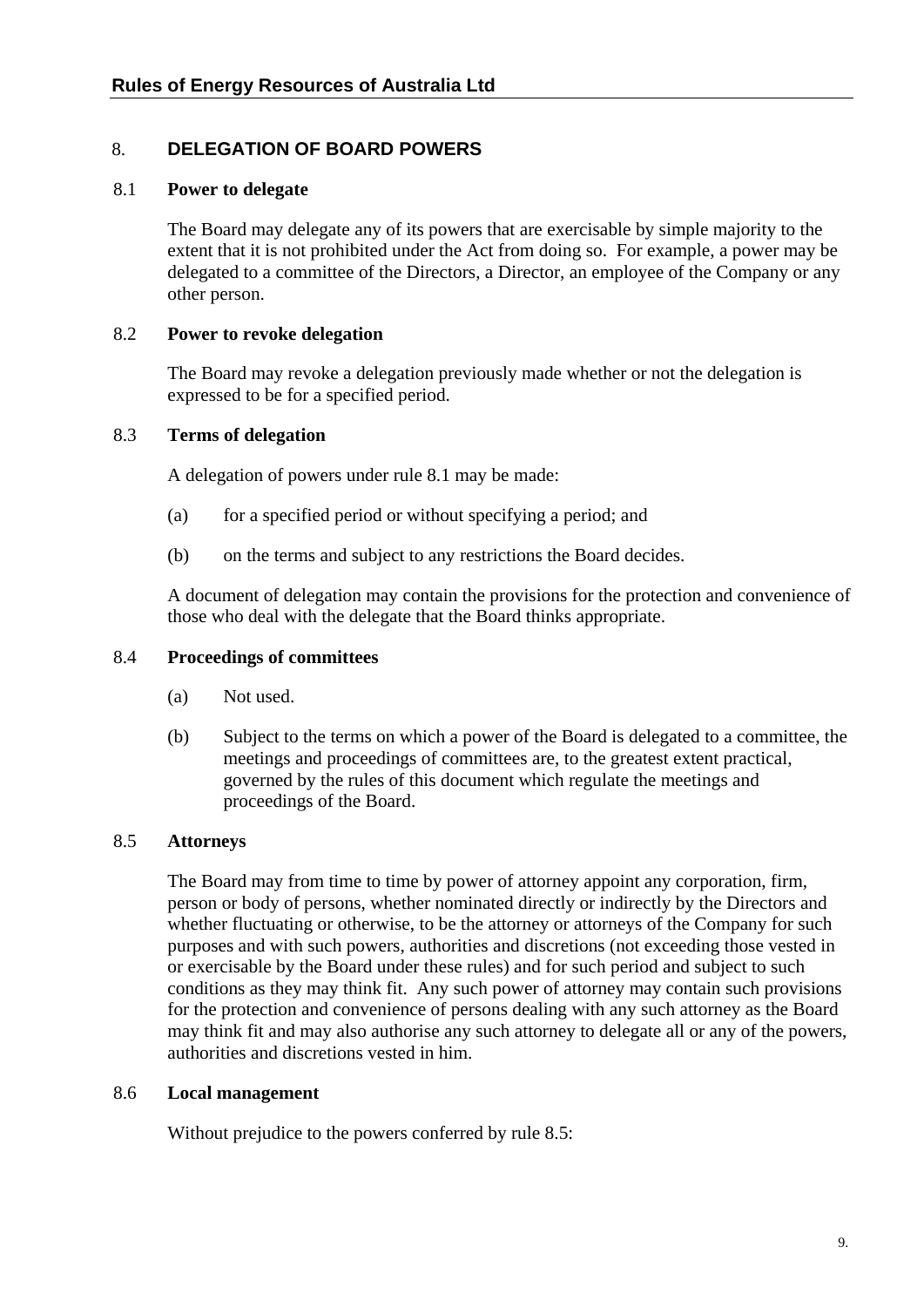- <span id="page-16-0"></span>(a) The Board may from time to time provide for the management and transaction of the affairs of the Company in any specified locality whether at home or abroad in such manner as they shall think fit and the provisions contained in the following paragraphs of this rule shall be without prejudice to the general powers conferred by this paragraph.
- (b) The Board from time to time and at any time may establish any local boards or agencies for managing any of the affairs of the Company in any such specified locality and may appoint any persons to be members of such local board or any managers or agents and may fix their remuneration.
- (c) The Board from time to time and at any time may delegate to any person so appointed any of the powers authorities and discretions for the time being vested in the Board (other than the power of making calls) and may authorise the members for the time being of any such local board or any of them to fill up any vacancies therein and to act notwithstanding vacancies and any such appointment or delegation may be made on such terms and subject to such conditions as the Board may think fit and the Board may at any time remove any person so appointed and may annul or vary any such delegation but no person dealing in good faith and without notice of such annulment or variation shall be affected thereby.
- (d) An appointment of an attorney made under rule [8.5](#page-15-3) may (if the Board think fit) be made in favour of the members, or any of the members, of any local board established as aforesaid.
- (e) Any such delegates or attorneys as aforesaid may be authorised by the Board to sub-delegate all or any of the powers, authorities and discretions for the time being vested in them.

# 8.7 **Advisory committees**

- (a) The Board may establish such advisory committees as they think fit for the purpose of advising the Board on any matters which the Board think fit. An advisory committee may consist of such persons as the Board may from time to time appoint and the Board may from time to time revoke any such appointment. Any committee so formed shall in the exercise of its functions conform to such regulations as may from time to time be imposed upon it by the Board. Save as aforesaid, the meetings and proceedings of any such committee consisting of two or more members shall be governed by the provisions herein contained for regulating the meetings and proceedings of the Board.
- (b) An advisory committee shall have no managerial or executive powers.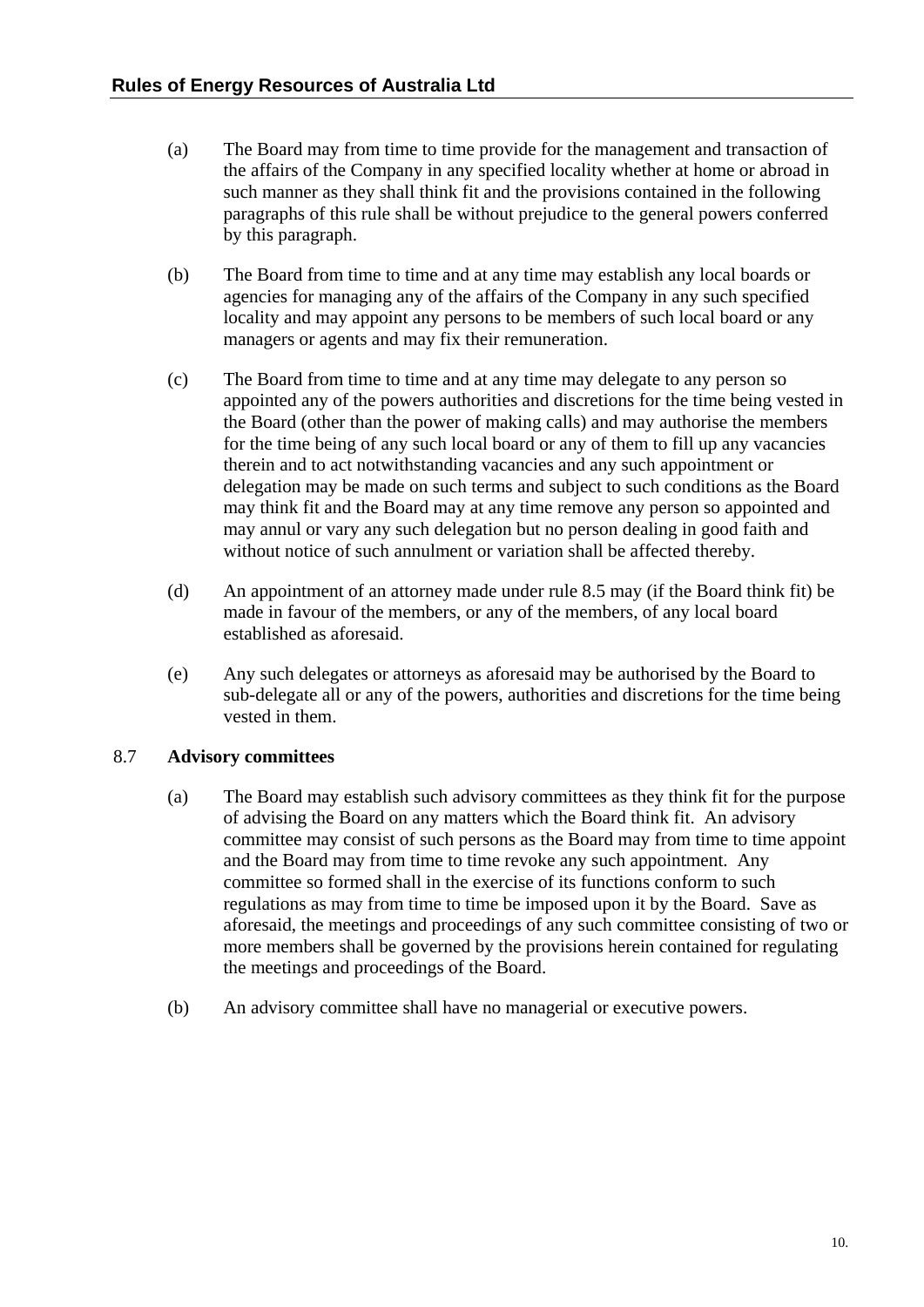# <span id="page-17-2"></span><span id="page-17-0"></span>9. **DIRECTOR'S DUTIES AND INTERESTS**

#### 9.1 **Director not disqualified from holding other offices etc**

A Director is not disqualified by reason only of being a Director from:

- (a) holding any office or place of profit or employment (other than that of the Company's auditor);
- (b) being a member or creditor of any corporation (including the Company) or partnership (other than the auditor); or
- (c) entering into any agreement with the Company.

#### <span id="page-17-1"></span>9.2 **Disclosure of interests**

Each Director must comply with section 191 and any relevant general law principles in relation to disclosure of the Director's interests.

## 9.3 **Director interested in a matter**

Each Director must comply with section 195 in relation to being present, and voting, at a Board meeting that considers a matter in which the Director has a material personal interest. Subject to section 195:

- (a) a Director may be counted in a quorum at a Board meeting that considers, and may vote on, any matter in which that Director has an interest;
- (b) the Company may proceed with any transaction that relates to the interest and the Director may participate in the execution of any relevant document by or on behalf of the Company;
- (c) the Director may retain benefits under the transaction even though the Director has the interest; and
- (d) the Company cannot avoid the transaction merely because of the existence of the interest.

If the interest is required to be disclosed under rule [9.2](#page-17-1), paragraph (c) applies only if it is disclosed before the transaction is entered into.

#### 9.4 **Agreements with third parties**

The Company cannot avoid an agreement with a third party merely because a Director:

- (a) fails to make a disclosure required by rule [9.2;](#page-17-1) or
- (b) is present or votes at, or counted in the quorum for, a Board meeting that considers or votes on that agreement in contravention of the Act.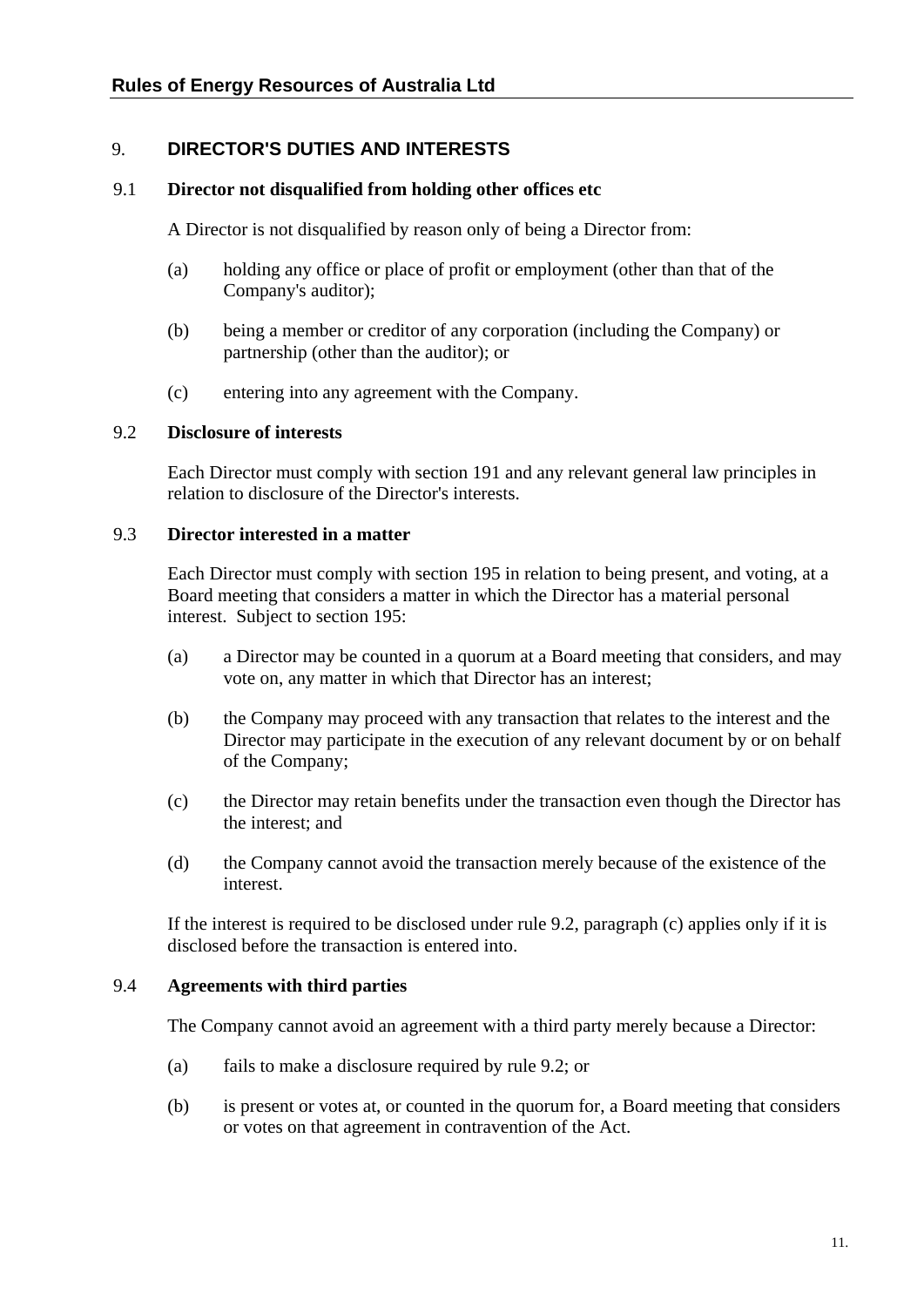## <span id="page-18-0"></span>9.5 **Director to give information to Company and ASX**

Each Director must comply with sections 205C, 205F and 205G.

## 10. **DIRECTORS' REMUNERATION**

#### <span id="page-18-1"></span>10.1 **Remuneration of Executive Directors**

Subject to any contract with the Company and to the Listing Rules, the Board may fix the remuneration of each Executive Director. That remuneration may consist of salary, bonuses or any other elements but must not be a commission on or percentage of profits or operating revenue.

## <span id="page-18-2"></span>10.2 **Remuneration of non-executive Directors**

The Directors (other than the Executive Directors and those who are Directors only because they are Alternates) are entitled to be paid, out of the funds of the Company, an amount of Remuneration which:

- (a) does not:
	- (i) in any year exceed in aggregate \$800,000 or such other amount as may be determined by ordinary resolution from time to time; or
	- (ii) consist of a commission on or percentage of profits or operating revenue; and
- (b) is allocated among them:
	- (i) on an equal basis having regard to the proportion of the relevant year for which each Director held office; or
	- (ii) as otherwise decided by the Board; and
- (c) is provided in the manner the Board decides, which may include provision of non-cash benefits (and to avoid doubt, such non-cash benefits may include the shares in the Company or options granted by the Company over shares (issued or unissued) in the Company.

If the Board decides to include non-cash benefits in a Director's Remuneration, the Board must also decide the manner in which the value of those benefits is to be calculated for the purposes of this rule.

The remuneration of a Director is taken to accrue from day-to-day except that Remuneration in the form of a non-cash benefit is taken to accrue at the time that the benefit is provided to the Director, subject to the terms on which the benefit is provided.

## 10.3 **Additional Remuneration for extra services**

If a Director, at the request of the Board and for the purposes of the Company, performs extra services or makes special exertions (including going or living away from the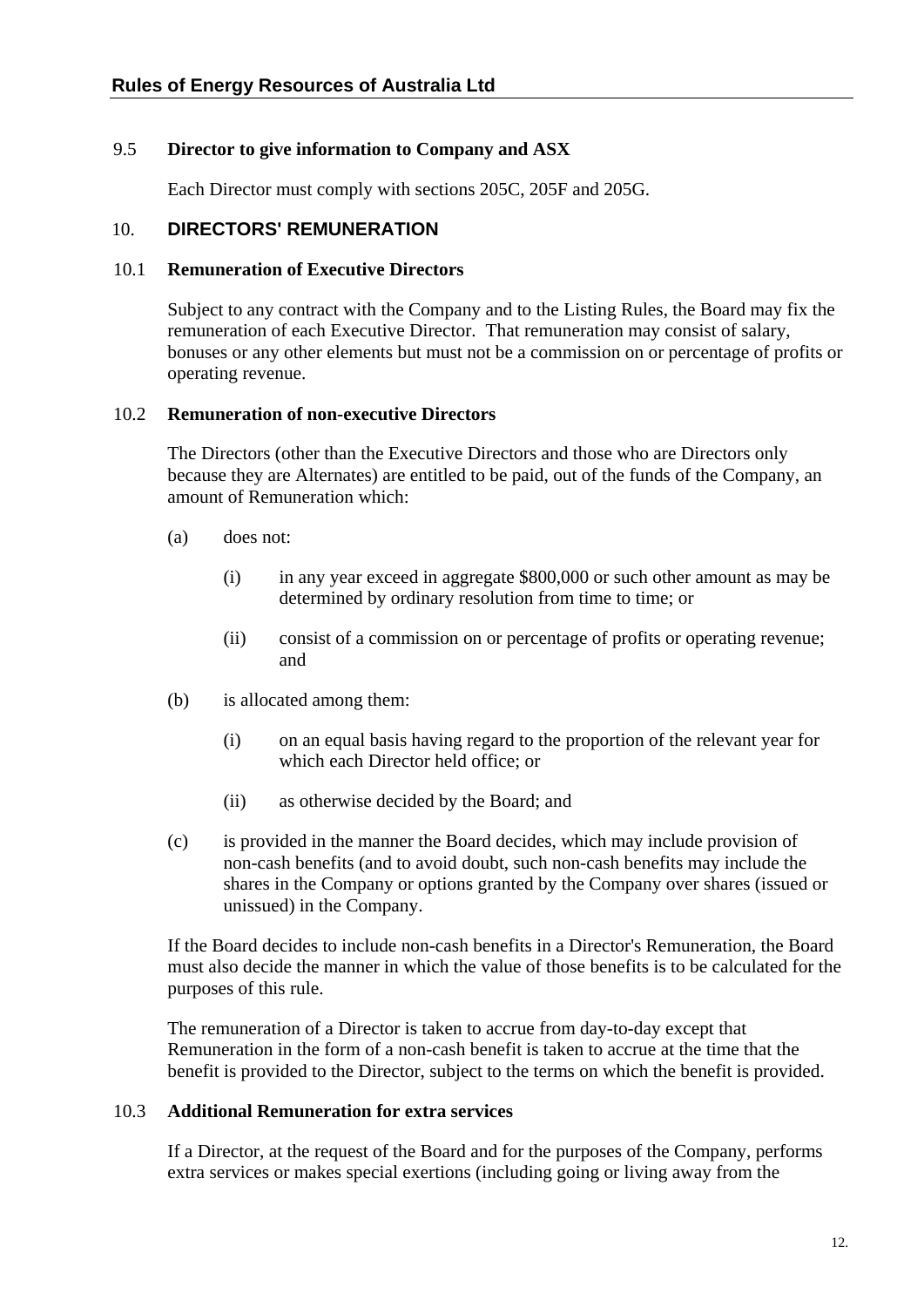<span id="page-19-0"></span>Director's usual residential address), the Company may pay that Director a fixed sum set by the Board for doing so. Remuneration under this rule may be either in addition to or in substitution for any remuneration to which that Director is entitled under rule [10.1](#page-18-1) or [10.2.](#page-18-2)

## 10.4 **Expenses of Directors**

- (a) The Company must pay a Director (in addition to any remuneration) all reasonable expenses (including travelling within Australia or between the Director's home country and Australia and accommodation expenses within Australia) incurred by the Director:
	- (i) in attending meetings of the Company, the Board, or a committee of the Board;
	- (ii) on the business of the Company;
	- (iii) in carrying out duties as a Director; or
	- (iv) subject to paragraph (b), in obtaining independent professional advice in furtherance of his or her duties to the Company.
- (b) The Company is not obliged to pay or reimburse expenses of a Director (other than the chairman of the Board) referred to in subparagraph (a)(iv) unless:
	- (i) the Director obtained the prior approval of the chairman of the Board (if any); or
	- (ii) if there is no such chairman or the chairman refuses to give approval:
		- (A) the Board; or
		- (B) where the Director concerned is an Executive Director, a majority of the Directors (excluding the Executive Directors),

gave prior approval to the obtaining of the advice.

(c) Nothing in this rule 10.4 limits anything in rule 11.

# <span id="page-19-1"></span>11. **OFFICERS' INDEMNITY AND INSURANCE**

## <span id="page-19-2"></span>11.1 **Indemnity**

Subject to and so far as permitted by the Act and any other applicable law, the Company:

(a) must, to the extent the person is not otherwise indemnified, indemnify every officer and employee of the Company and its wholly owned subsidiaries against all liability, costs and expenses (including legal costs and expenses) suffered or incurred as such an officer or employee, including liability, costs and expenses incurred as a result of appointment or nomination by the Company or whollyowned subsidiary as a trustee or as an officer of another corporation; and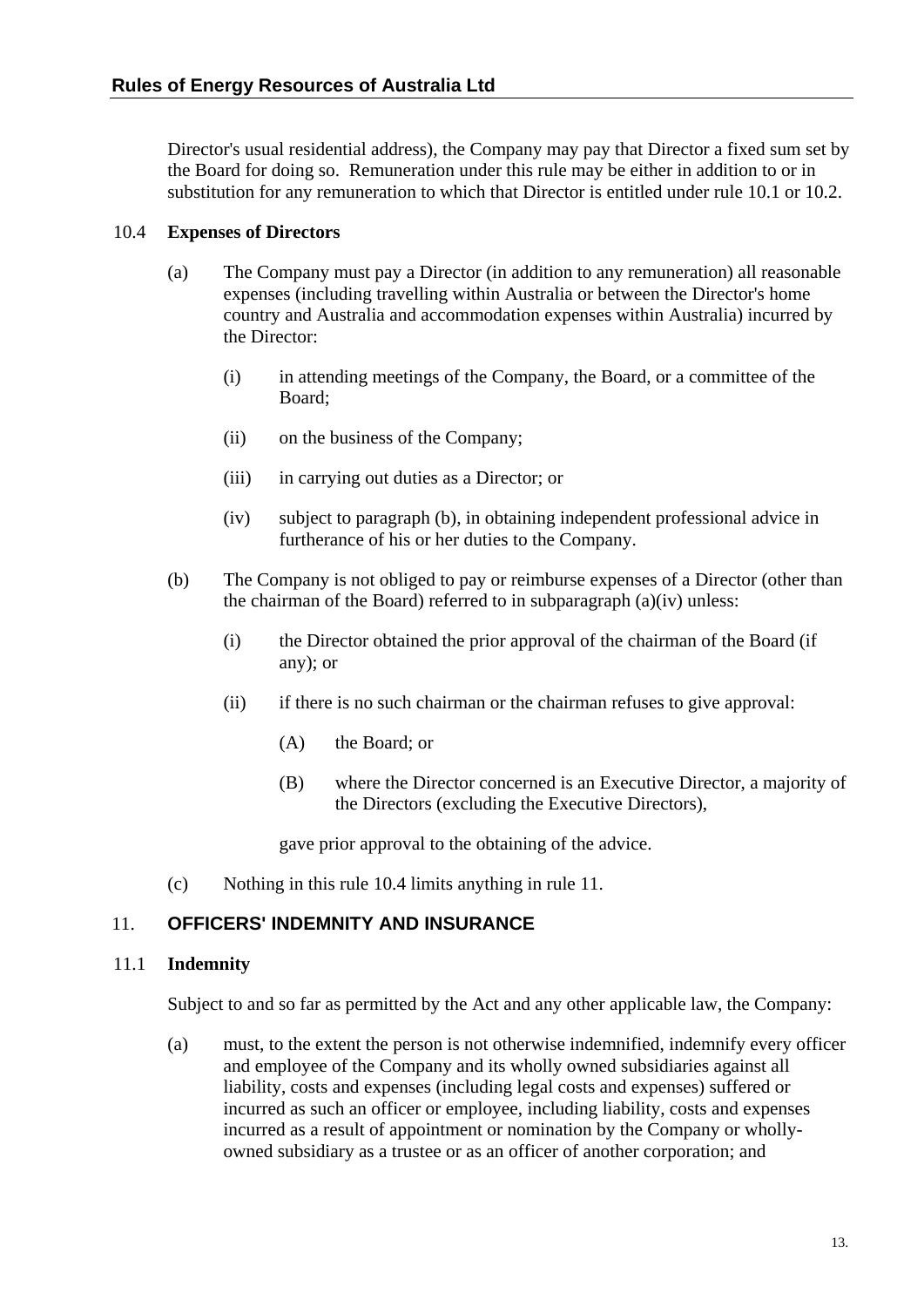<span id="page-20-0"></span>(b) (without limiting paragraph (a)) may make a payment (whether by way of advance, loan or otherwise) in respect of any legal costs incurred by an officer or employee in defending any action or in resisting or responding to or giving evidence in relation to any action taken, or investigation by a government agency (including any royal commission) or a liquidator or other official.

For the avoidance of doubt, "**legal costs**" include (without limiting the generality of the term) legal costs incurred by an officer or employee in defending any action for a liability incurred as an officer or employee of the Company or a wholly-owned subsidiary of it.

# 11.2 **Insurance**

Subject to the Act and any other applicable law, the Company may enter into, and pay premiums on, a contract of insurance in respect of any person.

## 11.3 **Former officers**

The indemnity in favour of officers under rule [11.1](#page-19-2) is a continuing indemnity. It applies in respect of all acts done by a person while an officer of the Company or one of its wholly owned subsidiaries even though the person is not an officer:

- (a) at the time the claim is made; or
- (b) at the date of adoption of this constitution.

## 11.4 **Deeds**

Subject to the Act, without limiting a person's rights under rule [11](#page-19-1), the Company may enter into an agreement with a person who is or has been an officer or employee of the Company or any of the Company's wholly-owned subsidiaries, to give effect to the rights of the person under this rule [11](#page-19-1) on any terms and conditions that the Board thinks fit.

# <span id="page-20-1"></span>12. **BOARD MEETINGS**

## 12.1 **Convening Board meetings**

A Director may at any time, and a Secretary must on request from a Director, convene a Board meeting.

## <span id="page-20-2"></span>12.2 **Notice of Board meeting**

The convenor of each Board meeting:

- (a) must give reasonable notice of the meeting (and, if it is adjourned, of its resumption) individually to:
	- (i) each Director; and
	- (ii) each Alternate in respect of whom the Appointor has given notice under rule [4.2](#page-12-4) requiring notice of Board meetings to be given to that Alternate; and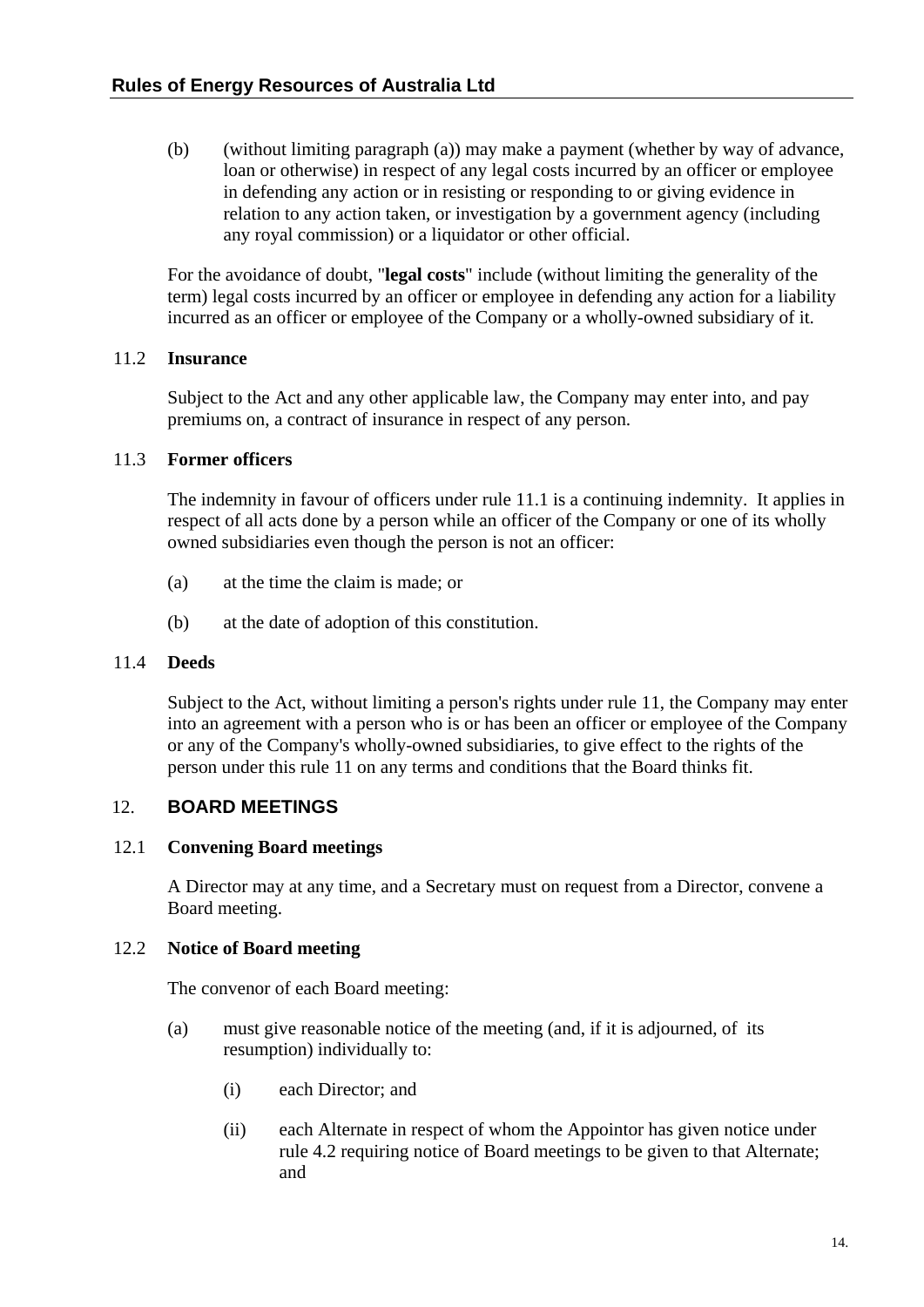<span id="page-21-0"></span>(b) may give that notice orally (including by telephone) or in writing,

but accidental failure to give notice to, or non-receipt of notice by, a Director does not result in a Board meeting being invalid.

Each Director must notify the Company an address (which may include a fax number or electronic address) to which notices of Board meetings may be sent.

## 12.3 **Use of technology**

A Board meeting may be held using any means of audio or audio-visual communication by which each Director participating can hear and be heard by each other Director participating or in any other way permitted by the Act. A Board meeting held solely or partly by technology is treated as held at the place at which the greatest number of the Directors present at the meeting is located or, if an equal number of Directors is located in each of 2 or more places, at the place where the chairman of the meeting is located.

## 12.4 **Chairing Board meetings**

The Board may elect a Director to chair its meetings and decide the period for which that Director holds that office. If there is no chairman of Directors or the chairman is not present within 15 minutes after the time for which a Board meeting is called or is unwilling to act, the Directors present must elect a Director present to chair the meeting.

## 12.5 **Quorum**

- (a) The quorum necessary for the transaction of business at any meeting of the Board shall be three Directors. Any of the Directors referred to in the preceding sentence shall be deemed to be present if an Alternate Director appointed by him is present provided that at least three persons being Directors or Alternate Directors are present. If within one hour after the time appointed for the meeting of the Board a quorum is not present, the meeting shall stand adjourned to a date (being not less than seven or more than fourteen days after the day originally appointed for the meeting) at a time and place within the Commonwealth of Australia as the Director or Directors present shall determine and notice of the time date and place at which the adjourned meeting is to be held shall forthwith be given to each Director and to the Company and to each Alternate Director. If at the adjourned meeting the quorum otherwise required by this Rule is not present within one hour after the time appointed for the adjourned meeting, those Directors who are present one hour after the time appointed for the adjourned meeting shall constitute a quorum.
- (b) A Director is treated as present at a meeting held by audio or audio-visual communication if the Director is able to hear and be heard by all others attending. If a meeting is held in another way permitted by the Act, the Board must resolve the basis on which Directors are treated as present.

## 12.6 **Majority decisions**

Save as otherwise provided in these rules, questions arising at any meeting of the Directors shall be decided by a majority of votes and subject to the provisions of rule [9](#page-17-2) each Director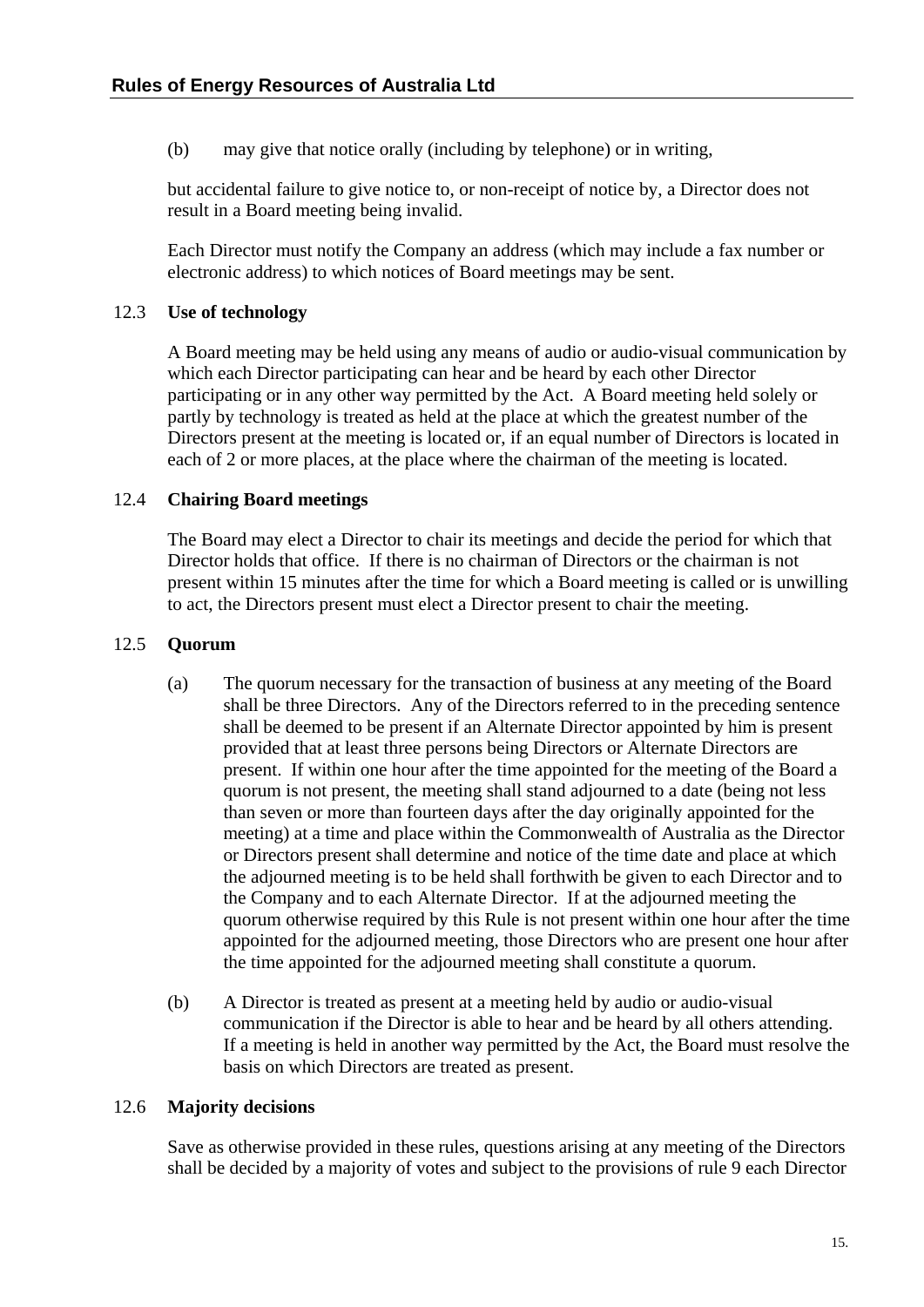<span id="page-22-0"></span>shall have one vote. A person who is an Alternate Director shall be entitled (in addition to his own vote if he is a Director) to one vote on behalf of each Director whom he represents as an Alternate Director at the meeting and who is not personally present. In case of an equality of votes the chairman shall not have a second or casting vote.

## 12.7 **Procedural rules**

The Board may adjourn and, subject to this document, otherwise regulate its meetings as it decides.

## <span id="page-22-1"></span>12.8 **Written resolution**

If all the Directors entitled to receive notice of a Board meeting under rule [12.2](#page-20-2) and to vote on the resolution sign a document containing a statement that they are in favour of the resolution set out in the document, a Board resolution in those terms is passed at the time when the last Director signs.

## 12.9 **Additional provisions concerning written resolutions**

For the purpose of rule [12.8:](#page-22-1)

- (a) two or more separate documents in identical terms, each of which is signed by one or more Directors, are treated as one document;
- (b) signature of a document by an Alternate is not required if the Appointor of that Alternate has signed the document;
- (c) signature of a document by the Appointor of an Alternate is not required if that Alternate has signed the document in that capacity; and
- (d) a telegram, facsimile or electronic message containing the text of the document expressed to have been signed by a Director that is sent to the Company is a document signed by that Director at the time of its receipt by the Company.

## 12.10 **Valid proceedings**

Each resolution passed or thing done by, or with the participation of, a person acting as a Director or member of a committee is valid even if it is later discovered that:

- (a) there was a defect in the appointment of the person; or
- (b) the person was disqualified from continuing in office, voting on the resolution or doing the thing.

## <span id="page-22-2"></span>13. **MEETINGS OF MEMBERS**

#### 13.1 **Annual general meeting**

The Company must hold an annual general meeting as required by the Act.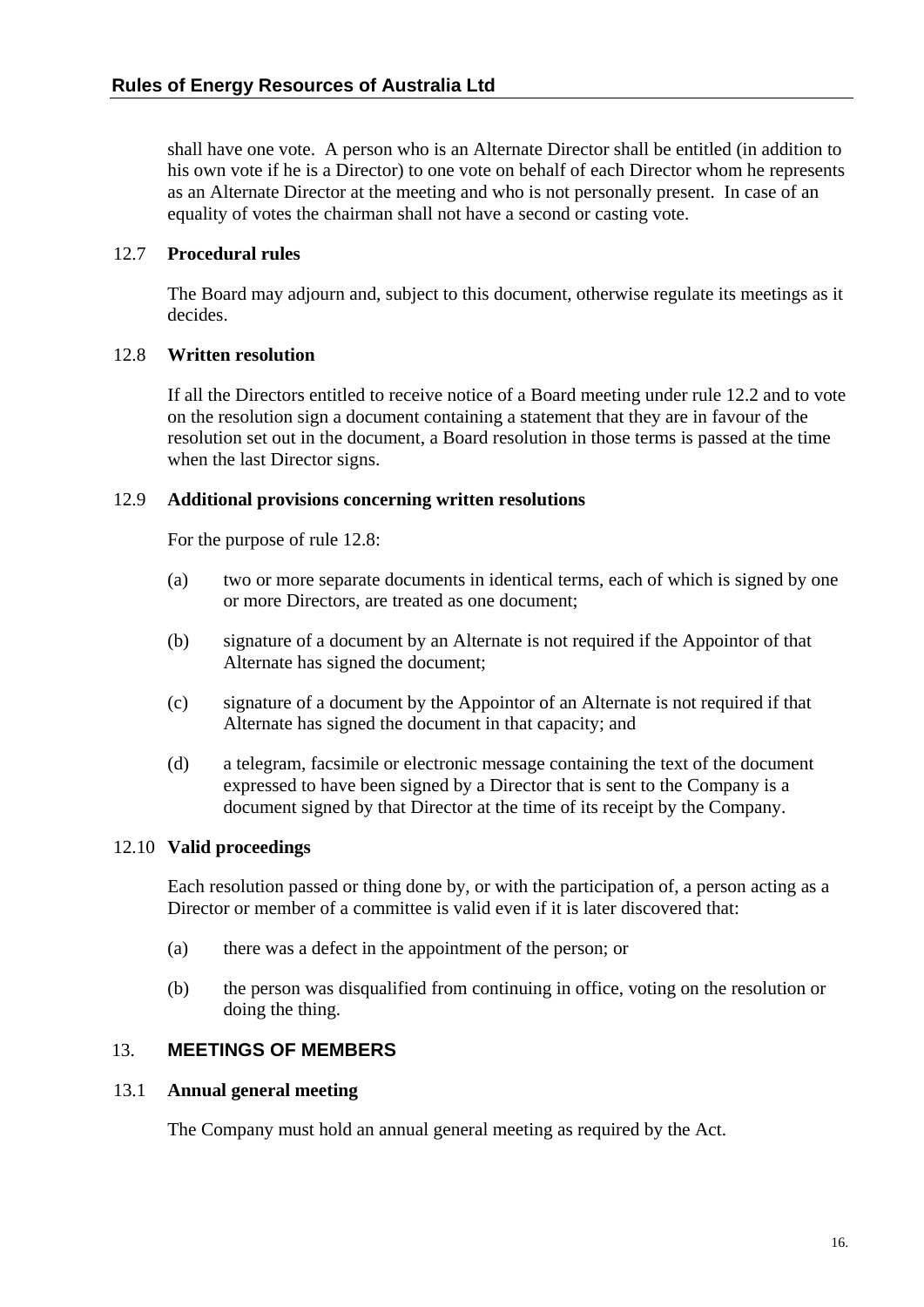## <span id="page-23-0"></span>13.2 **Calling meetings of members**

A meeting of members:

- (a) may be convened at any time by the Board or a Director; and
- (b) must be convened by the Board when required by the Act or by order made under the Act.

## 13.3 **Notice of meeting**

Subject to rule [13.6,](#page-23-1) at least 28 days' written notice of a meeting of members (or such lesser period as the Act permits) must be given individually to:

- (a) each member (whether or not the member is entitled to vote at the meeting);
- (b) each Director; and
- (c) to the auditor.

The notice of meeting must comply with the Act and with the Listing Rules and may be given in any manner permitted by the Act.

#### 13.4 **Postponement or cancellation**

Subject to the Act, the Board may, by written notice given to ASX:

- (a) postpone a meeting of members;
- (b) cancel a meeting of members; or
- (c) change the place for a general meeting.

## <span id="page-23-3"></span>13.5 **Fresh notice**

If a meeting of members is postponed or adjourned for 1 month or more, the Company must give new notice of the resumed meeting.

#### <span id="page-23-1"></span>13.6 **Notice to joint holders of shares**

If a share is held jointly, the Company need only give notice of a meeting of members (or of its cancellation or postponement) to the joint holder who is named first in the Register.

## <span id="page-23-2"></span>13.7 **Technology**

The Company may hold a meeting of members at two or more venues using any technology that gives the members as a whole a reasonable opportunity to participate.

## 13.8 **Accidental omission**

The accidental omission to give notice to, or the non-receipt of notice by, any of those entitled to it does not invalidate any resolution passed at a meeting of members.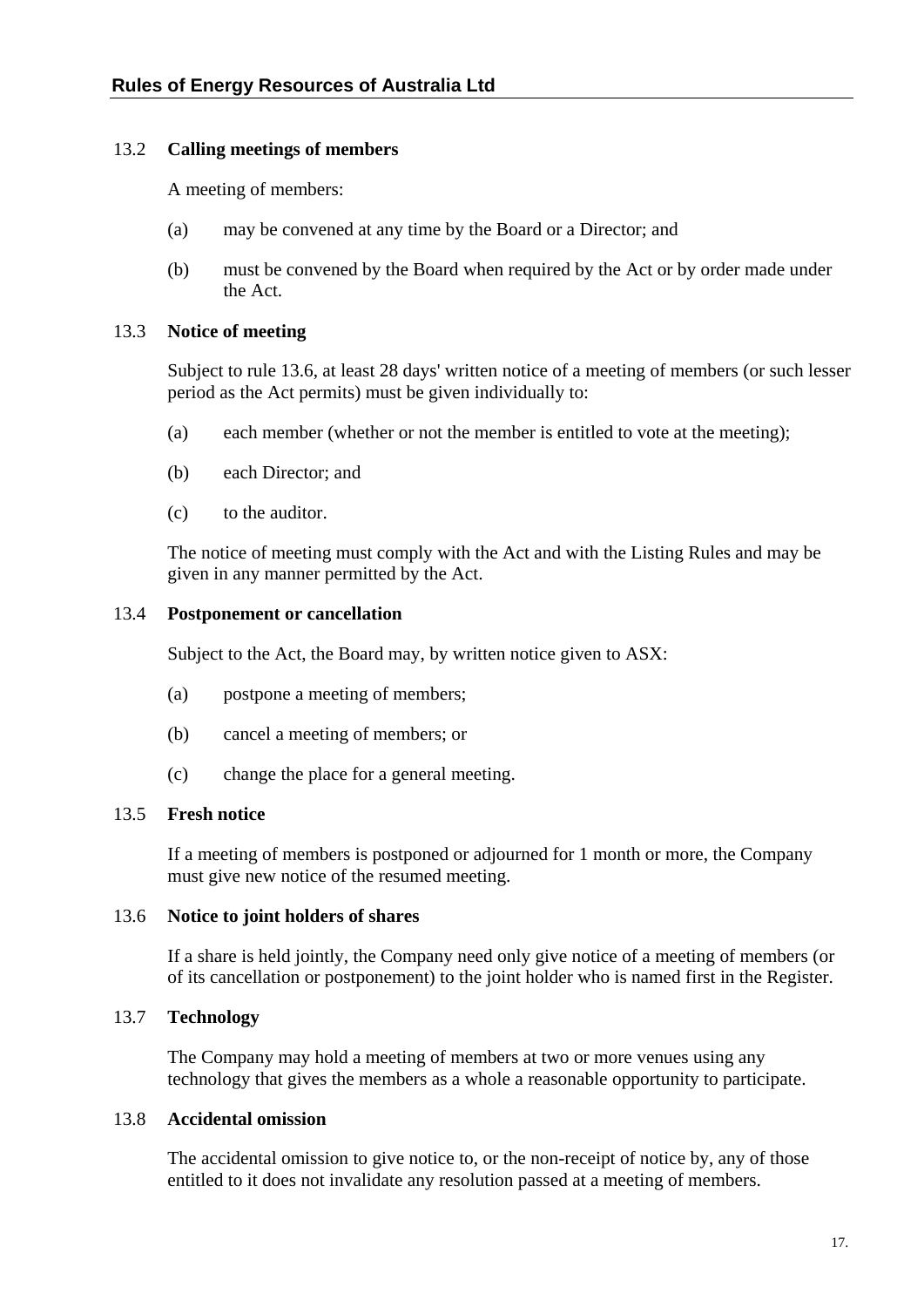## <span id="page-24-0"></span>13.9 **Class meetings**

Rules [13](#page-22-2) to [17](#page-30-1) apply to a separate meeting of a class of members as far as they are capable of application and modified as necessary.

# 14. **PROCEEDINGS AT MEETINGS OF MEMBERS**

#### 14.1 **Member present at meeting**

If a member has appointed a proxy or attorney or (in the case of a member which is a body corporate) a representative to act at a meeting of members, that member is taken to be present at a meeting at which the proxy, attorney or representative is present.

## 14.2 **Quorum**

No business shall be transacted at any general meeting at any time when a quorum of members is not present except the election of a chairman and the adjournment of the meeting. A quorum shall be three members entitled to vote who are present personally or by representative or by proxy or attorney.

## 14.3 **Quorum not present**

If a quorum is not present within 15 minutes after the time for which a meeting of members is called:

- (a) if called as a result of a request of members under the Act, the meeting is dissolved; and
- (b) in any other case:
	- (i) the meeting is adjourned to the day, time and place that the Board decides and notifies to members, or if no decision is notified before then, to the same time on the same day in the next week at the same place; and
	- (ii) if a quorum is not present at the adjourned meeting, the meeting is dissolved.

## 14.4 **Chairing meetings of members**

If the Board has appointed a Director to chair Board meetings, that Director may also chair meetings of members. If:

- (a) there is no Director who the Board has appointed to chair Board meetings for the time being; or
- (b) the Director appointed to chair Board meetings is not present at the time for which a meeting of members is called or is not willing to chair the meeting,

the Directors present may choose another of themselves to chair the meeting. In default of the Directors doing so, the Voting Members present must elect a member present to chair the meeting.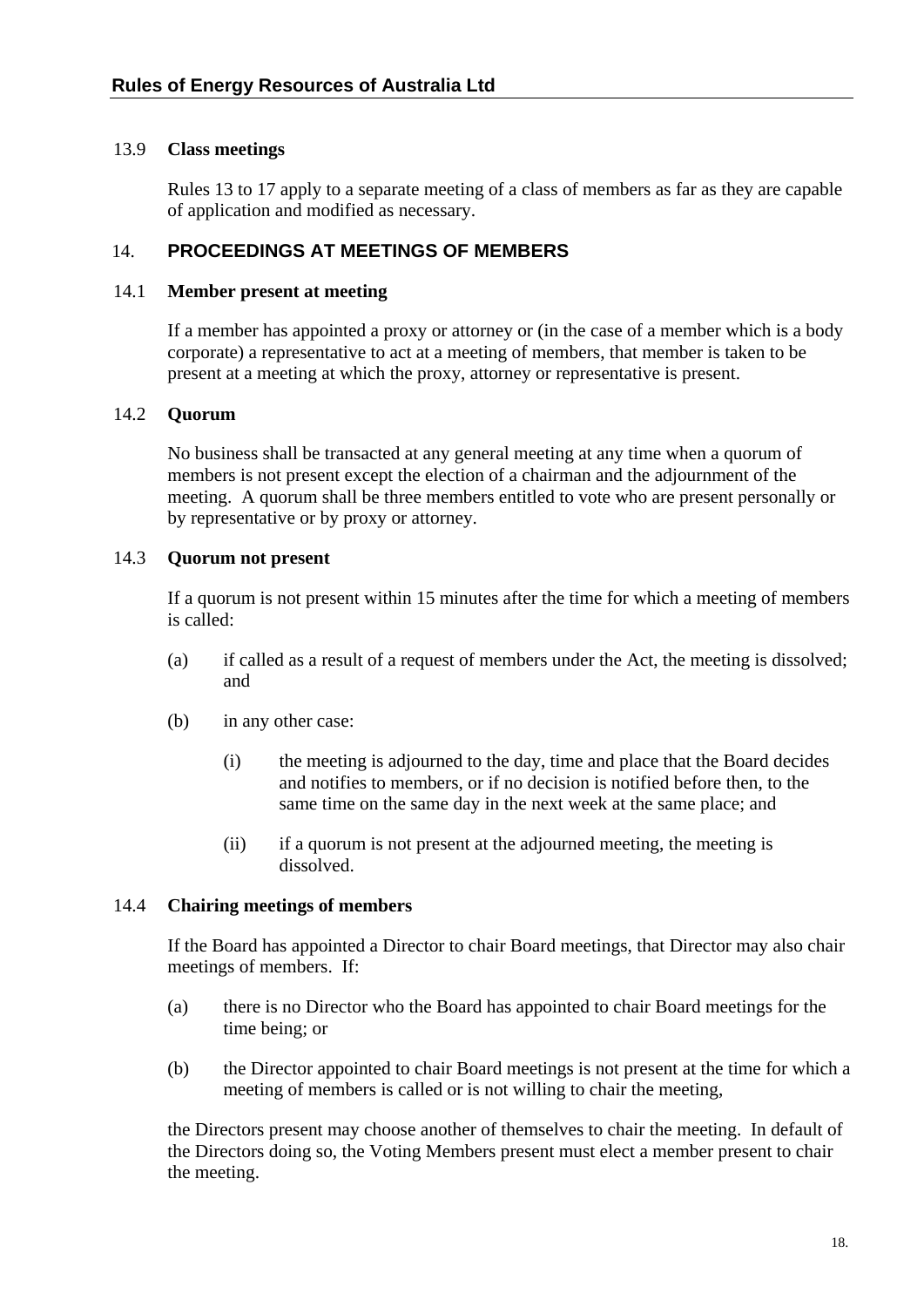## <span id="page-25-0"></span>14.5 **Attendance at meetings of members**

- (a) Every member has the right to attend all meetings of members whether or not entitled to vote.
- (b) Every Director has the right to attend and speak at all meetings of members whether or not a member.
- (c) The auditor has the right to attend any meeting of members and to speak on any part of the business of the meeting which concerns the auditor in the capacity of auditor.

#### <span id="page-25-2"></span>14.6 **Members rights suspended while call unpaid**

If a call on a share is due and unpaid, the holding of that share does not entitle a member to be present, speak or vote at, or be counted in the quorum for, a meeting of members.

#### <span id="page-25-1"></span>14.7 **Chairman's powers at a meeting of members**

- (a) The chairman of a meeting of members:
	- (i) is responsible for the general conduct and procedures to be adopted at the meeting;
	- (ii) may, subject to the Act, at any time terminate discussion or debate on any matter being considered by the meeting, where the chairman considers it necessary or desirable for the proper and orderly conduct of the meeting;
	- (iii) may, subject to the Act, eject a member from the meeting, at any time the chairman considers it is necessary or desirable for the proper and orderly conduct of the meeting; and
	- (iv) may require the adoption of any procedure which is in the chairman's opinion necessary or desirable for proper and orderly debate or discussion and the proper and orderly casting or recording of votes at the meeting,

and a decision by the chairman under this rule is final.

- (b) The chairman of a meeting may invite a person who is not a member to attend and to speak at the meeting.
- (c) Subject to rule [13.7,](#page-23-2) if the chairman considers that there are too many persons present at a meeting to fit into the venue where the meeting is to be held, the chairman may direct members (or any of them) to a separate venue nominated by him which, in the case where only some of the members are directed to that other venue, is linked to the first mentioned venue by any technology that gives the members as a whole a reasonable opportunity to participate in the meeting.
- (d) The chairman's rights under this rule [14.7](#page-25-1) are exclusive to the chairman.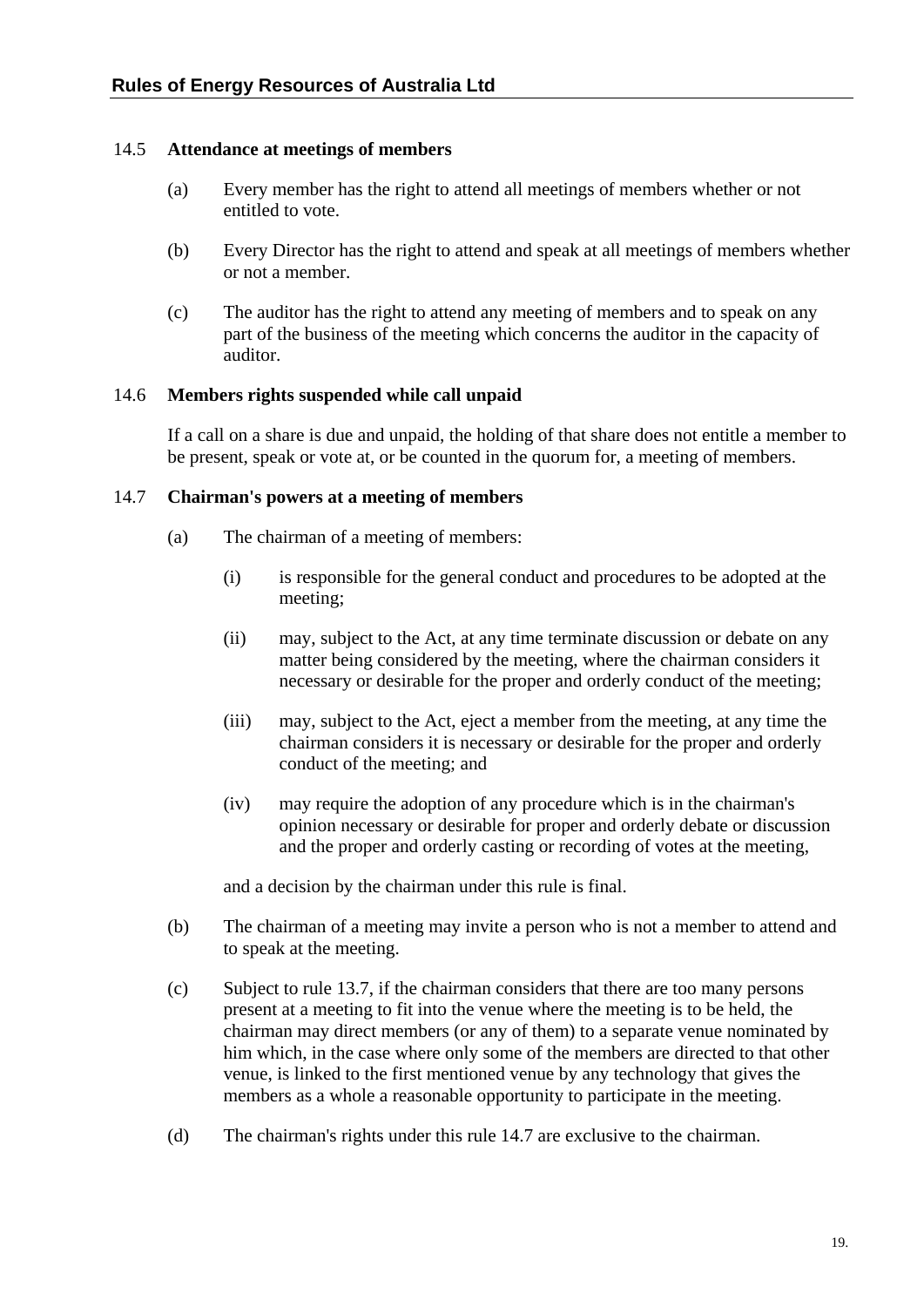## <span id="page-26-0"></span>14.8 **Admission to general meetings**

The chairman of a meeting of members may take any action the chairman considers appropriate for the safety of persons attending the meeting and the orderly conduct of the meeting. The chairman may refuse admission to, or require to leave and remain out of, the meeting any person (including a member):

- (a) possessing a pictorial-recording or sound-recording device;
- (b) possessing a placard or banner;
- (c) possessing an article considered by the chairman to be dangerous, offensive or liable to cause disruption;
- (d) who refuses to produce or to permit examination of any article, or the contents of any article, in the person's possession;
- (e) who behaves or threatens to behave in a dangerous, offensive or disruptive way; or
- (f) who is not entitled to receive notice of the meeting.

The chairman may delegate the powers conferred by this rule to any person.

## 14.9 **Adjournment**

Subject to rule [13.5,](#page-23-3) the chairman of a meeting of members at which a quorum is present:

- (a) may; and
- (b) must, if directed by ordinary resolution of the meeting,

adjourn it to another time and place.

## 14.10 **Business at adjourned meetings**

The only business that may be transacted at a meeting resumed after an adjournment is the business left unfinished immediately before the adjournment.

# <span id="page-26-1"></span>15. **PROXIES, ATTORNEYS AND REPRESENTATIVES**

## 15.1 **Appointment of proxies**

A member may appoint not more than two proxies to attend and act for the member at a meeting of members. An appointment of proxy must be made by written notice to the Company:

- (a) that complies with the Act; or
- (b) in any other form and mode that complies with any applicable requirements of the Listing Rules and is signed or acknowledged by the member in a manner satisfactory to the Board.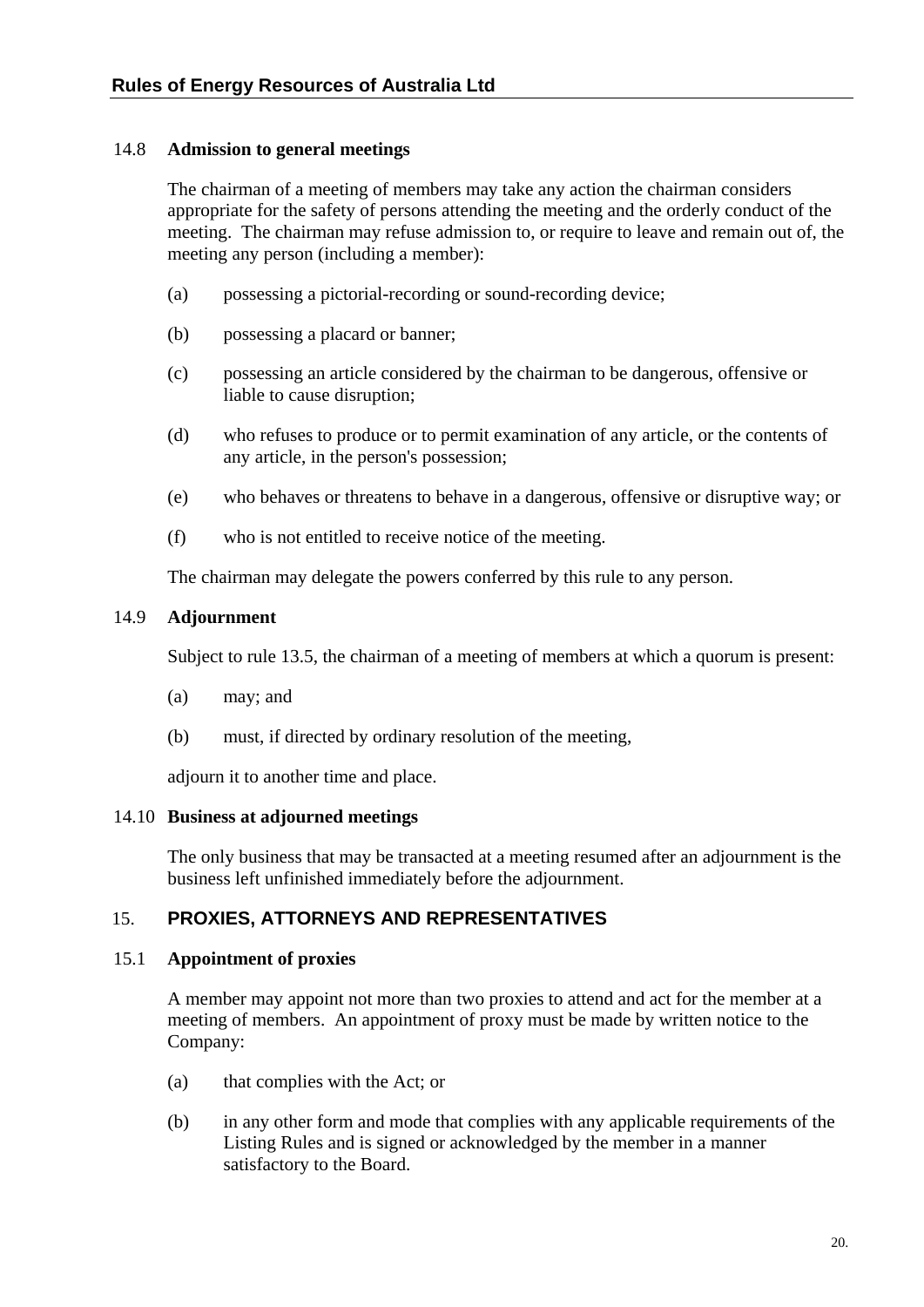<span id="page-27-0"></span>If a member appoints two proxies and the appointment does not specify the proportion or number of the member's votes each proxy may exercise, each proxy may exercise half of those votes.

## 15.2 **Member's attorney**

A member may appoint an attorney to act, or to appoint a proxy to act, at a meeting of members. If the appointor is an individual, the power of attorney must be signed in the presence of at least one witness.

## 15.3 **Deposit of proxy forms and powers of attorney**

An appointment of a proxy or an attorney is not effective for a particular meeting of members unless the instrument effecting the appointment is received by the Company at its registered office or is transmitted to and received at a fax number at that office (or another address, including electronic address, specified for the purpose in the relevant notice of meeting):

- (a) at least 48 hours before the time for which the meeting was called; or
- (b) if the meeting has been adjourned, at least 48 hours before the resumption of the meeting.

## 15.4 **Evidence of proxy forms, powers of attorney and other appointments**

The Board may require production of:

- (a) in the case of a proxy form executed or otherwise authenticated by an attorney, the relevant power of attorney or other authority under which the appointment was authenticated or a certified copy of it;
- (b) in the case of an attorney, the power of attorney or a certified copy of it;
- (c) in the case of a corporate representative, evidence of the appointment of the representative in accordance with the Act; or
- (d) in the case of any appointment under this rule [15](#page-26-1) which is transmitted to the Company electronically, evidence of the identity of the person who transmitted the message containing the appointment.

## 15.5 **Corporate representatives**

A member that is a body corporate may appoint an individual to act as its representative at meetings of members as permitted by the Act.

## 15.6 **Standing appointments**

A member may appoint a proxy, attorney or representative to act at a particular meeting of members or make a standing appointment and may revoke any appointment. A proxy, attorney or representative may, but need not, be a member.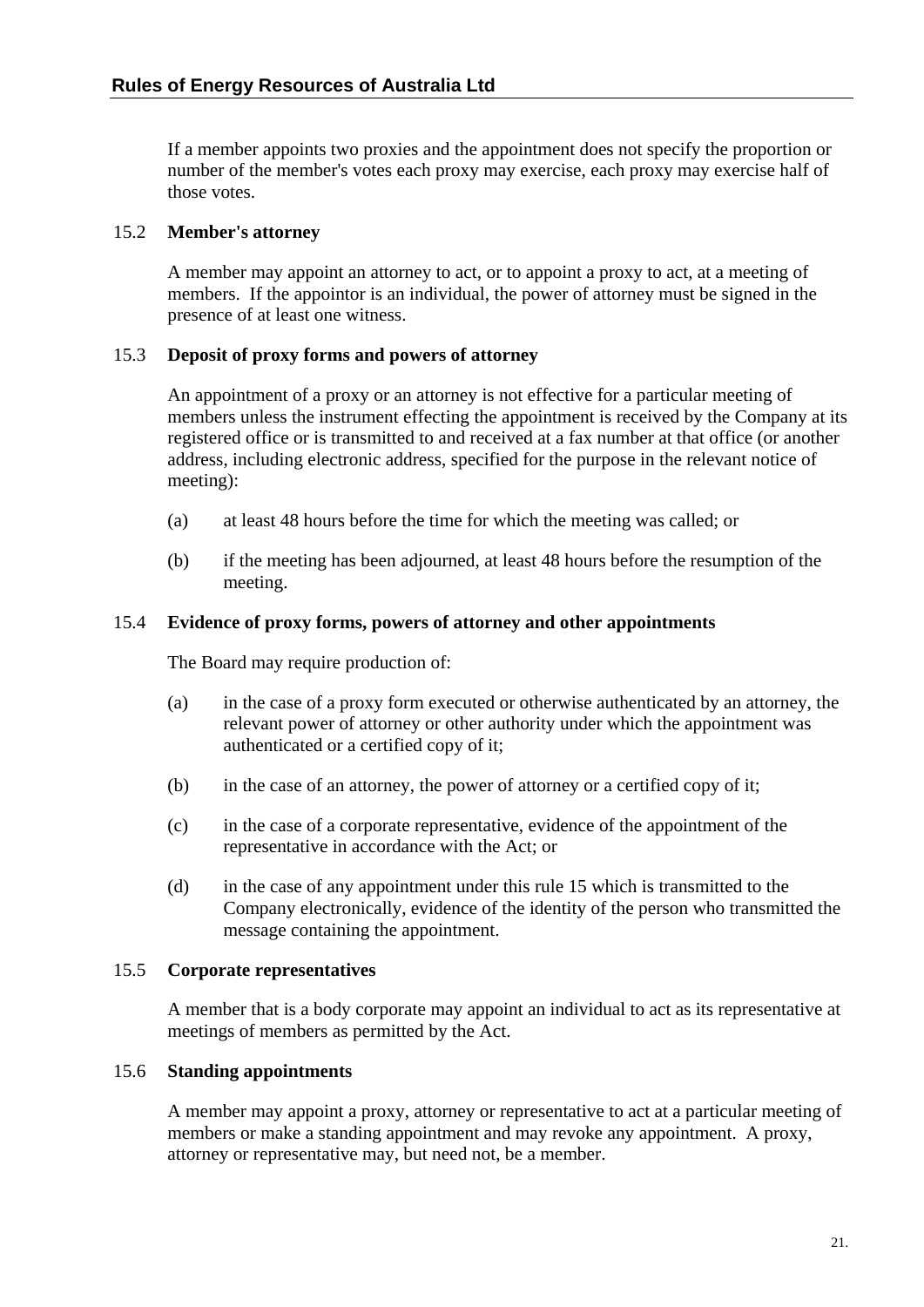## <span id="page-28-0"></span>15.7 **Suspension of proxy or attorney's powers if member present**

A proxy or attorney has no power to act for a member at a meeting at which the member is present:

- (a) in the case of an individual, in person; or
- (b) in the case of a body corporate, by representative.

A proxy has no power to act for a member at a meeting at which the member is present by attorney.

## 15.8 **Priority of conflicting appointments of attorney or representative**

If more than one attorney or representative appointed by a member is present at a meeting of members and the Company has not received notice of revocation of any of the appointments:

- <span id="page-28-1"></span>(a) an attorney or representative appointed to act at that particular meeting may act to the exclusion of an attorney or representative appointed under a standing appointment; and
- (b) subject to rule [15.8\(a\)](#page-28-1), an attorney or representative appointed under a more recent appointment may act to the exclusion of an attorney or representative appointed earlier in time.

## 15.9 **More than 2 current proxy appointments**

An appointment of proxy by a member is revoked (or, in the case of a standing appointment, suspended for that particular meeting) if the Company receives a further appointment of proxy from that member which would result in there being more than 2 proxies of that member entitled to act at a meeting. The appointment of proxy made first in time is the first to be treated as revoked or suspended by this rule.

## 15.10 **Continuing authority**

An act done at a meeting of members by a proxy, attorney or representative is valid even if, before the act is done, the appointing member:

- (a) dies or becomes mentally incapacitated;
- (b) becomes bankrupt or an insolvent under administration or is wound up;
- (c) revokes the appointment or the authority under which the appointment was made by a third party; or
- (d) transfers the share to which the appointment relates,

unless the Company has received written notice of the matter before the start or resumption of the meeting at which the vote is cast.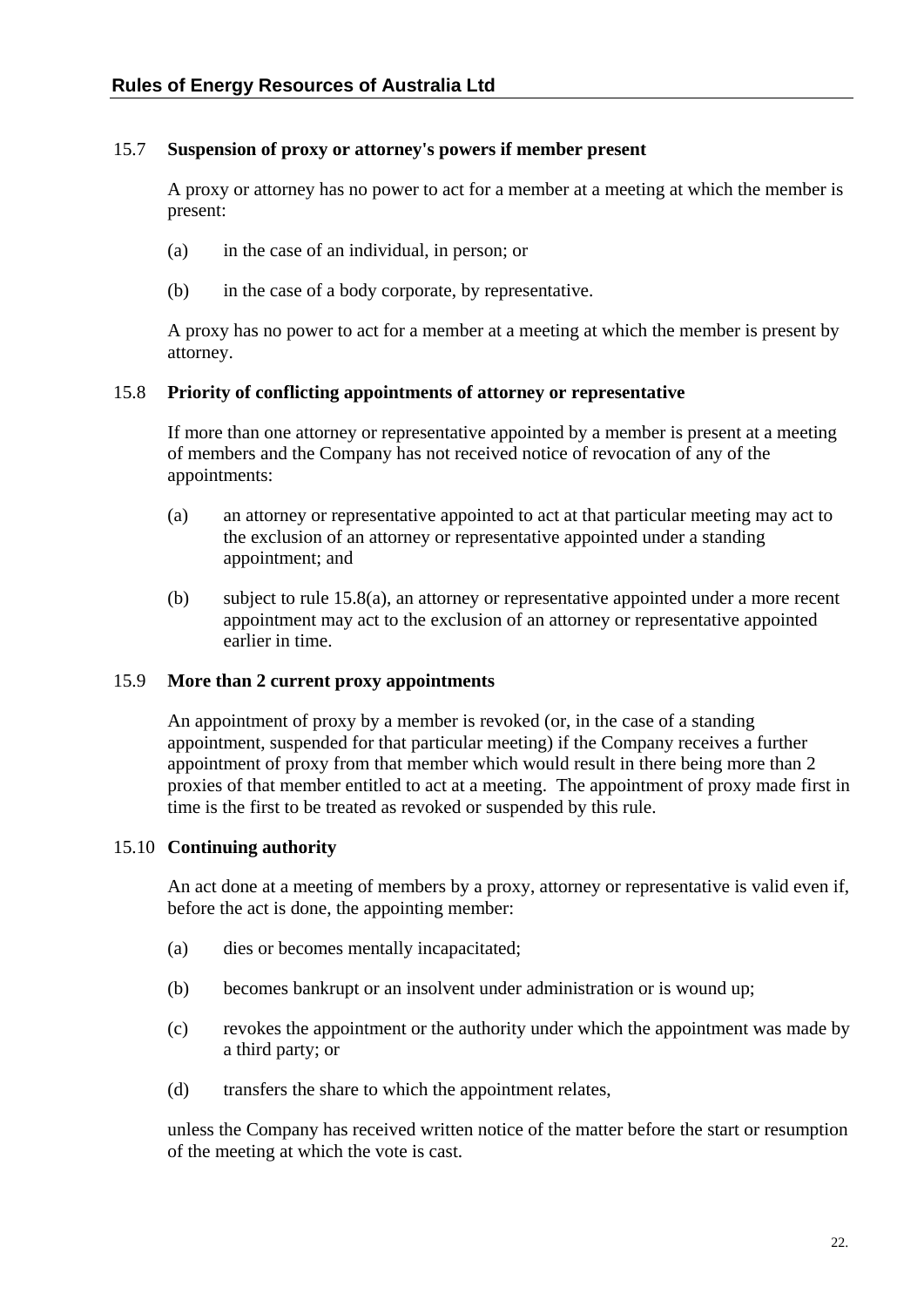# <span id="page-29-0"></span>16. **ENTITLEMENT TO VOTE**

## 16.1 **Determining voting entitlements**

Subject to the Act, and to section 250L(4) and rule [17.2\(b\)](#page-31-1) which apply to a demand for a poll, to decide for the purposes of a particular meeting who are members of the Company and how many shares they hold, the Company must refer only:

- (a) if the convenor of the meeting determined a specified time under the regulations made under the Act before notice of the meeting was given - to the Register as it stood at that time; or
- (b) otherwise to the Register as it stood 48 hours before the meeting or at any later time required by the ASTC Settlement Rules.

#### <span id="page-29-1"></span>16.2 **Number of votes**

Subject to the Act, rules [14.6,](#page-25-2) [15,](#page-26-1) [16.4,](#page-30-2) [16.5,](#page-30-3) [16.6](#page-30-4) and [30.4](#page-46-1) and terms on which shares are issued:

- <span id="page-29-2"></span>(a) on a show of hands:
	- (i) if a member has appointed two proxies, neither of those proxies may vote; and
	- (ii) subject to paragraph [\(a\)](#page-29-1)[\(i\),](#page-29-2) every member present (including by proxy, attorney or, in the case of a corporation, by representative) entitled to vote has one vote;
- <span id="page-29-3"></span>(b) on a poll every member entitled to vote who is present in person or by proxy, attorney or representative:
	- (i) has one vote for every fully paid share held; and
	- (ii) in respect of each partly paid share held has a fraction of a vote equal to the proportion which the amount paid bears to the total issue price of the share.

Subject to the Listing Rules and the terms on which shares are issued, in calculating the fraction of a vote which the holder of a partly paid share has for the purposes of paragraph [\(ii\)](#page-29-3) of this rule, the Company must not count an amount paid in advance of a call or credited on a partly paid share without payment in money or money's worth being made to the Company.

#### 16.3 **No casting vote of chairman**

If an equal number of votes is cast for and against an ordinary resolution at a meeting of members, the matter is decided in the negative.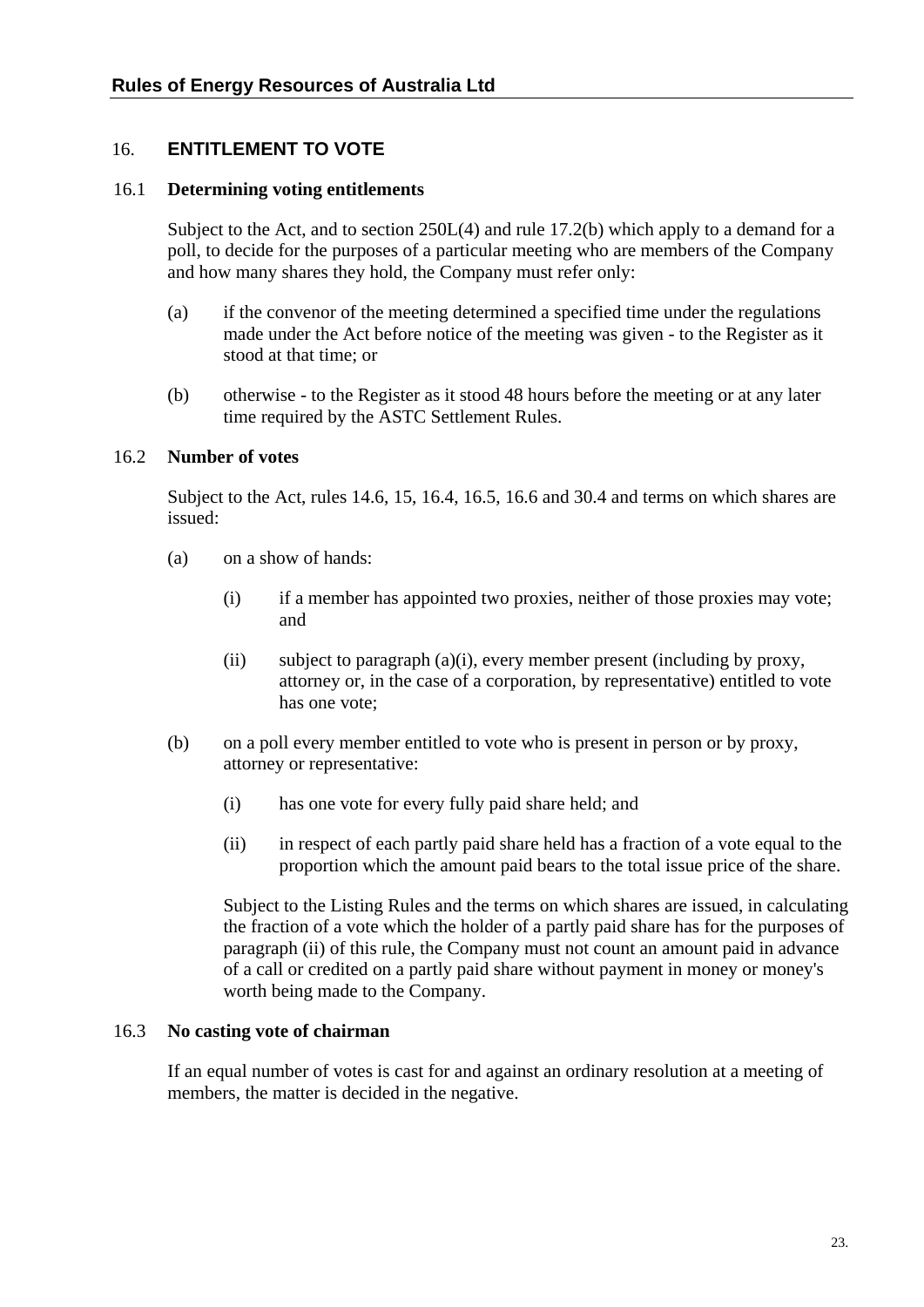## <span id="page-30-2"></span><span id="page-30-0"></span>16.4 **Votes of joint holders**

If more than one of the joint holders of a share (including, for the purposes of this rule, joint legal personal representatives of a dead member) are present at a meeting of members and tender a vote in respect of the share, the Company may only count the vote cast by the most senior joint holder who tenders a vote. For this purpose, seniority depends on the order in which the names of the joint holders are listed in the Register.

## <span id="page-30-3"></span>16.5 **Votes of transmittees and guardians**

Subject to the Act, if the Board is satisfied at least 48 hours before the time fixed for a meeting of members, that a person:

- (a) is entitled to the transmission of a share under rule [31](#page-47-1); or
- (b) has power to manage a member's property under a law relating to the management of property of the mentally incapable,

that person may vote as if registered as the holder of the share and the Company must not count the vote (if any) of the actual registered holder.

## <span id="page-30-4"></span>16.6 **Voting restrictions**

If:

- (a) the Act or the Listing Rules require that some members are not to vote on a resolution, or that votes cast by some members be disregarded, or that no votes be cast in favour of the resolution by certain members, in order for the resolution to have an intended effect; and
- (b) the notice of the meeting at which the resolution is proposed states that fact,

those members have no right to vote on that resolution and the Company must not count any votes purported to be cast by those members.

If a proxy purports to vote in a way or in circumstances that contravene the Act, on a show of hands the vote is invalid and the Company must not count it and on a poll rule [17.3\(c\)](#page-31-2) applies.

## 16.7 **Decision on right to vote**

A Voting Member or Director may challenge a person's right to vote at a meeting of members. A challenge may only be made at the meeting. A challenge, or any other doubt as to the validity of a vote, must be decided by the chairman, whose decision is final.

# <span id="page-30-1"></span>17. **HOW VOTING IS CARRIED OUT**

## 17.1 **Method of voting**

A resolution put to the vote at a meeting of members must be decided on a show of hands unless a poll is demanded under rule [17.2](#page-31-3) either before or on declaration of the result of the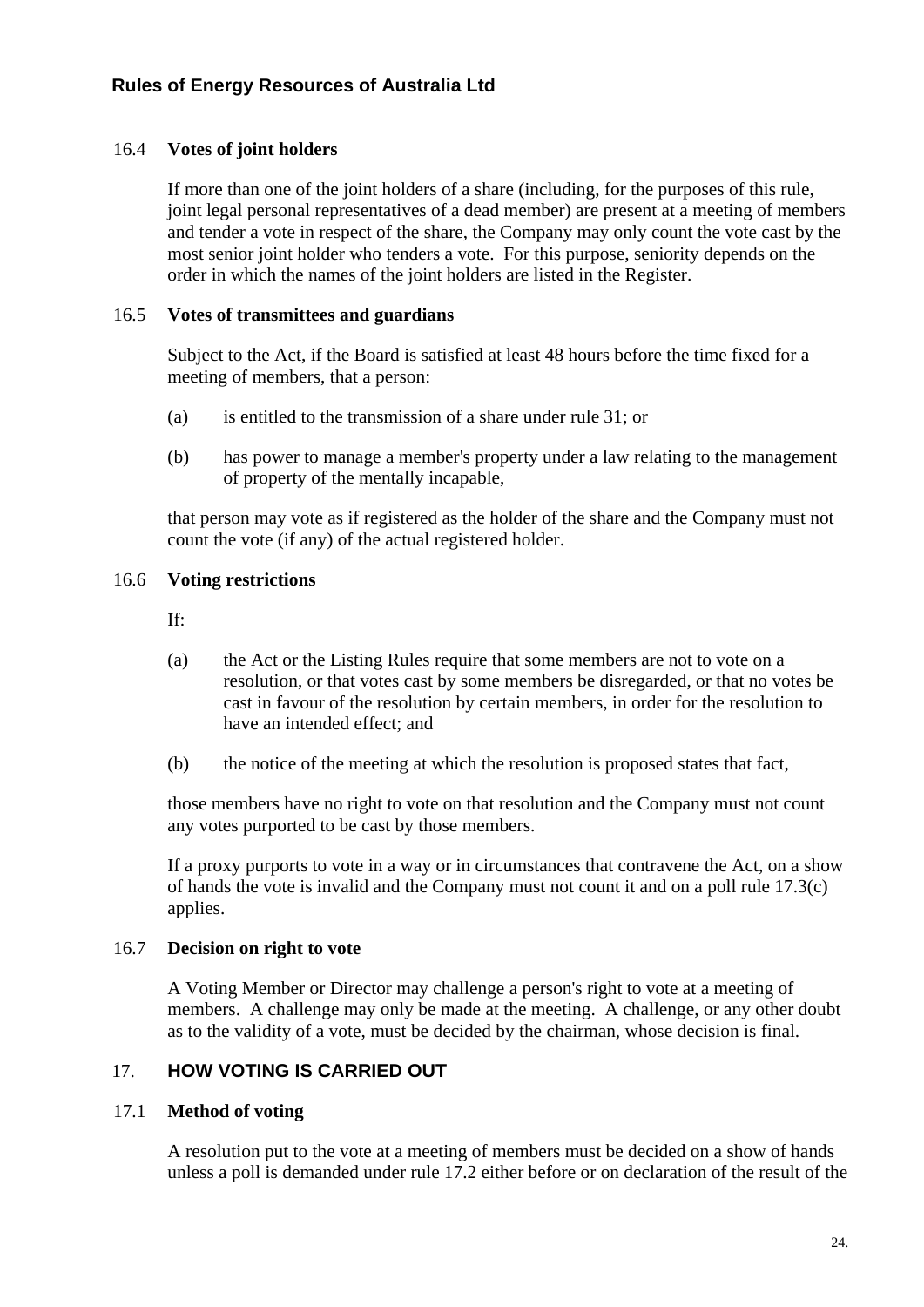<span id="page-31-0"></span>vote on a show of hands. Unless a poll is demanded, the chairman's declaration of a decision on a show of hands is final.

# <span id="page-31-3"></span>17.2 **Demand for a poll**

A poll may be demanded on any resolution (except a resolution concerning the election of the chairman of a meeting) by:

- (a) at least 5 members entitled to vote on the resolution; or
- <span id="page-31-1"></span>(b) members entitled to cast at least 5% of the votes that may be cast on the resolution on a poll (worked out as at the time required by the Act); or
- (c) the chairman.

The demand for a poll does not affect the continuation of the meeting for the transaction of other business and may be withdrawn.

## 17.3 **When and how polls must be taken**

If a poll is demanded:

- (a) if the resolution is for the adjournment of the meeting, the poll must be taken immediately and, subject to rule [17.3\(c\),](#page-31-2) in the manner that the chairman of the meeting directs;
- (b) in all other cases, the poll must be taken at the time and place and, subject to rule [17.3\(c\),](#page-31-2) in the manner that the chairman of the meeting directs;
- <span id="page-31-2"></span>(c) votes which the Act requires to be cast in a particular way are to be treated as cast in that way;
- (d) a person voting who has the right to cast two or more votes need not cast all those votes and may cast those votes in different ways; and
- (e) the result of the poll is the resolution of the meeting at which the poll was demanded.

# 18. **SECRETARY**

## 18.1 **Appointment and removal of Secretary**

The Board must appoint at least one individual to be a Secretary either for a specified term or without specifying a term.

## 18.2 **Terms and conditions of office**

A Secretary holds office on the terms that the Board decides. The Board may vary any decision previously made by it in respect of a Secretary.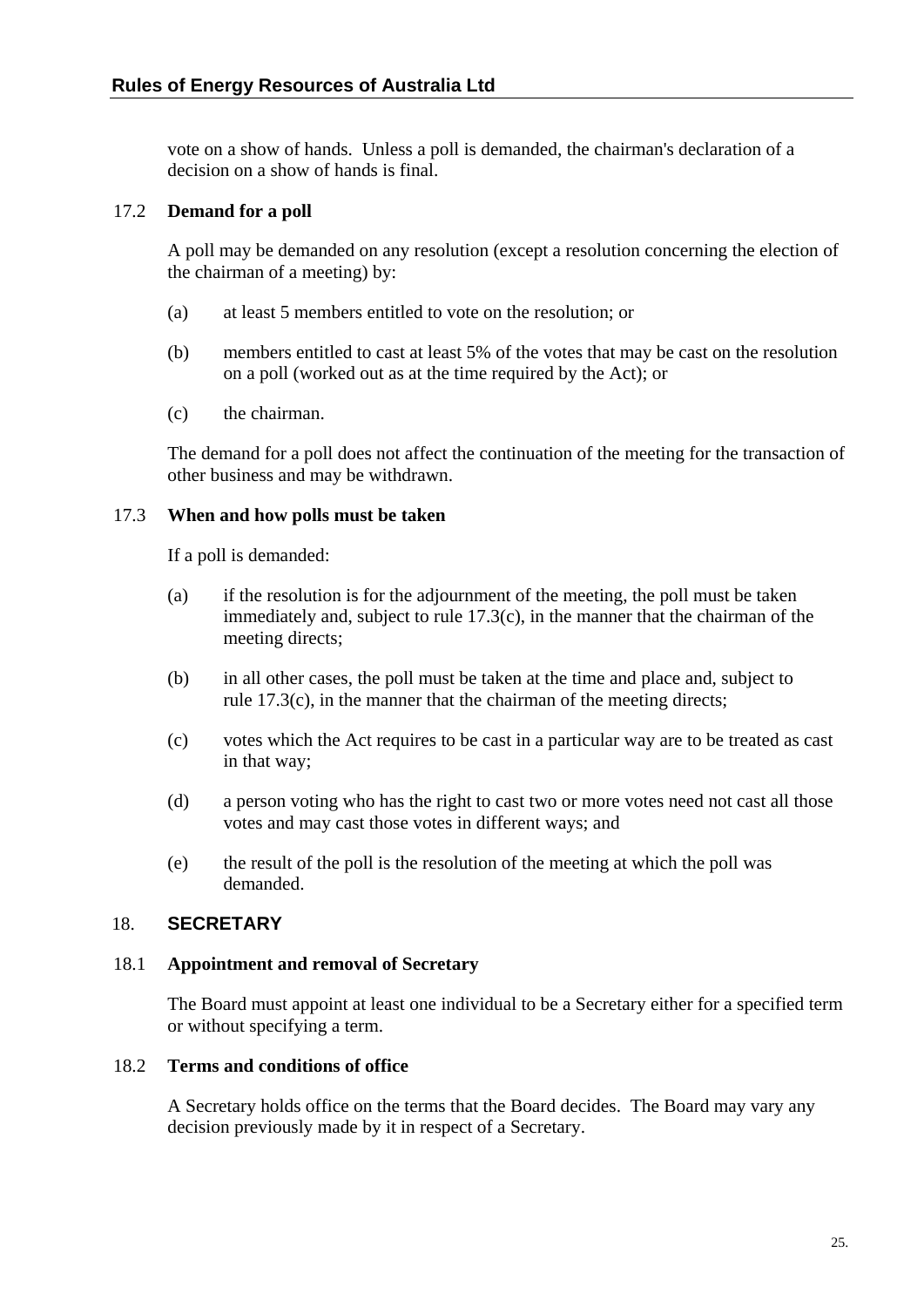## <span id="page-32-0"></span>18.3 **Cessation of Secretary's appointment**

A person automatically ceases to be a Secretary if the person:

- (a) is not permitted by the Act (or an order made under the Act) to be a secretary of a company;
- (b) becomes disqualified from managing corporations under the Act and is not given permission or leave to manage the Company under the Act;
- (c) becomes of unsound mind or physically or mentally incapable of performing the functions of that office;
- (d) resigns by notice in writing to the Company; or
- (e) is removed from office under rule [18.4](#page-32-1).

#### <span id="page-32-1"></span>18.4 **Removal from office**

Subject to any contract between the Company and the Secretary, the Board may remove a Secretary from that office whether or not the appointment was expressed to be for a specified term.

#### 19. **MINUTES**

## 19.1 **Minutes must be kept**

The Board must cause minutes of:

- (a) proceedings and resolutions of meetings of the Company's members;
- (b) the name of Directors present at each Board meeting or committee meeting;
- (c) proceedings and resolutions of Board meetings (including meetings of a committee to which Board powers are delegated under rule [8](#page-15-1));
- (d) resolutions passed by Directors without a meeting; and
- (e) disclosures made and notices given under rule [9](#page-17-2),

to be kept in accordance with the Act.

#### 19.2 **Minutes as evidence**

A minute recorded and signed in accordance with the Act is evidence of the proceeding, resolution or declaration to which it relates unless the contrary is proved.

#### <span id="page-32-2"></span>19.3 **Inspection of minute books**

The Company must allow members to inspect, and provide copies of, the minute books for the meetings of members in accordance with section 251B.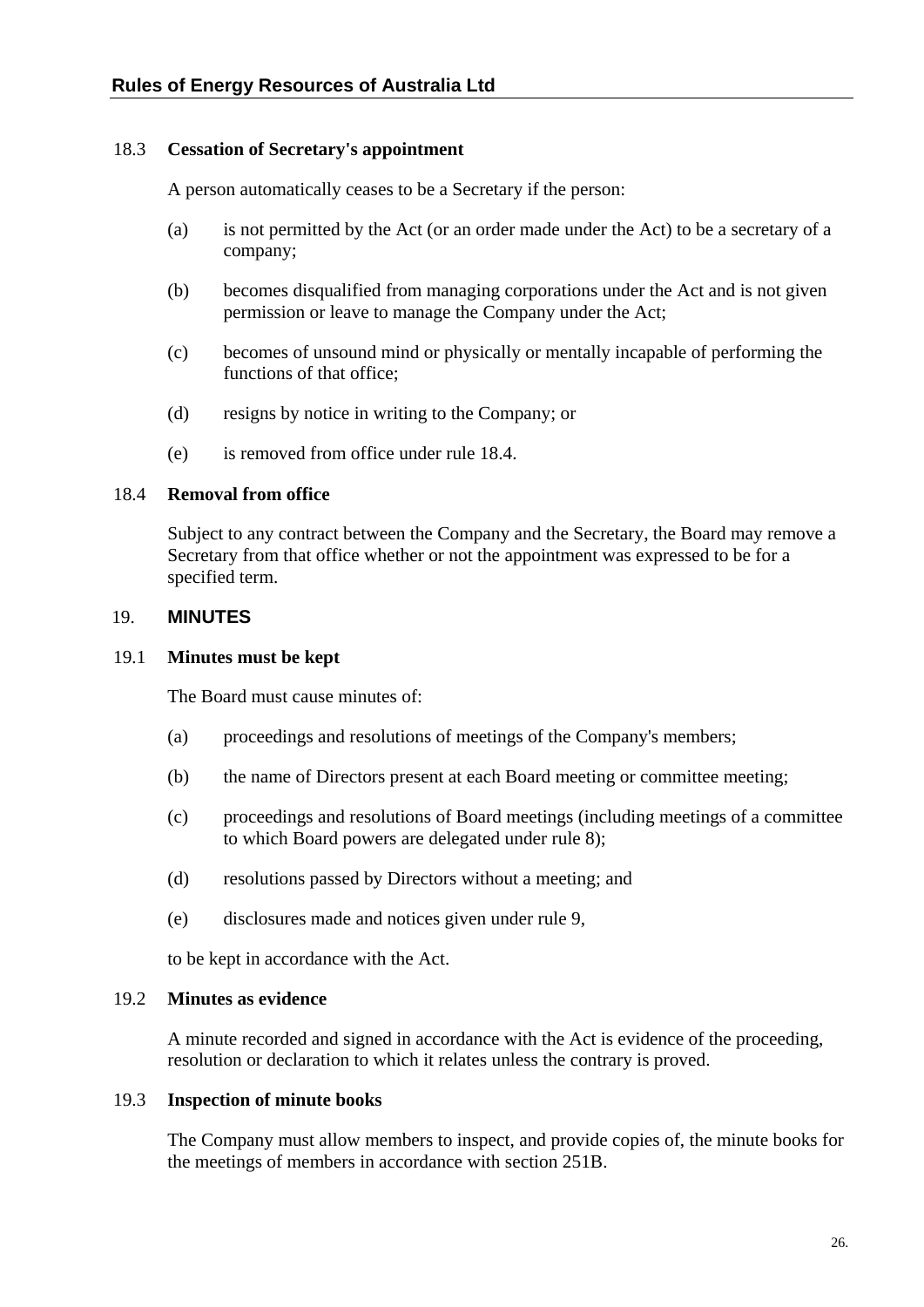# <span id="page-33-0"></span>20. **COMPANY SEALS**

#### 20.1 **Common seal**

The Board:

- (a) may decide whether or not the Company has a common seal; and
- (b) is responsible for the safe custody of that seal (if any) and any duplicate seal it decides to adopt.

#### 20.2 **Use of seals**

The common seal and duplicate seal (if any) may only be used with the authority of the Board. The Board must not authorise the use of a seal that does not comply with the Act.

## 20.3 **Fixing seals to documents**

The fixing of the common seal, or any duplicate seal, to a document must be witnessed:

- (a) by two Directors;
- (b) by one Director and one Secretary; or
- (c) by any other signatories or in any other way (including the use of facsimile signatures) authorised by the Board.

# 21. **FINANCIAL REPORTS, AUDIT AND ACCESS TO DOCUMENTS**

#### 21.1 **Company must keep financial records**

The Board must cause the Company to keep written financial records that:

- (a) correctly record and explain its transactions (including transactions undertaken as trustee) and financial position and performance; and
- (b) would enable true and fair financial statements to be prepared and audited,

and must allow a Director and the auditor to inspect those records at all reasonable times.

## 21.2 **Financial reporting**

The Board must cause the Company to prepare a financial report and a Directors' report that comply with the Act and must report to members in accordance with the Act no later than the deadline set by the Act.

## 21.3 **Audit**

The Board must cause the Company's financial report for each financial year to be audited and obtain an auditor's report. The eligibility, appointment, removal, remuneration, rights and duties of the auditor are regulated by the Act.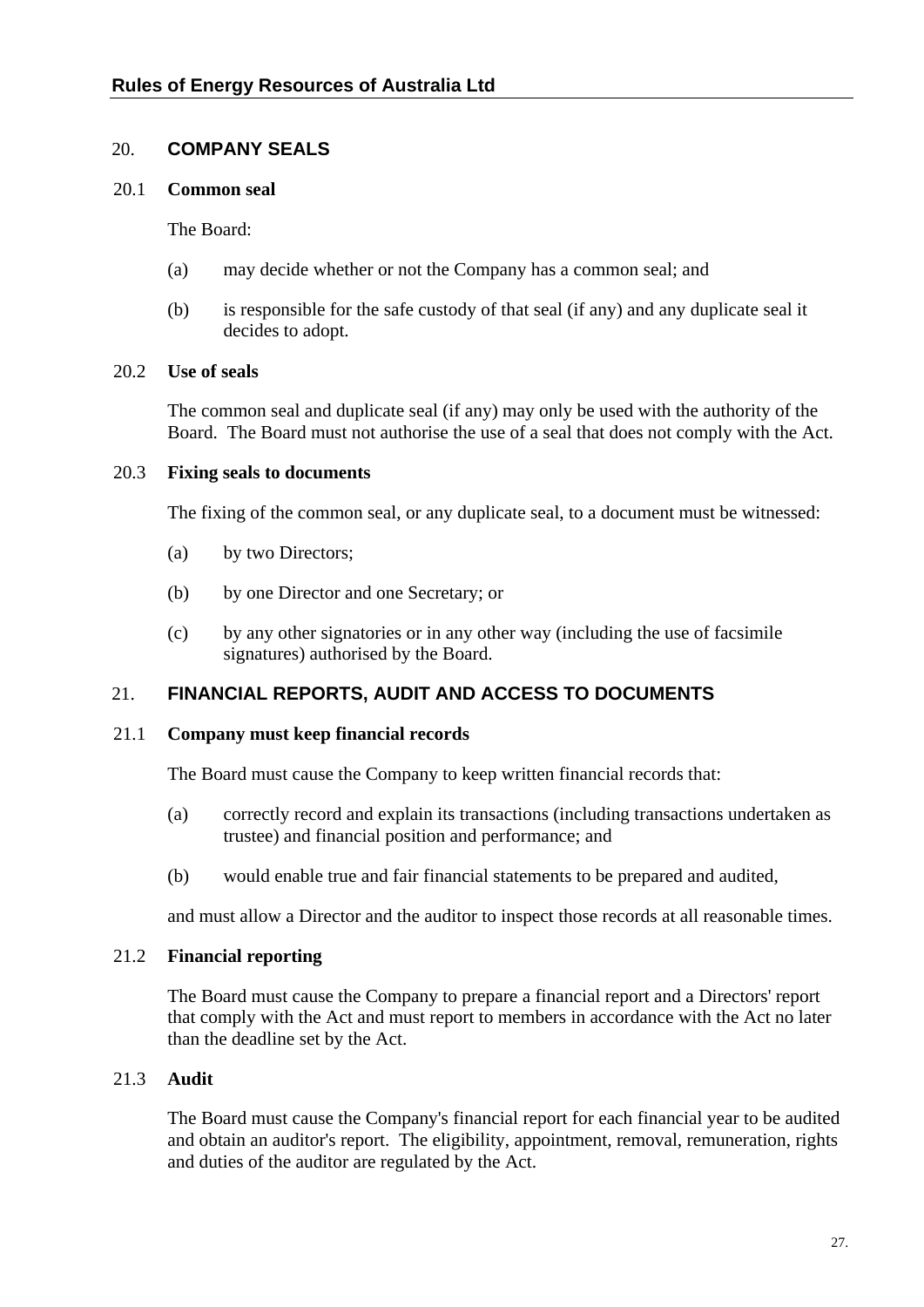## <span id="page-34-0"></span>21.4 **Conclusive reports**

Audited financial reports laid before the Company in general meeting are conclusive except as regards errors notified to the Company within 3 months after the relevant general meeting. If the Company receives notice of an error within that period, it must immediately correct the report and the report as corrected is then conclusive.

## 21.5 **Access to documents by Directors**

The Company must allow each Director, and any person who has ceased to be a Director, to inspect the books of the Company in accordance with the Act. The Board may also allow former Directors access to the books of the Company on such other terms and conditions as the Board thinks fit.

## 21.6 **Inspection of documents by members**

Subject to rule [19.3](#page-32-2) and unless otherwise required by the Act, a member who is not a Director does not have any right to inspect any document of the Company except as authorised by the Board.

# <span id="page-34-1"></span>22. **CLASS RIGHTS**

- (a) If at any time the share capital is divided into different classes of shares, the rights attached to any class shall not, whether or not the Company is being wound up, be varied or abrogated except with the consent in writing of the holders of threefourths of the issued shares of that class, or with the sanction of a special resolution passed at a separate general meeting of the holders of the shares of that class.
- (b) To every such separate general meeting the provisions of these rules relating to general meetings shall mutatis mutandis apply, but so that the necessary quorum shall be two members present personally or by representative or by proxy or attorney and who together hold at least one-third of the issued shares of the class and that any holder of shares of the class present in person or by representative or by proxy or attorney may demand a poll.
- (c) For the purposes of this rule any modification or variation of the rights attached to any class of shares shall be deemed to be a modification or variation of the rights attached to all other classes of shares.

# 23. **SHARES**

# 23.1 **Issue at discretion of Board**

Subject to the Act and rule [23.3](#page-35-1), the Board may, on behalf of the Company, issue, grant options over or otherwise dispose of unissued shares to any person on the terms, with the rights, and at the times that the Board decides.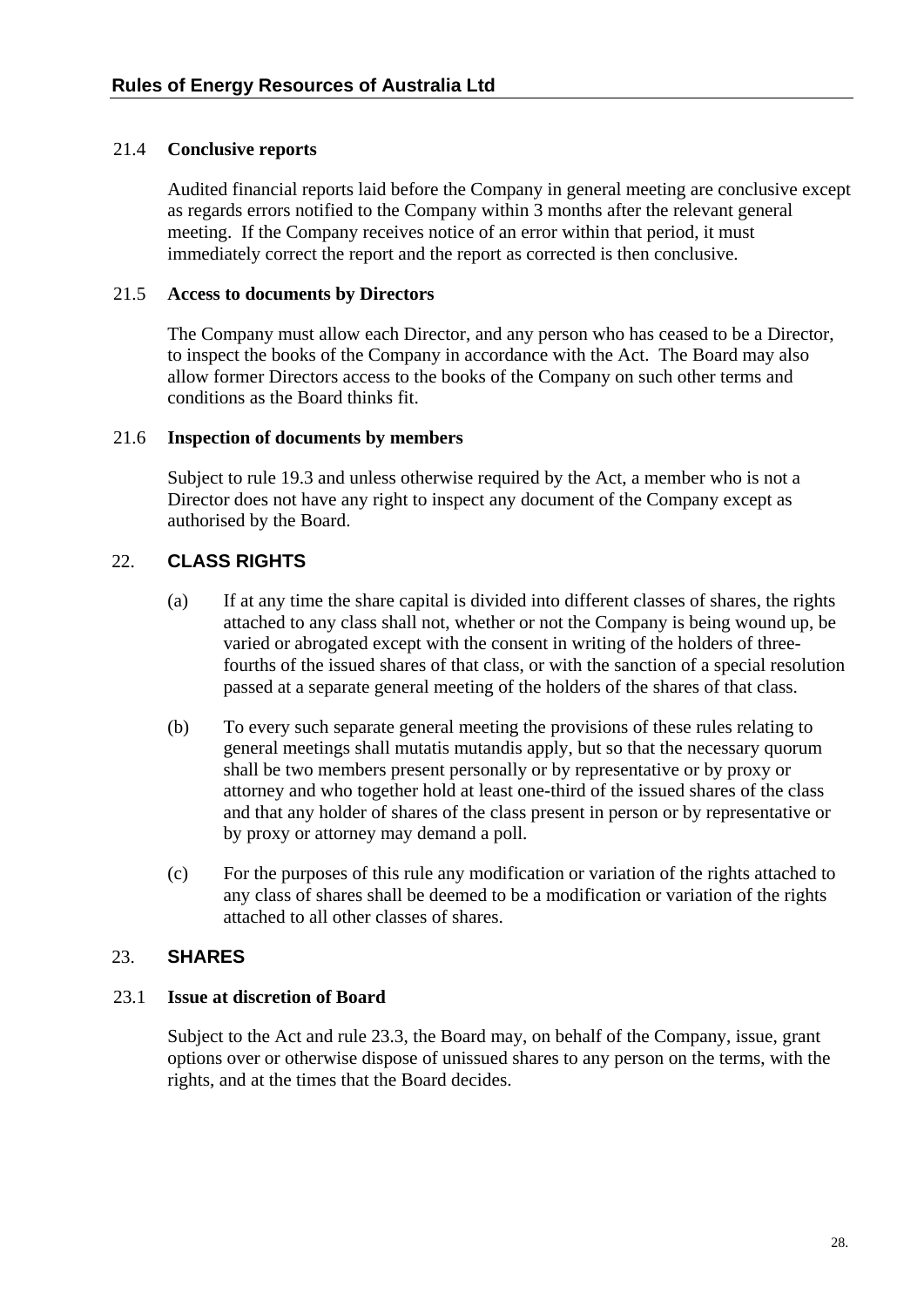## <span id="page-35-0"></span>23.2 **Preference and redeemable preference shares**

The Company may issue preference shares (including preference shares that are liable to be redeemed) but only if the rights attached to the shares with respect to the following matters are set out in this document or have been otherwise approved by special resolution:

- (a) repayment of capital;
- (b) participation in surplus assets and profits;
- (c) cumulative and non-cumulative dividends;
- (d) voting; and
- (e) priority of payment of capital and dividends in relation to other shares or classes of preference shares.

## <span id="page-35-1"></span>23.3 **Restrictions on issue**

The Company must not issue shares or grant options if the issue or grant would result in a breach of the Listing Rules.

#### 23.4 **Brokerage and commissions**

The Company may pay brokerage or commissions to a person in respect of that person or another person agreeing to take up shares in the Company.

# 23.5 **Surrender of shares**

The Board may accept a surrender of shares:

- (a) to compromise a question as to whether those shares have been validly issued; or
- (b) if surrender is otherwise within the Company's powers.

The Company may sell or re-issue surrendered shares in the same way as forfeited shares.

## 24. **CERTIFICATES**

## <span id="page-35-2"></span>24.1 **Uncertificated securities**

Unless the Listing Rules and the ASTC Settlement Rules allow the Company to issue a certificate for particular securities, the Company:

- (a) must not issue a certificate for those securities; and
- (b) may cancel a certificate for them without issuing another certificate.

Rules [24.3](#page-36-1) and [24.4](#page-36-2) apply only if there is a current certificate for particular securities.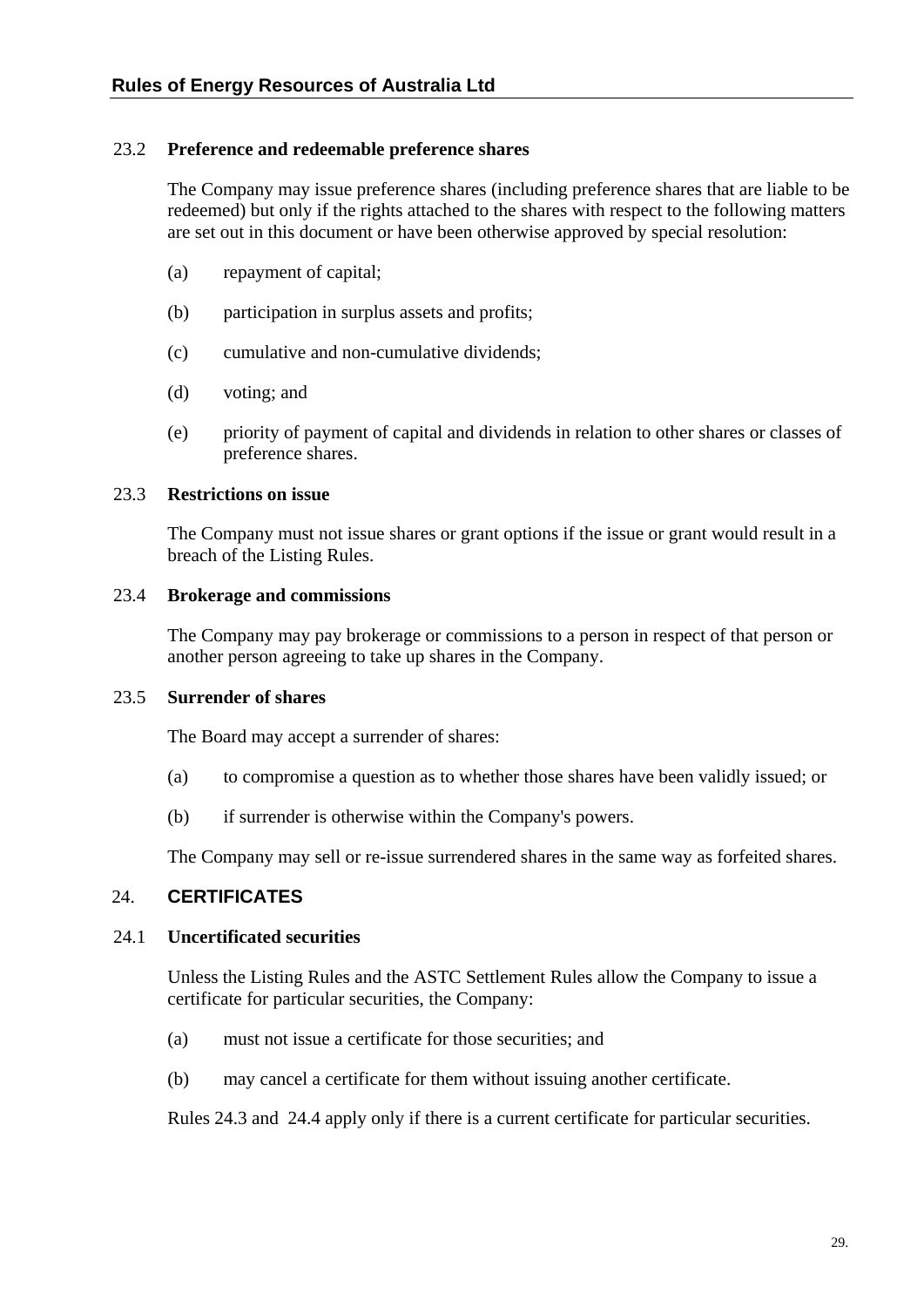## <span id="page-36-0"></span>24.2 **Certificated shares**

Unless rule [24.1](#page-35-2) applies, the Company must issue a certificate of title to shares that complies with the Act and deliver it to the holder of those shares in accordance with the Act. The Company must not charge any fee to issue a certificate.

## <span id="page-36-1"></span>24.3 **Multiple certificates and joint holders**

Subject to rule [24.1,](#page-35-2) if a member requests the Company to issue several certificates each for a part of the shares registered in the member's name, the Company must do so. For this purpose, joint holders of shares are a single member. The Company may issue only one certificate that relates to each share registered in the names of two or more joint holders and may deliver the certificate to any of those joint holders.

#### <span id="page-36-2"></span>24.4 **Lost and worn out certificates**

Subject to rule [24.1,](#page-35-2) if a certificate:

- (a) is lost or destroyed and the owner of the relevant securities applies in accordance with the Act, the Company must; or
- (b) is defaced or worn out and is produced to the Company, the Company may,

issue a new certificate in its place.

#### 25. **REGISTER**

#### 25.1 **Joint holders**

If the Register names two or more joint holders of a share, the Company must treat the person named first in the Register in respect of that share as the sole owner of it for all purposes (including the giving of notice) except in relation to:

- (a) delivery of certificates (to which rule [24.3](#page-36-1) applies);
- (b) the right to vote (to which rule [16.4](#page-30-2) applies);
- (c) the power to give directions as to payment of, or a receipt for, dividends (to which rules [28.8](#page-43-1) and [28.9](#page-43-2) apply);
- (d) liability for instalments or calls (which subject to section 1072E(8) is joint and several);
- (e) sale of Unmarketable Parcels under rule [32.1](#page-48-1); and
- (f) transfer.

## 25.2 **Non-beneficial holders**

Subject to the Act, unless otherwise ordered by a court of competent jurisdiction or required by statute, the Company: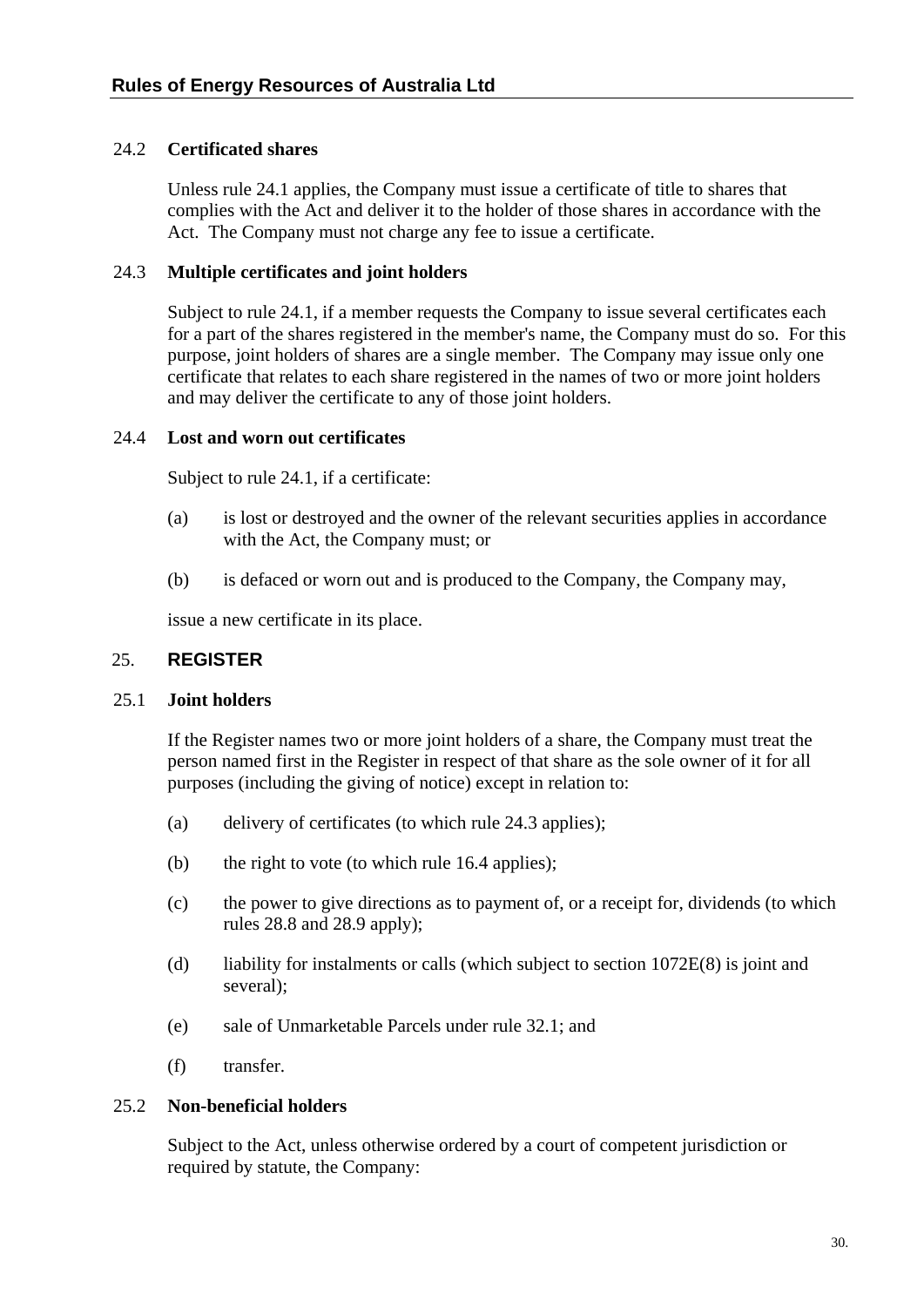- <span id="page-37-0"></span>(a) may treat the registered holder of any share as the absolute owner of it; and
- (b) need not recognise any equitable or other claim to or interest in a share by any person except a registered holder.

#### 25.3 **Overseas branch register**

Subject to the Act, the Company may keep a branch register of members at a place outside Australia.

# 26. **PARTLY PAID SHARES**

#### 26.1 **Fixed instalments**

If a share is issued on terms that some or all of the issue price is payable by instalments, the registered holder of the share must pay every instalment to the Company when due. If, having been given notice of the instalment in accordance with rule [26.4](#page-37-1), the registered holder does not pay it when due, rules [26.7](#page-38-1) to [26.16](#page-40-2) apply as if the registered holder had failed to pay a call.

## 26.2 **Prepayment of calls**

The Board may:

- (a) accept prepayment of some or all of the amount unpaid on a share above the sums actually called as a payment in advance of calls;
- (b) agree to payment by the Company of interest at a rate no higher than the Interest Rate on that part of the advance payment which for the time being exceeds the aggregate amount of the calls then made on the shares in respect of which it was paid; and
- (c) unless otherwise agreed between the member and the Company, repay the sum or part of it.

## 26.3 **Calls made by Board**

Subject to the terms of issue of a share and to the Act, the Board may:

- (a) make calls on a member for some or all of the money unpaid on a share held by that member;
- (b) make a call payable by instalments; and
- (c) revoke or postpone a call before the due date for payment.

#### <span id="page-37-1"></span>26.4 **Notice of call**

The Company must give a member on whom a call has been made or from whom an instalment is due, written notice of the call or instalment within the time limits and in the form required by the Listing Rules.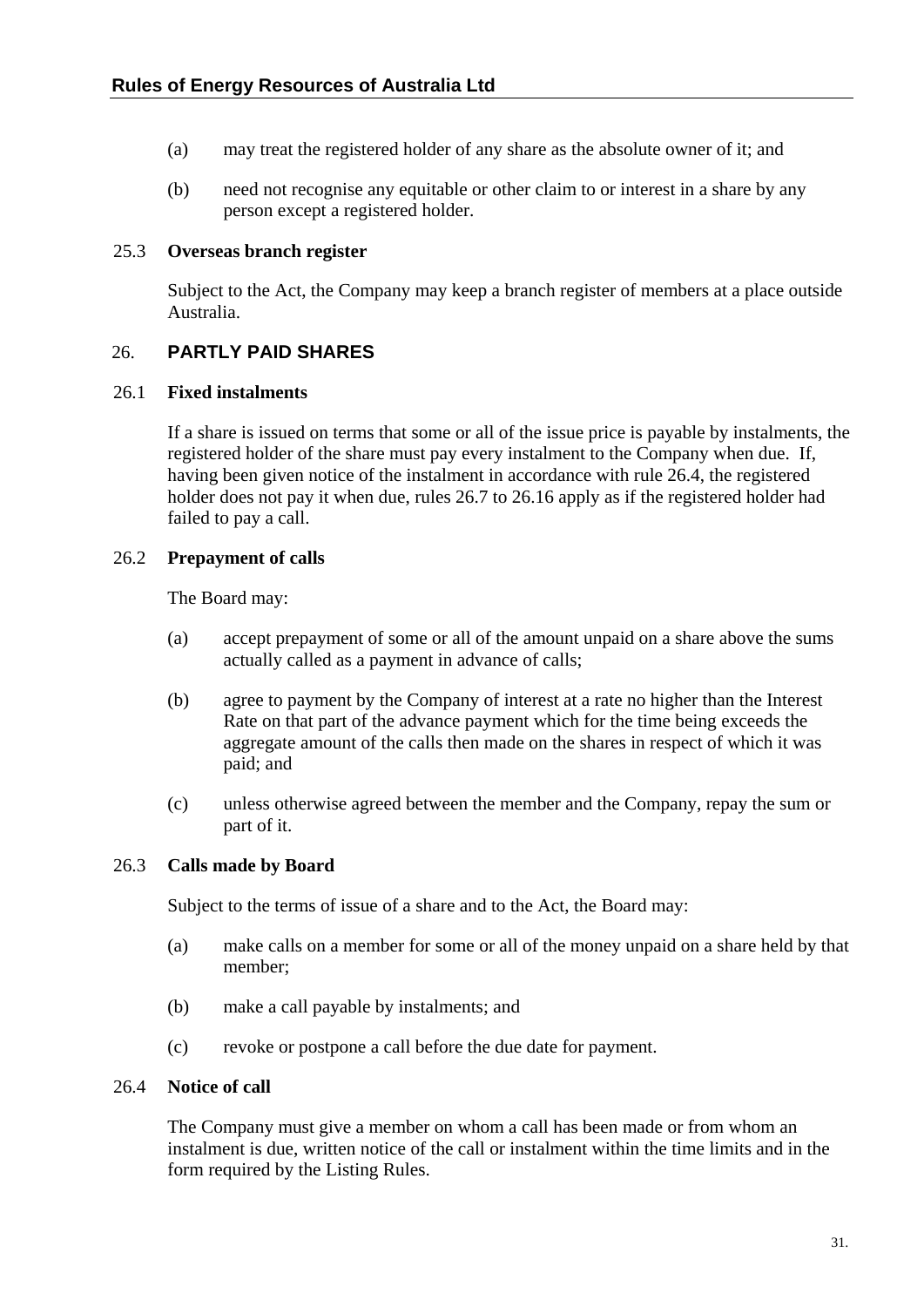## <span id="page-38-0"></span>26.5 **Classes of shares**

The Board may issue shares on terms as to the amount of calls to be paid and the time for payment of those calls which are different as between the holders of those shares. The Board may make different calls on different classes of shares.

#### 26.6 **Obligation to pay calls**

Subject to the Act, a member subject to a call must pay the amount of the call to the payee named in the notice of call no later than the time specified in the notice. Joint holders of a share are jointly and severally liable for calls.

## <span id="page-38-1"></span>26.7 **Called Amounts**

If a call is not paid on or before the day specified for payment, the Board may require the member liable for the call to pay:

- (a) interest on the amount of the call at the Interest Rate from that day until payment is made; and
- (b) all costs and expenses incurred by the Company because payment was not made on that day.

#### 26.8 **Proof of call**

If on the hearing of an action for recovery of a Called Amount it is proved that:

- (a) the minute books of the Company record the Board's resolution making the call;
- (b) notice of the call was given under rules [26.4](#page-37-1) and [36.1;](#page-53-1) and
- (c) the person sued appears in the Register as a holder of the share in respect of which the call was made,

proof of those matters is conclusive proof of the debt.

## <span id="page-38-2"></span>26.9 **Forfeiture notice**

At any time until a Called Amount is paid, the Board may give the relevant member a notice which:

- (a) requires the member to pay the Called Amount;
- (b) states the Called Amount at the date of the notice;
- (c) specifies how to calculate the Called Amount when payment is made;
- (d) specifies a date at least 14 days after the date of the notice by which and a place at which payment must be made; and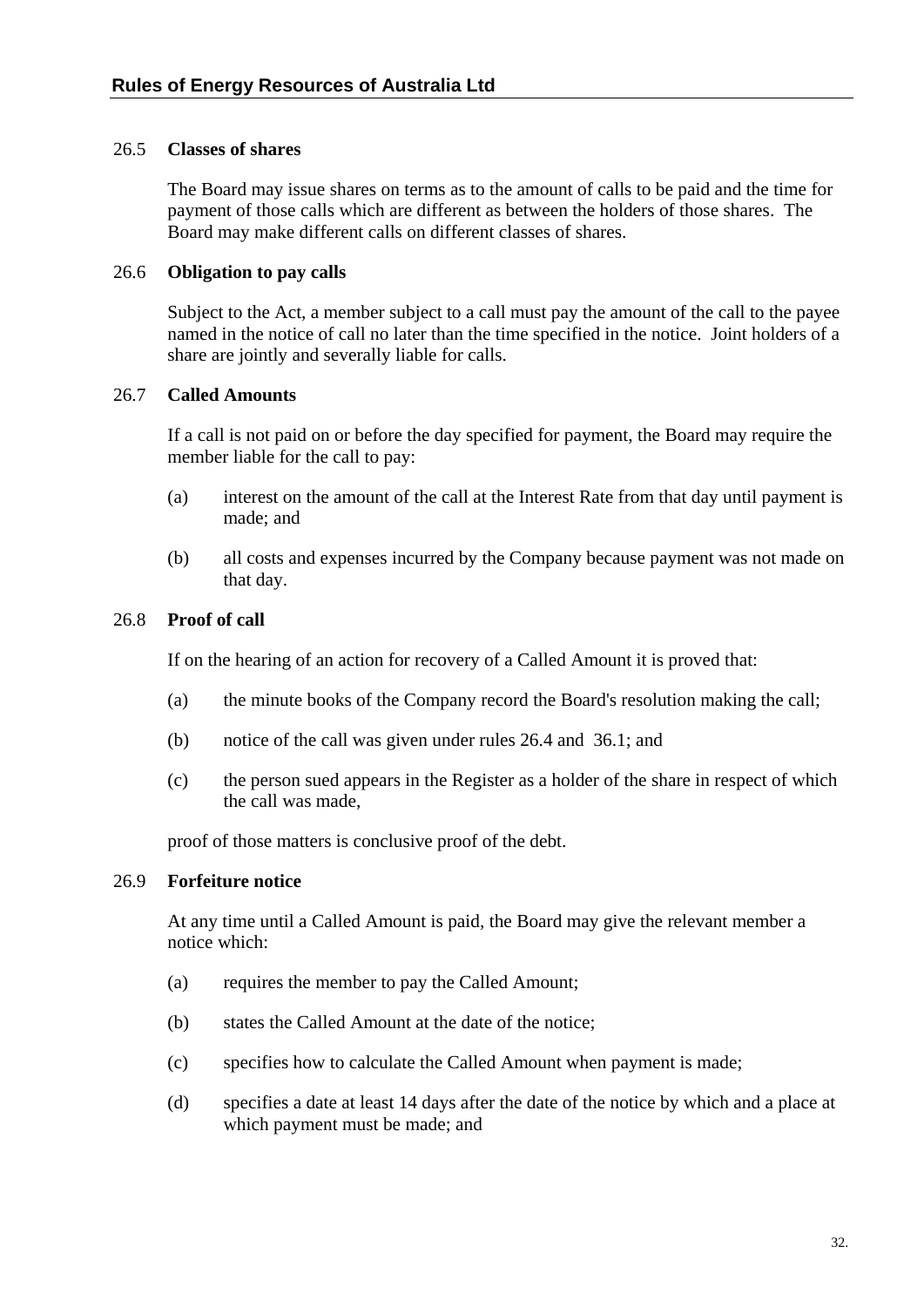<span id="page-39-0"></span>(e) states that if payment is not made at that place on or before that date, the share to which the call relates is liable to be forfeited.

## <span id="page-39-1"></span>26.10 **Forfeiture**

If the requirements of a notice given under rule [26.9](#page-38-2) are not satisfied, the Board may forfeit the share in respect of which that notice was given (and all dividends, interest and other money payable in respect of that share and not actually paid before the forfeiture) by resolution passed before the Called Amount is paid.

## <span id="page-39-2"></span>26.11 **Disposal and re-issue of forfeited shares**

A share forfeited under rule [26.10](#page-39-1) immediately becomes the property of the Company. Subject to the Listing Rules, the Board, on behalf of the Company, may:

- (a) re-issue the share with or without any money paid on it by any former holder credited as paid; or
- (b) sell or otherwise dispose of the share, and execute and register a transfer of it,

to the person and on the terms it decides.

#### 26.12 **Notice of forfeiture**

The Company must promptly:

- (a) give notice of the forfeiture of a share to the member who held the share immediately before the resolution for forfeiture was passed; and
- (b) enter the forfeiture and its date in the Register.

A written declaration that a share was forfeited on a specified date and notice of forfeiture was given in accordance with this document signed by a Director or Secretary is, in the absence of proof to the contrary, evidence of those facts and of the Company's right to dispose of the share.

## 26.13 **Cancellation of forfeiture**

The Board may cancel the forfeiture of a share on any terms at any time before it disposes of that share under rule [26.11](#page-39-2).

## 26.14 **Effect of forfeiture**

A person who held a share which has been forfeited under rule [26.10](#page-39-1) ceases to be a member in respect of that share but remains liable to pay the Called Amount until it is paid in full. The Board may elect not to enforce payment of an amount due to the Company under this rule.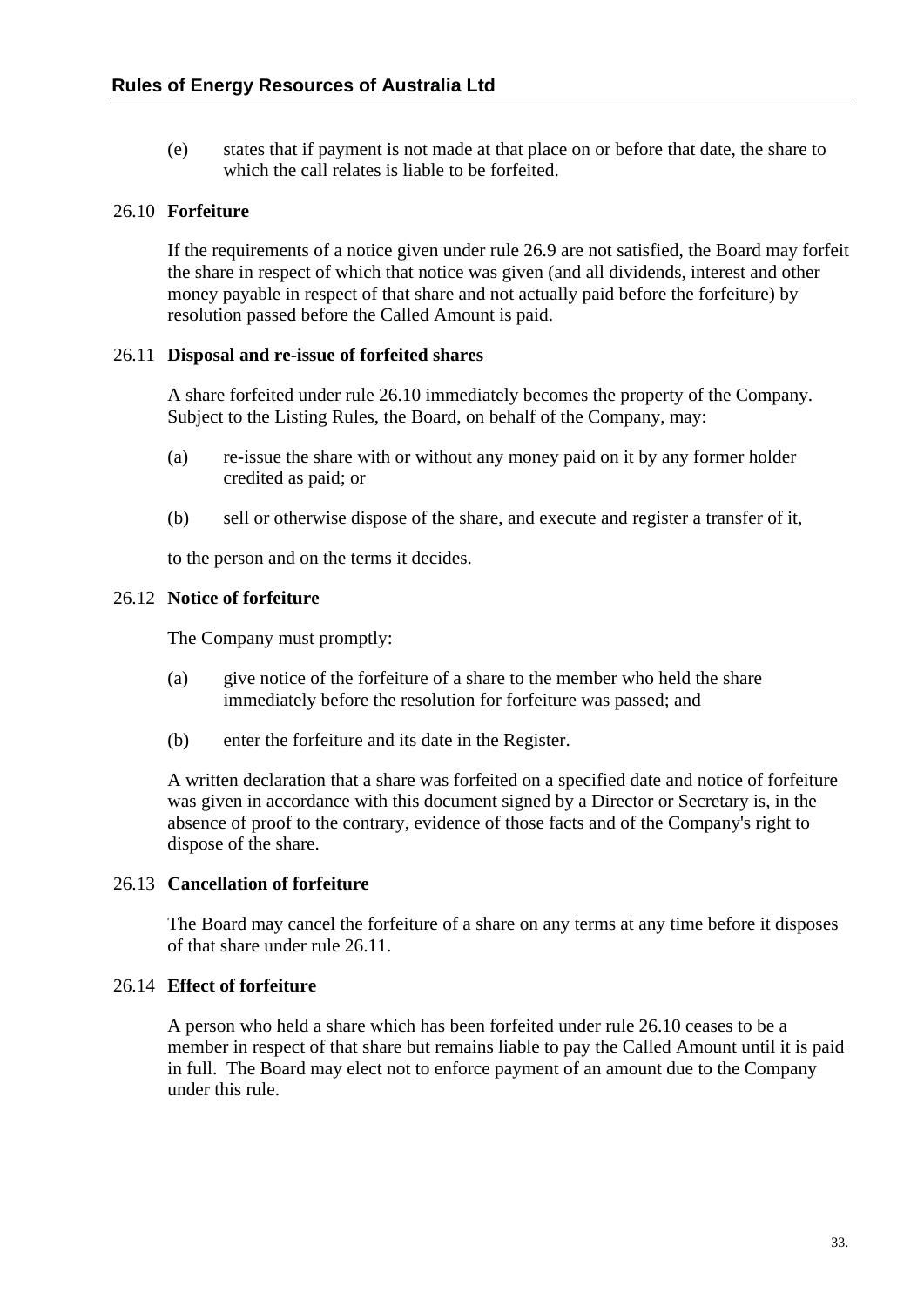## <span id="page-40-3"></span><span id="page-40-0"></span>26.15 **Application of proceeds**

The Company must:

- (a) apply the net proceeds of any re-issue, sale or disposal of a forfeited share under rule [26.11](#page-39-2) (after payment of all costs and expenses) to satisfy the Called Amount; and
- (b) subject to the terms of issue of the share, pay any surplus to the person who held the share immediately before forfeiture.

## <span id="page-40-2"></span>26.16 **Title of new holder**

The title of the new holder of a forfeited share is not affected by any irregularity in the forfeiture or the re-issue, sale or disposal. The sole remedy of any person previously interested in the share is damages which may be recovered only from the Company. The new holder is not liable for the Called Amount.

## <span id="page-40-1"></span>26.17 **Mortgage of uncalled capital**

If the Company grants a mortgage or charge over uncalled capital, the Board may delegate its power to make calls to:

- (a) the person in whose favour the mortgage or charge is granted; or
- (b) a trustee or agent for that person,

on the terms and subject to any restrictions the Board decides. If the Board does so, a call made in accordance with the delegation is treated as made by the Board.

This rule does not limit rule 8.

# 27. **COMPANY LIENS**

## 27.1 **Existence of liens**

Unless the terms of issue provide otherwise, the Company has a first and paramount lien on each share for:

- (a) all money called or payable at a fixed time in respect of that share (including money payable under rule [26.7](#page-38-1)) that is due but unpaid; and
- (b) amounts paid by the Company for which the Company is indemnified under rule [27.4.](#page-41-1)

The lien extends to all dividends payable in respect of the share and to proceeds of sale of the share.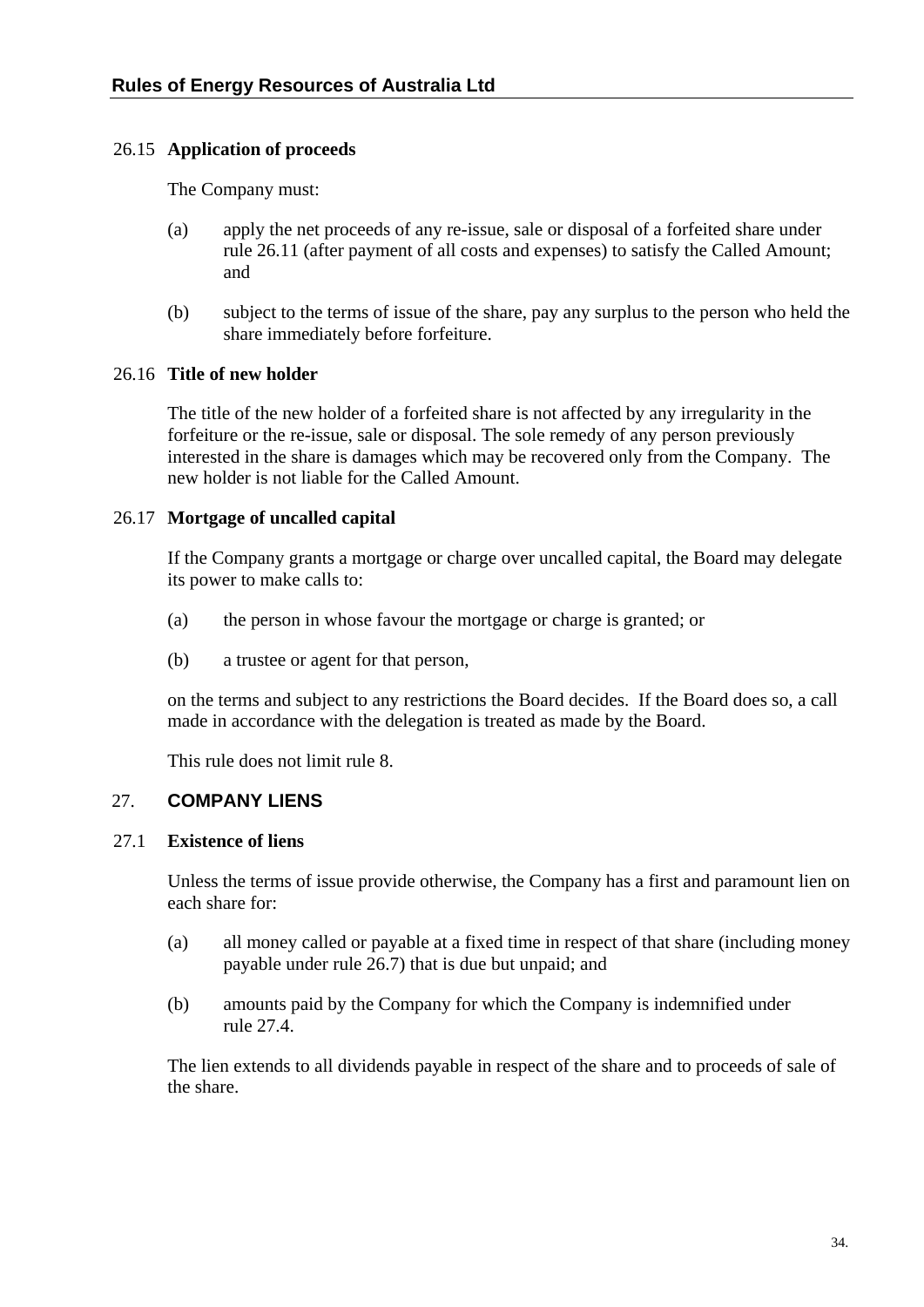## <span id="page-41-3"></span><span id="page-41-0"></span>27.2 **Sale under lien**

If:

- (a) the Company has a lien on a share;
- (b) an amount secured by the lien is due and payable;
- <span id="page-41-2"></span>(c) the Company has given notice to the member registered as the holder of the share:
	- (i) requiring payment of the amount which is due and payable and secured by the lien;
	- (ii) stating the amount due and payable at the date of the notice;
	- (iii) specifying how to calculate the amount due when payment is made; and
	- (iv) specifying a date (at least 10 business days after the date of the notice) by which and a place at which payment of that amount must be made; and
- (d) the requirements of the notice given under paragraph [\(c\)](#page-41-2) are not fulfilled,

the Company may sell the share as if it had been forfeited under rule [26.10.](#page-39-1) Rules [26.11](#page-39-2), [26.15](#page-40-3) and [26.16](#page-40-2) apply, to the extent practical and modified as necessary, as if the Called Amount in respect of that share were the aggregate of the amount referred to in paragraph [\(b\)](#page-41-3) and the costs and expenses incurred by the Company because that amount was not paid when due.

# 27.3 **Protection of lien**

The Company may do anything necessary or desirable under the ASTC Settlement Rules to protect a lien or other interest in shares to which it is entitled by law or under this document.

# <span id="page-41-1"></span>27.4 **Indemnity for payments required to be made by the Company**

If the law of any jurisdiction imposes or purports to impose any immediate, future or possible liability on the Company, or empowers or purports to empower any person to require the Company to make any payment, on account of a member or referable to a share held by that member (whether alone or jointly) or a dividend or other amount payable in respect of a share held by that member, the Company:

- (a) is fully indemnified by that member from that liability;
- (b) may recover as a debt due from the member the amount of that liability together with interest at the Interest Rate from the date of payment by the Company to the date of repayment by the member; and
- (c) subject to rule [30.5,](#page-46-2) may refuse to register a transfer of any share by that member until the debt has been paid to the Company.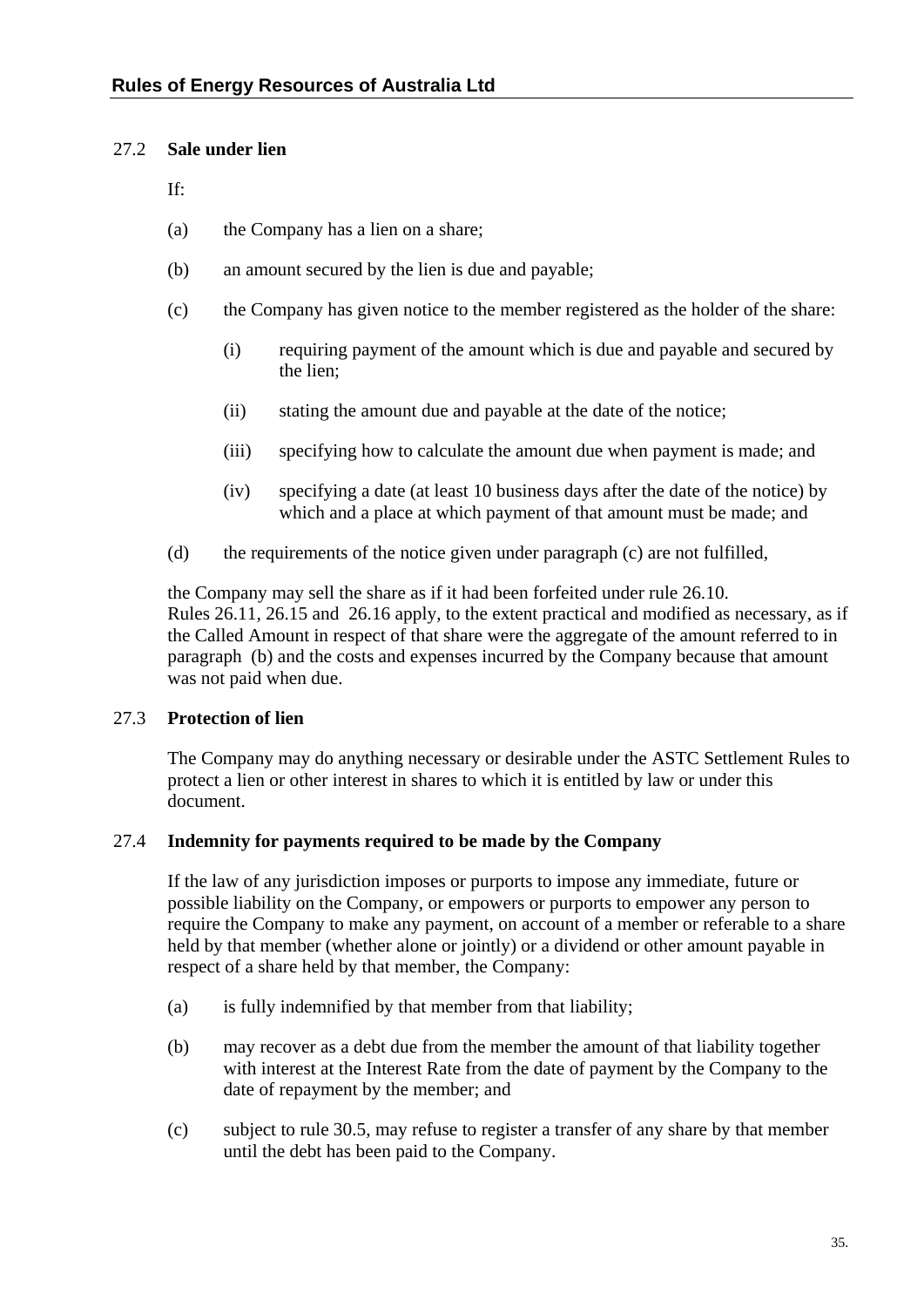<span id="page-42-0"></span>Nothing in this document in any way prejudices or affects any right or remedy which the Company has (including any right of set off) and, as between the Company and the member, any such right or remedy is enforceable by the Company.

## 28. **DIVIDENDS**

#### 28.1 **Accumulation of reserves**

Before paying any dividend to members, the Board may:

- (a) set aside out of profits of the Company reserves to be applied, in the Board's discretion, for any purpose it decides and use any sum so set aside in the business of the Company or invest it in investments selected by the Board and vary and deal with those investments as it decides; or
- (b) carry forward any amount out of profits which the Board decides not to distribute without transferring that amount to a reserve; or
- (c) do both.

## 28.2 **Not used**

#### <span id="page-42-4"></span>28.3 **Declaration of dividends**

Subject to the Act, rules [28.4](#page-42-1) and [28.10,](#page-43-3) and the terms of issue of shares, the Board may resolve to pay any dividend or interim dividend it thinks appropriate and fix the time for payment.

## <span id="page-42-1"></span>28.4 **Dividend not on all classes of shares**

Subject to the terms of issue of shares, the Act and the Listing Rules, the Company may pay a dividend on one class of shares to the exclusion of another class.

## <span id="page-42-3"></span>28.5 **Amount of dividend**

Subject to rules [28.4](#page-42-1) and [28.6,](#page-42-2) each share of a class on which the Board resolves to declare a dividend carries the right to participate in the dividend in the same proportion that the amount for the time being paid on the share bears to the total issue price of the share.

## <span id="page-42-2"></span>28.6 **Prepayments, payments during dividend period and credits without payment**

For the purposes of rule [28.5:](#page-42-3)

- (a) an amount paid in advance of calls is not taken into account as part of the amount for the time being paid on a share;
- (b) if an amount was paid on a share during the period to which a dividend relates, the Board may resolve that only the proportion of that amount which is the same as the proportion which the period from the date of payment to the end of the period to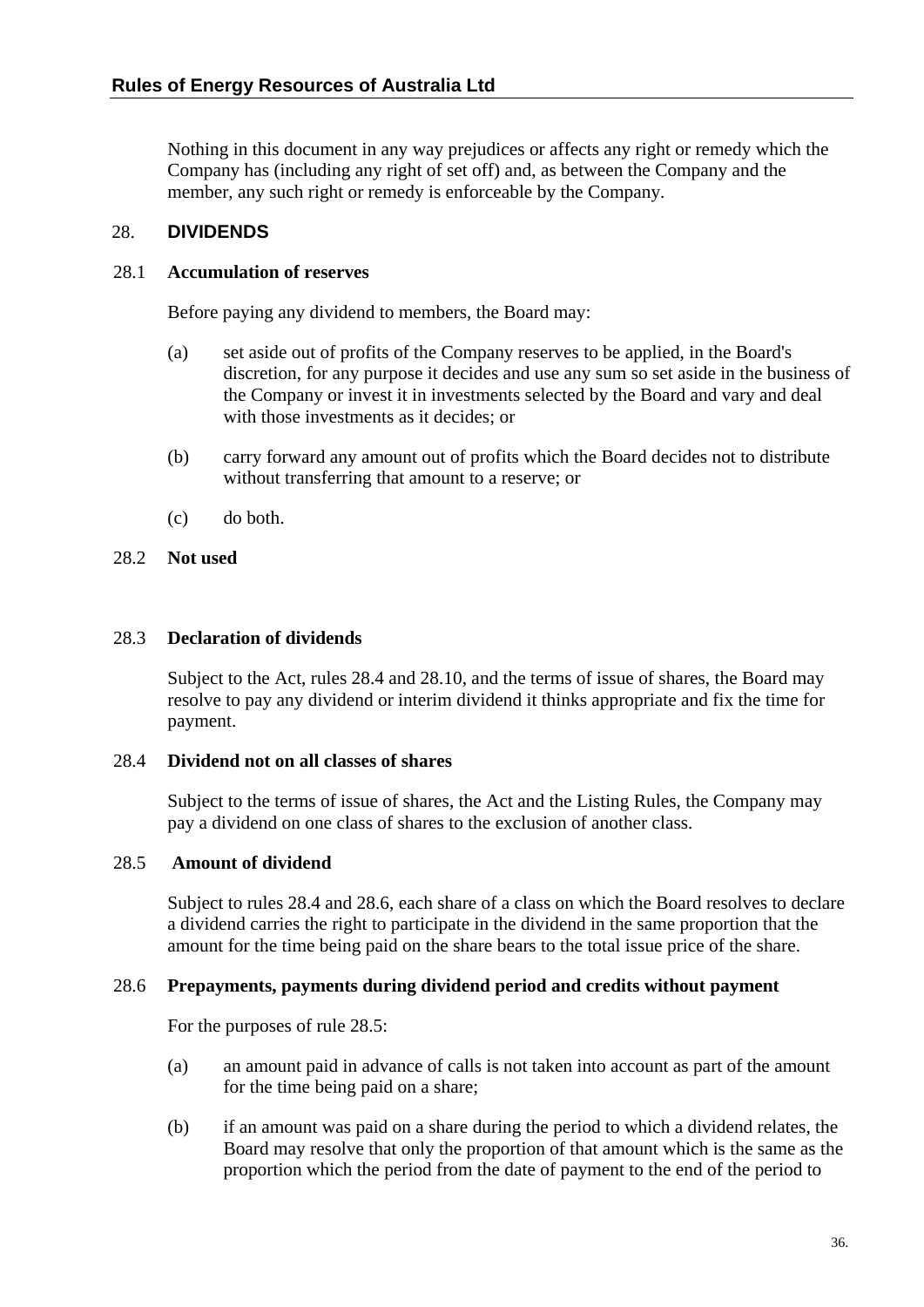<span id="page-43-0"></span>which the dividend relates bears to the total period to which the dividend relates, counts as part of the amount for the time being paid on the share; and

(c) an amount credited on a partly paid share without payment in money or money's worth being made to the Company is not taken into account as a part of the amount for the time being paid on a share.

## <span id="page-43-4"></span>28.7 **Dividends in kind**

The Board may resolve to pay a dividend (either generally or to specific members) in cash or, subject to this rule [28.7](#page-43-4) satisfy it by distribution of specific assets (including shares or securities of any other corporation), the issue of shares or the grant of options. If the Board satisfies a dividend by distribution of assets the Board may:

- (a) fix the value of any asset distributed;
- (b) make cash payments to members on the basis of the value fixed so as to adjust the rights of members between themselves; and
- (c) vest an asset in trustees.

## <span id="page-43-1"></span>28.8 **Method of payment**

The Company may pay any cash dividend, interest or other money payable in respect of shares by cheque sent, and may distribute assets by sending the certificates or other evidence of title to them, through the post directed to:

- (a) the address of the member (or in the case of a jointly held share, the address of the joint holder named first in the Register); or
- (b) to any other address the member (or in the case of a jointly held share, all the joint holders) directs in writing,

or by any other method of payment or distribution the Board decides.

## <span id="page-43-2"></span>28.9 **Joint holders' receipt**

Any one of the joint holders of a share may give an effective receipt for any dividend, interest or other money payable in relation to that share.

## <span id="page-43-3"></span>28.10 **Retention of dividends by Company**

The Company may retain the dividend payable on a share:

- (a) of which a person seeks to be registered as the holder under rule [31.2](#page-47-2) or [31.3,](#page-48-2) until that person is registered as the holder of that share or transfers it;
- (b) on which the Company has a lien, to satisfy the liabilities in respect of which the lien exists; and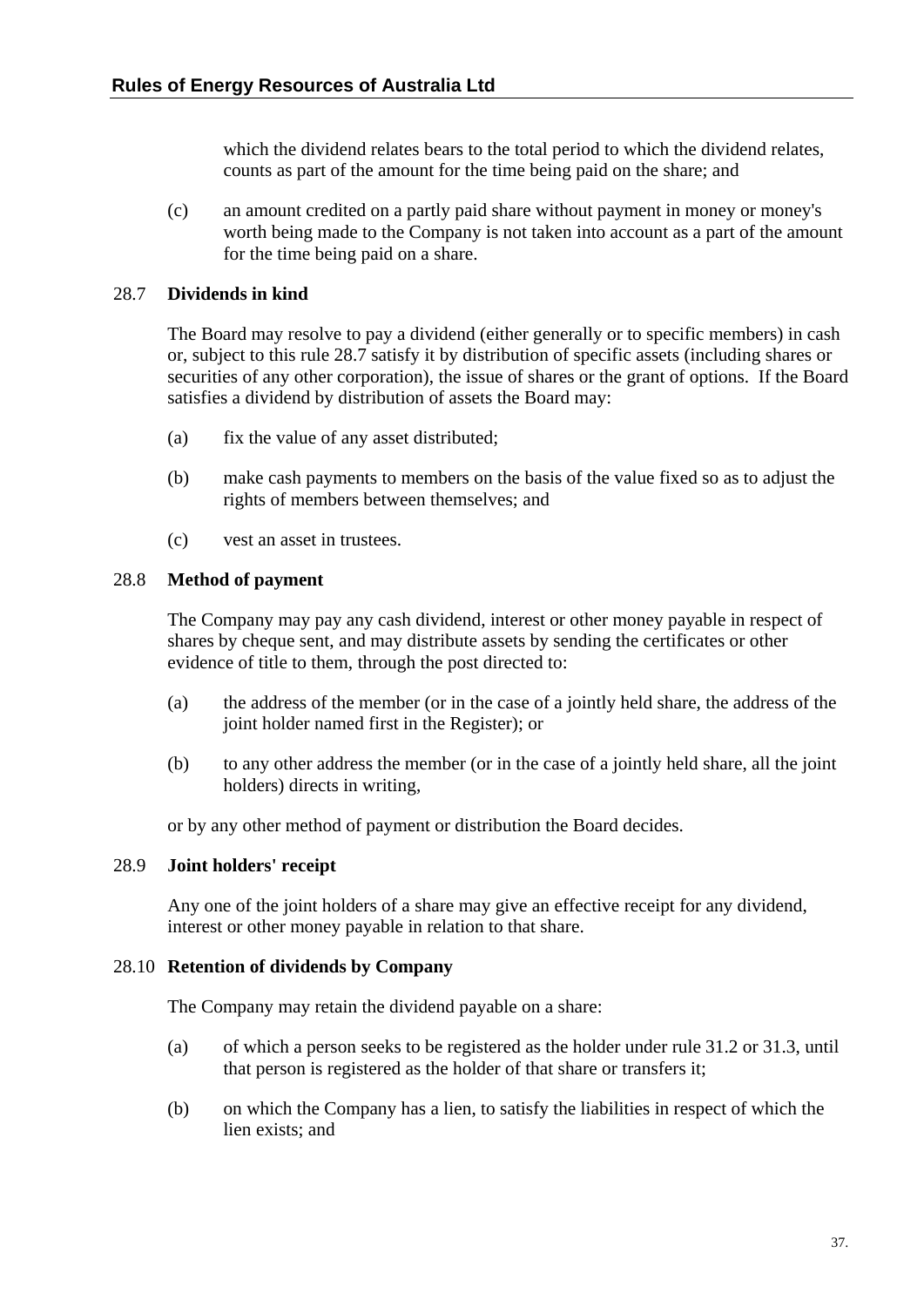<span id="page-44-0"></span>(c) that is comprised in an Unmarketable Parcel which the Company may sell under rule [32.4.](#page-49-1)

## <span id="page-44-2"></span>28.11 **No interest on dividends**

No member may claim, and the Company must not pay, interest on a dividend (either in money or kind).

## <span id="page-44-3"></span>29. **SHARE PLANS**

#### <span id="page-44-1"></span>29.1 **Implementing share plans**

The Company in general meeting may by ordinary resolution authorise the Board to implement one or more of:

- (a) a re-investment plan under which any dividend or other cash payment in respect of a share or convertible security may, at the election of the person entitled to it, be:
	- (i) retained by the Company and applied in payment for fully paid shares issued under the plan; and
	- (ii) treated as having been paid to the person entitled and simultaneously repaid by that person to the Company to be held by it and applied in accordance with the plan; or
- (b) any other plan under which members or security holders may elect that dividends or other cash payments in respect of shares or other securities:
	- (i) be satisfied by the allotment of shares or other securities of the Company or a related body corporate, or that issues of shares or other securities of the Company or a related body corporate be made in place of dividends or other cash payments;
	- (ii) be paid out of a particular reserve or from a particular source; or
	- (iii) be forgone in consideration of another form of distribution from the Company, another body corporate or a trust.

## 29.2 **Board obligations and discretions**

## The Board:

- (a) must do everything necessary or desirable to give effect to a plan implemented under rule [29.1](#page-44-1) and the rules governing it; and
- (b) may:
	- (i) (subject to the Listing Rules) vary the rules governing; or
	- (ii) suspend or terminate the operation of,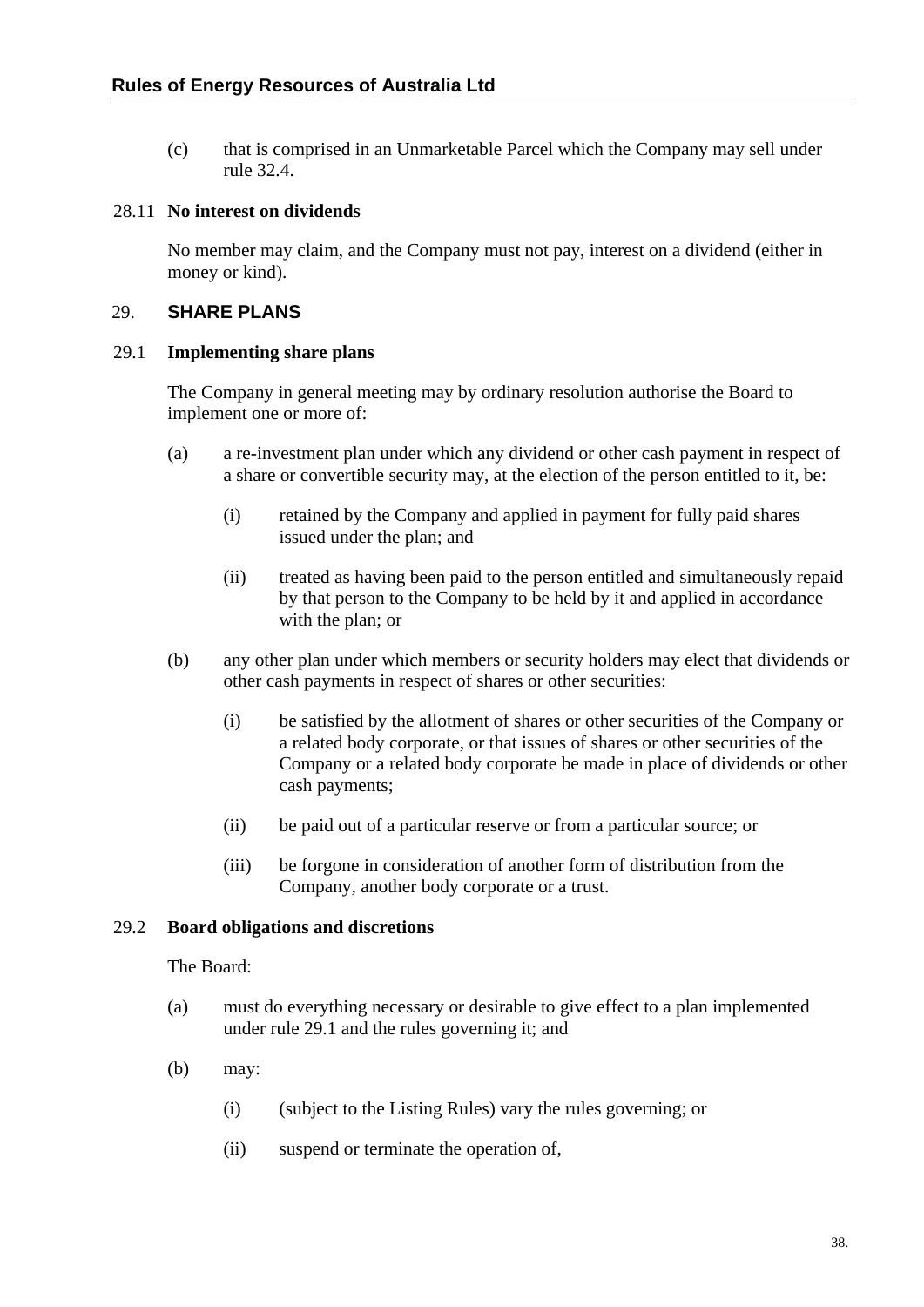a plan implemented under rule [29.1](#page-44-1) as it thinks appropriate.

## <span id="page-45-0"></span>29.3 **Capital reconstruction reserve**

- (a) Subject to the Act, the Board may resolve that any moneys investments or other assets of the Company standing to the credit of a capital reconstruction reserve (being a reserve representing moneys which were previously paid up capital of the Company) be distributed among such of the members as would be entitled to receive the same if distributed by way of dividend and in the same proportions on the footing that they become entitled thereto as capital. For the purposes of determining entitlements to any distribution pursuant to this paragraph the provisions of rule [28.3](#page-42-4) shall apply as if entitlement to the said distribution were entitlement to a dividend.
- (b) Subject to the Act, the Board may resolve that any capital to be distributed among members pursuant to paragraph (a) be applied on behalf of such members in paying up in full any unissued shares of the Company which shall be distributed to those members accordingly or in or towards payment of the uncalled liability on any issued shares and that such distribution or payment shall be in satisfaction of their interest in such capital

# <span id="page-45-1"></span>30. **TRANSFER OF SHARES**

## 30.1 **Modes of transfer**

Subject to this document, a member may transfer a share by any means permitted by the Act or by law.

The Company must not charge any fee on transfer of a share.

# 30.2 **Market obligations**

The Company:

- (a) may do anything permitted by the Act, the Listing Rules and the ASTC Settlement Rules that the Board thinks necessary or desirable in connection with the Company taking part in a computerised or electronic system established or recognised by the Act, the Listing Rules, or the ASTC Settlement Rules for the purpose of facilitating dealings in shares; and
- (b) must comply with obligations imposed on it by the Listing Rules or the ASTC Settlement Rules in relation to transfers of shares.

## 30.3 **Delivery of transfer and certificate**

A document of transfer must be:

(a) delivered to the registered office of the Company or the address of the Register last notified to members by the Company;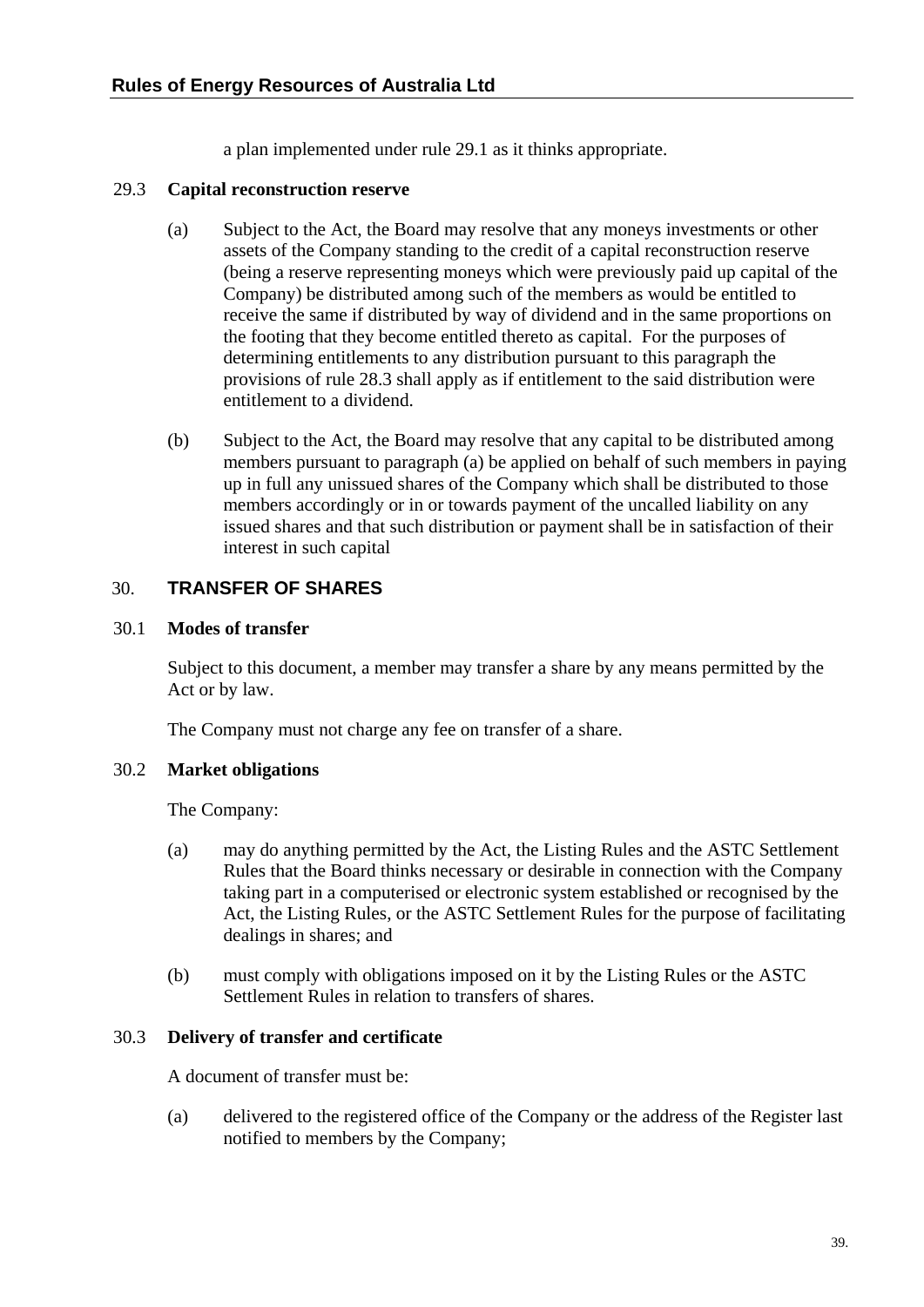- <span id="page-46-0"></span>(b) accompanied by the certificate (if any) for the shares to be transferred or evidence satisfactory to the Board of its loss or destruction; and
- (c) marked with payment of any stamp duty payable.

Property in and title to a document of transfer that is delivered to the Company (but not the shares to which it relates) passes to the Company on delivery.

#### <span id="page-46-1"></span>30.4 **Restricted securities**

If any securities of the Company are classified as restricted securities under the Listing Rules:

- (a) during the escrow period set by the restriction agreement required by ASX in relation to those securities:
	- (i) the member who holds the restricted securities may not dispose of them; and
	- (ii) the Company must not register a transfer of the restricted securities or otherwise acknowledge a disposal of them,

except as permitted by the Listing Rules or ASX; and

- (b) if there is a breach of the Listing Rules or of the relevant restriction agreement in relation to a restricted security, the holding of that security does not entitle a member:
	- (i) to be present, speak or vote at, or be counted in the quorum for, a meeting of members; or
	- (ii) to receive any dividend or other distribution,

while the breach continues.

In this rule [30.4](#page-46-1) "dispose" (and other grammatical forms of it) has the meaning given by the Listing Rules.

#### <span id="page-46-3"></span><span id="page-46-2"></span>30.5 **Refusal to register transfer**

The Board:

- (a) may refuse to register a transfer of shares only if that refusal would not contravene the Listing Rules or the ASTC Settlement Rules;
- (b) without limiting paragraph [\(a\),](#page-46-3) subject to the Act, the Listing Rules and the ASTC Settlement Rules, may refuse to register a transfer of shares where the registration of the transfer would create a new holding of an Unmarketable Parcel;
- (c) subject to the Act, must not register a transfer to a subsidiary of the Company; and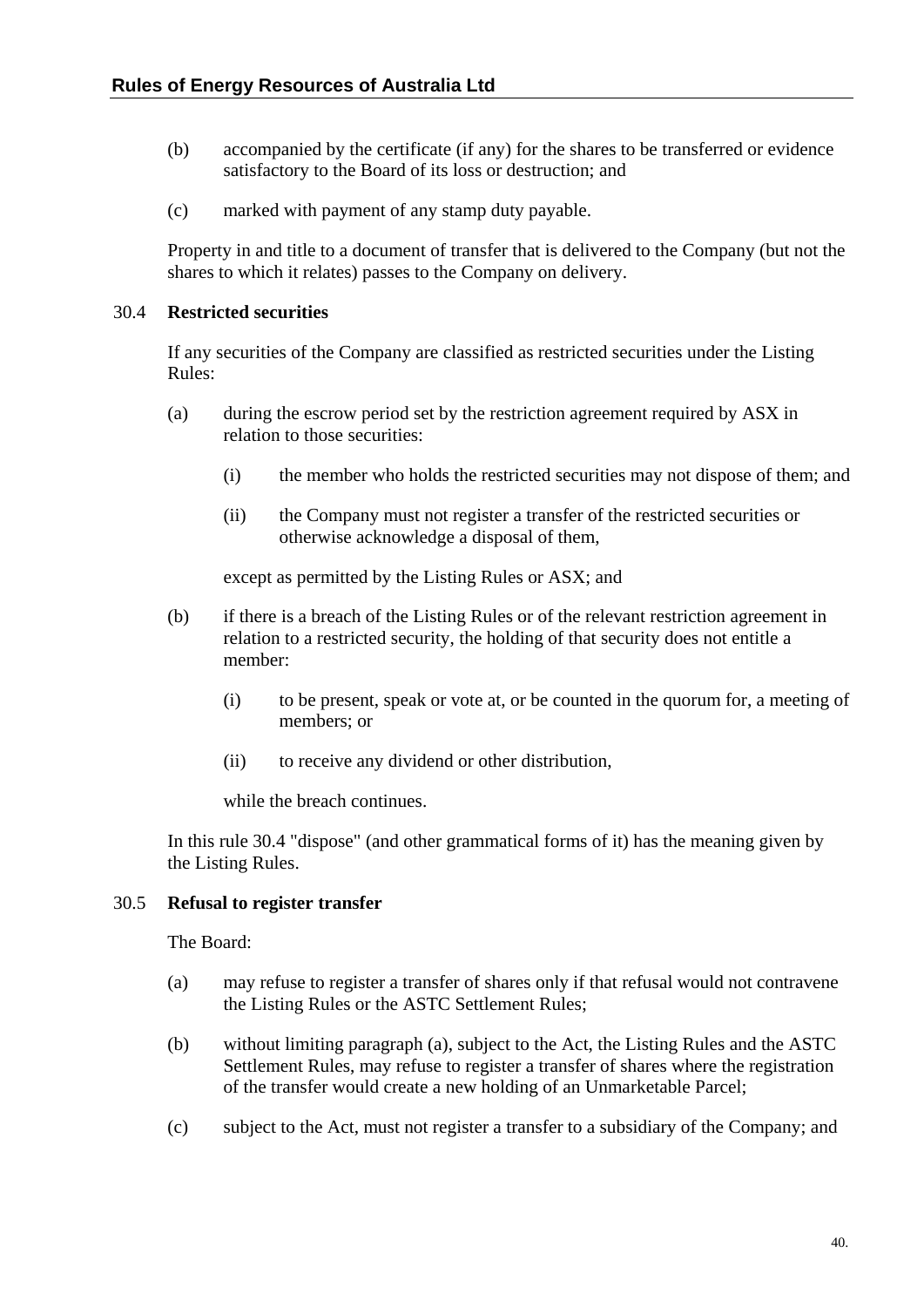<span id="page-47-0"></span>(d) must not register a transfer if the Act, the Listing Rules or the ASTC Settlement Rules forbid registration.

If the Board refuses to register a transfer, the Company must give the lodging party notice of the refusal and the reasons for it within 5 business days after the date on which the transfer was delivered to it.

#### 30.6 **Transferor remains holder until transfer registered**

The transferor of a share remains the holder of it until:

- (a) if the transfer is under the ASTC Settlement Rules, until the time those rules specify as the time that the transfer takes effect; and
- (b) otherwise, the transfer is registered and the name of the transferee is entered in the Register in respect of it.

## 30.7 **Powers of attorney**

The Company may assume, as against a member, that a power of attorney granted by that member that is lodged with or produced or exhibited to the Company remains in force, and may rely on it, until the Company receives express notice in writing at its registered office of:

- (a) the revocation of the power of attorney; or
- (b) the death, dissolution or insolvency of the member.

## <span id="page-47-1"></span>31. **TRANSMISSION OF SHARES**

## 31.1 **Death of joint holder**

The Company must recognise only the surviving joint holders as being entitled to shares registered jointly in the names of a deceased member and others. The estate of the deceased joint holder is not released from any liability in respect of the shares.

## <span id="page-47-2"></span>31.2 **Death of single holder**

The Company must not recognise any one except the legal personal representative of the deceased member as having any title to shares registered in the sole name of a deceased member. If the personal representative gives the Board the documents described in section 1071B(9) or 1071B(13) or other information that satisfies the Board of the representative's entitlement to be registered as holder of the shares:

(a) subject to rules [30.5](#page-46-2) and [31.4,](#page-48-3) the Company must register the personal representative as the holder of the shares as soon as practical after receipt of a written and signed notice to the Company from the representative requiring it to do so; and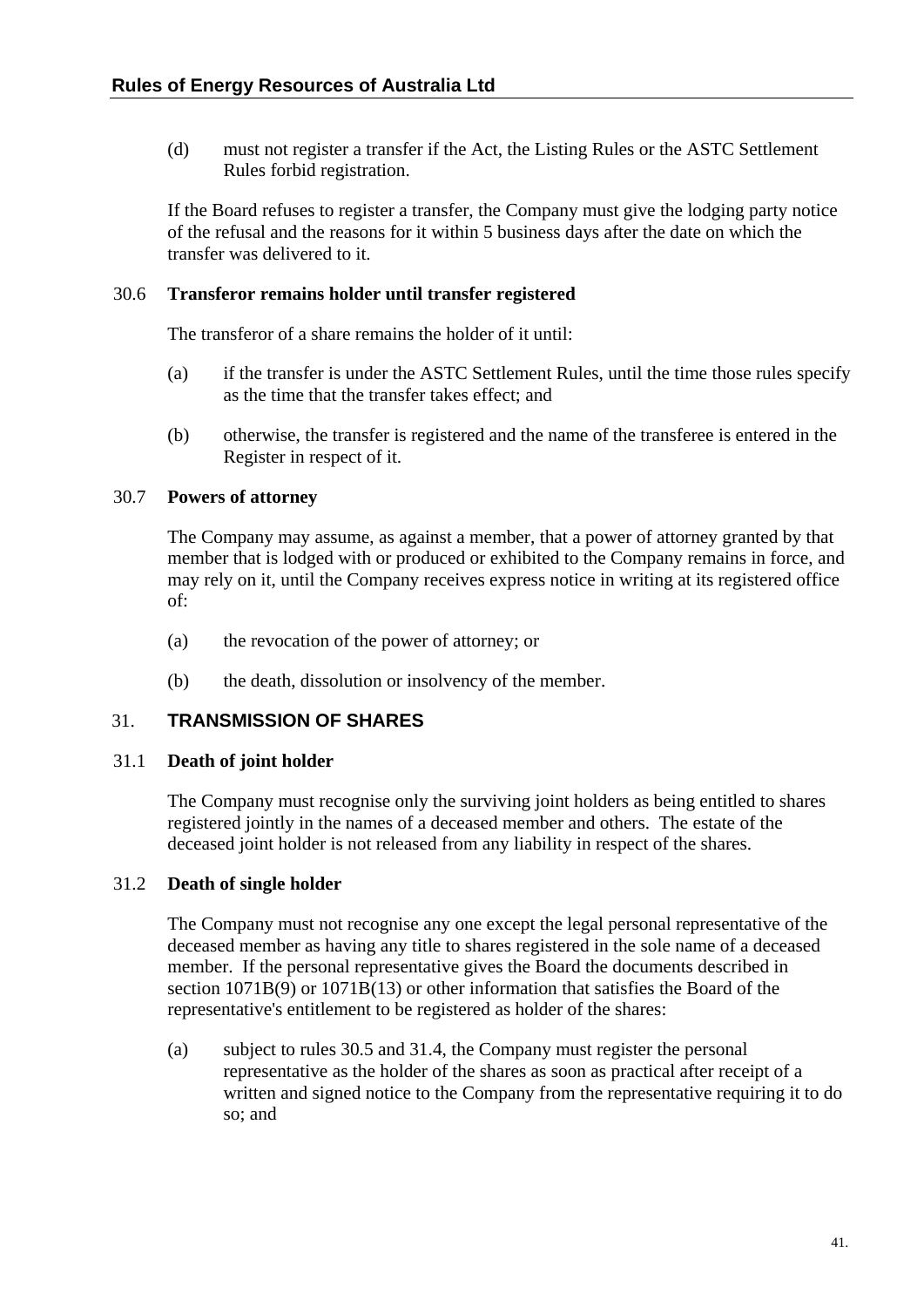- <span id="page-48-0"></span>(b) whether or not registered as the holder of the shares, the personal representative:
	- (i) may, subject to rule [30,](#page-45-1) transfer the shares to another person; and
	- (ii) has the same rights as the deceased member.

## <span id="page-48-2"></span>31.3 **Transmission of shares on insolvency or mental incapacity**

Subject to the *Bankruptcy Act* 1966 (Cth), if a person entitled to shares because of the insolvency or mental incapacity of a member gives the Board the information it reasonably requires to establish the person's entitlement to be registered as holder of the shares:

- (a) subject to rules [30.5](#page-46-2) and [31.4](#page-48-3) the Company must register that person as the holder of the shares as soon as practical after receipt of a written and signed notice to the Company from that person requiring it to do so; and
- (b) whether or not registered as the holder of the shares, that person:
	- (i) may, subject to rule [30,](#page-45-1) transfer the shares to another person; and
	- (ii) has the same rights as the insolvent or incapable member.

If the provisions of the Act dealing with rights of trustees of estates of bankruptcy apply, this rule is supplemental to them.

## <span id="page-48-3"></span>31.4 **Refusal to register holder**

The Company has the same right to refuse to register a personal representative or person entitled to shares on the insolvency or mental incapacity of a member as it would have if that person were the transferee named in a transfer signed by a living, solvent, competent member.

# 32. **UNMARKETABLE PARCELS**

## <span id="page-48-1"></span>32.1 **Board power of sale**

The Board may sell a share that is part of an Unmarketable Parcel if it does so in accordance with this rule.

The Board's power to sell lapses if a takeover (as defined in the Listing Rules) is announced after the Board gives a notice under rule [32.2](#page-48-4) and before the Board enters into an agreement to sell the share, until the offer period under the takeover ends.

# <span id="page-48-4"></span>32.2 **Notice of proposed sale**

Once in any 12 month period, the Board may give written notice to a member who holds an Unmarketable Parcel:

(a) stating that it intends to sell the Unmarketable Parcel; and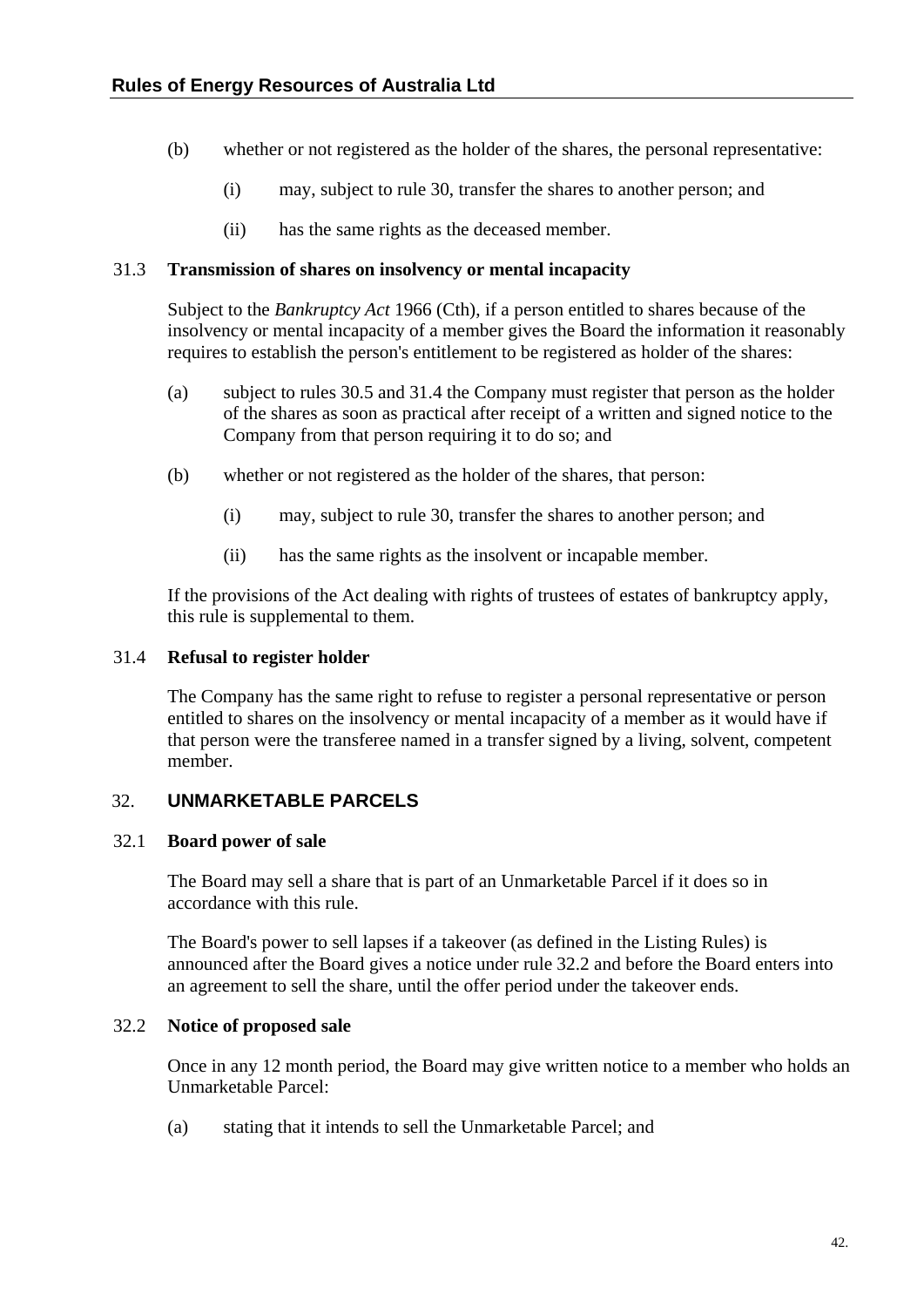<span id="page-49-0"></span>(b) specifying a date at least 6 weeks (or any lesser period permitted under the Act or the Listing Rules) after the notice is given by which the member may give the Company written notice that the member wishes to retain the holding.

Subject to rule [32.3,](#page-49-2) the Company may sell the Unmarketable Parcel after the date specified in the notice.

If the Board's power to sell lapses under rule [32.1](#page-48-1), any notice given by the Board under this rule is taken never to have been given and the Board may give a new notice after the close of the offers made under the takeover.

## <span id="page-49-2"></span>32.3 **No sale where member gives notice**

The Company must not sell an Unmarketable Parcel if, in response to a notice given by the Company under this rule [32.1,](#page-48-1) the Company receives a written notice that the member wants to keep the Unmarketable Parcel.

## <span id="page-49-1"></span>32.4 **Divestment without notice**

Subject to the Act and the Listing Rules, the Company may sell the shares comprised in an Unmarketable Parcel without giving notice to the holder of the Unmarketable Parcel if the Unmarketable Parcel was created by a transfer of shares comprising less than a marketable parcel (within the meaning of the Listing Rules) at the time that, in the case of a proper ASTC transfer, the transfer was initiated and, in the case of a paper-based transfer, the transfer was lodged.

## 32.5 **Terms of sale**

A sale of shares under this rule includes all dividends payable on and other rights attaching to them. The Company must pay the costs of the sale. Otherwise, the Board may decide the manner, time and terms of sale.

## 32.6 **Share transfers**

For the purpose of giving effect to this rule each Director and Secretary has power to effect or execute a transfer of a share

as agent for a member who holds an Unmarketable Parcel.

## 32.7 **Application of proceeds**

- (a) In the case of sale under rule [32.2,](#page-48-4) the Company must:
	- (i) deduct any Called Amount in respect of the shares sold under this rule from the proceeds of sale and pay the balance into a separate bank account it opens and maintains for the purpose only;
	- (ii) hold that balance in trust for the previous holder of the shares (the "**Divested Member**");
	- (iii) as soon as practical give written notice to the Divested Member stating: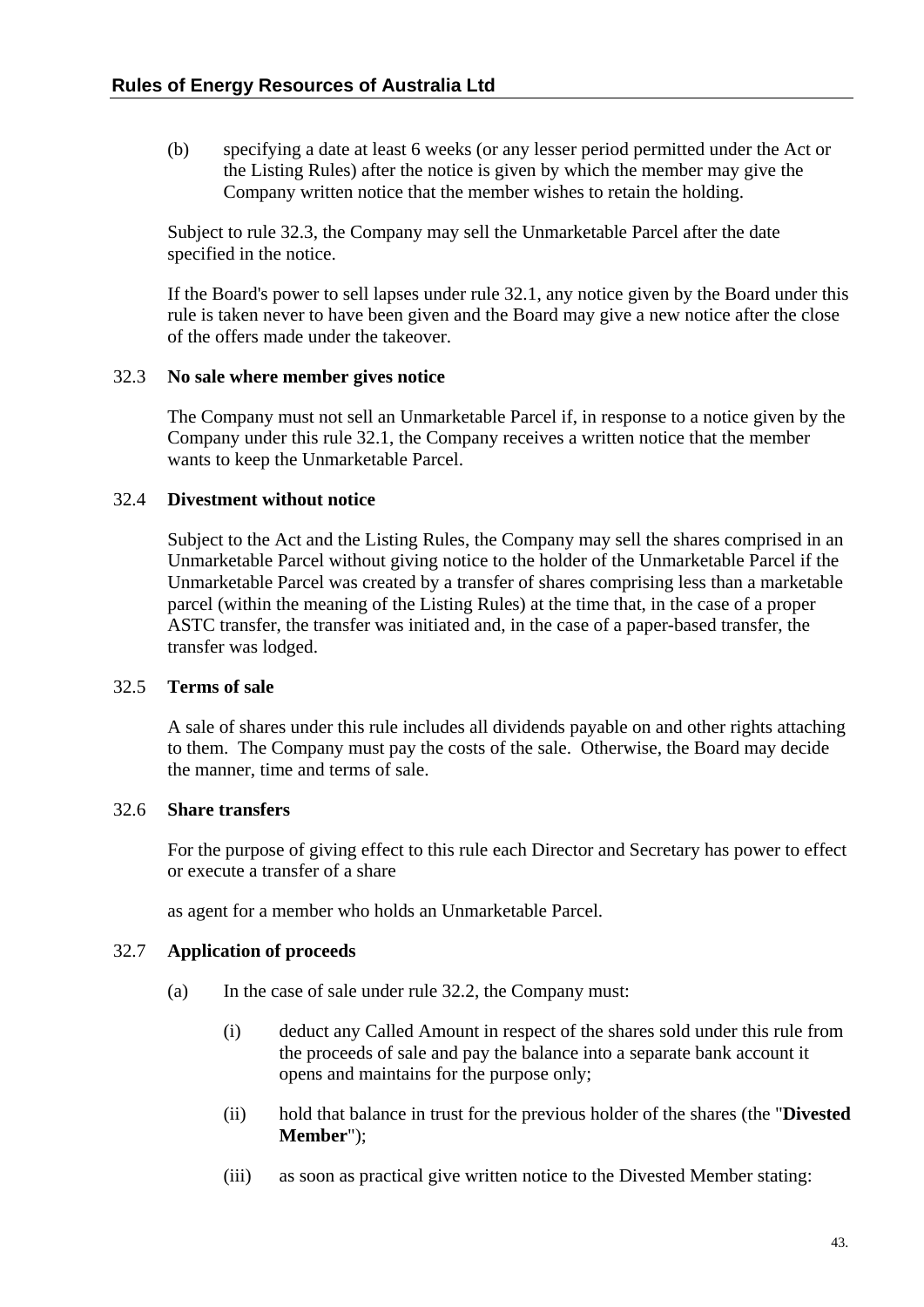- <span id="page-50-0"></span>(A) what the balance is; and
- (B) that it is holding the balance for the Divested Member while awaiting the Divested Member's instructions and return of the certificate (if any) for the shares sold or evidence of its loss or destruction;
- (iv) if the shares sold were certificated, not pay the proceeds of sale out of the trust account until it has received the certificate for them or evidence of its loss or destruction; and
- (v) subject to paragraph [\(iv\),](#page-50-1) deal with the amount in the account as the Divested Member instructs.
- <span id="page-50-1"></span>(b) In the case of a sale under rule [32.4](#page-49-1), the Company must:
	- (i) deduct any Called Amount in respect of the shares sold and, where permitted by the Listing Rules and the Board so decides, the costs of sale from the aggregate of the proceeds of sale and any dividends retained under rule [28.10\(c\);](#page-44-2) and
	- (ii) pay the balance, if any, to the previous holder of the shares.

## 32.8 **Protections for transferee**

The title of the new holder of a share sold under this rule is not affected by any irregularity in the sale. The sole remedy of any person previously interested in the share is damages which may be recovered only from the Company.

# 33. **ALTERATION OF SHARE CAPITAL**

## <span id="page-50-2"></span>33.1 **Capitalisation of profits**

The Company may capitalise profits, reserves or other amounts available for distribution to members. Subject to the terms of issue of shares and rule[33.4,](#page-51-1) members are entitled to participate in a capital distribution in the same proportions in which they are entitled to participate in dividends.

## 33.2 **Adjustment of capitalised amounts**

The Board may settle any difficulty that arises in regard to a capitalisation of profits or a distribution under rules [28.7](#page-43-4) or [29](#page-44-3) as it thinks appropriate and necessary to adjust the rights of members among themselves including:

- (a) fix the value of specific assets;
- (b) make cash payments to members on the basis of the value fixed for assets or in place of fractional entitlements so as to adjust the rights of members between themselves;
- (c) disregard fractional entitlements; and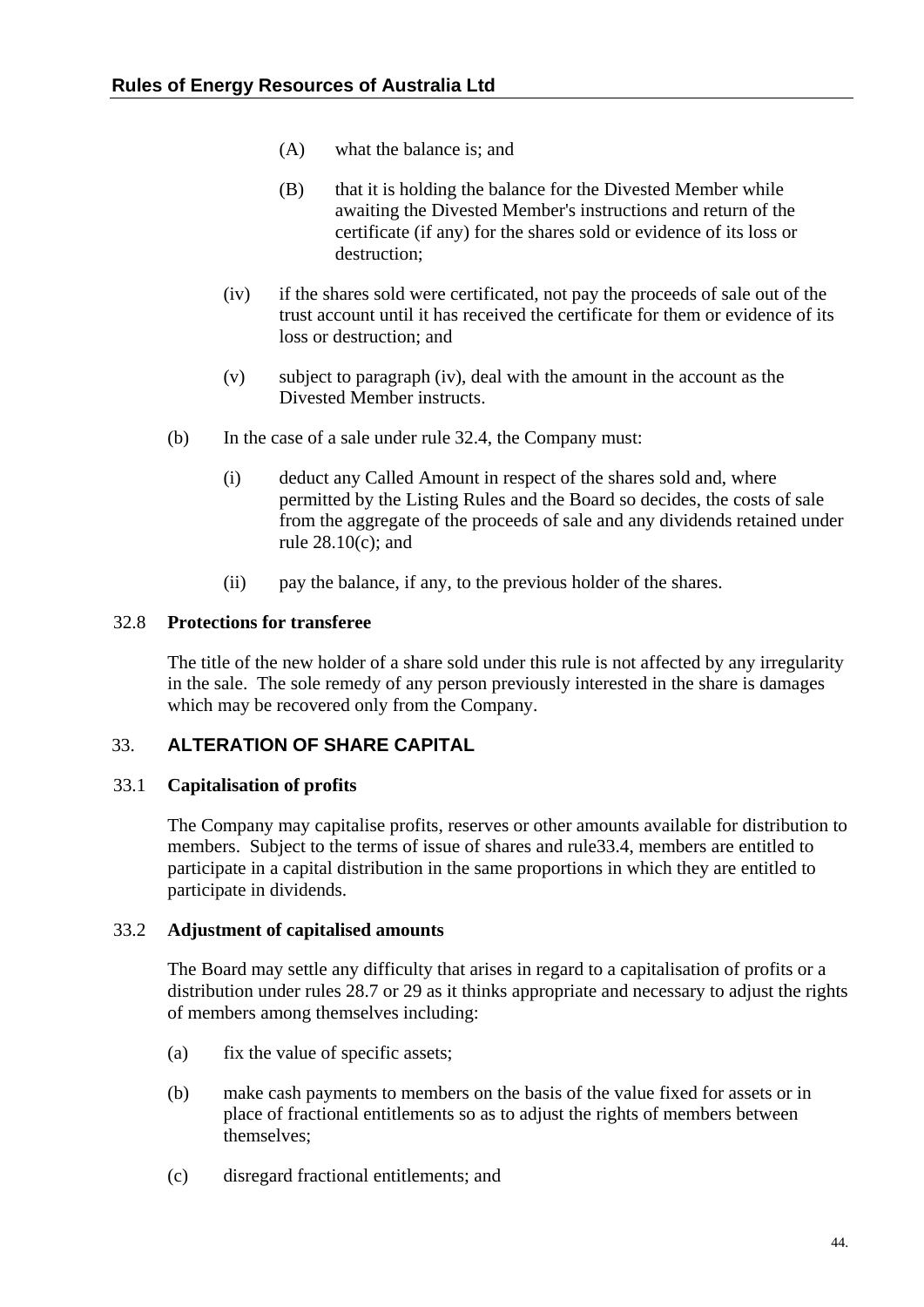(d) vest cash or specific assets in trustees.

## <span id="page-51-0"></span>33.3 **Conversion of shares**

Subject to the Act, the Listing Rules and rule [22](#page-34-1)the Company may convert:

- (a) shares into a larger or smaller number of shares;
- (b) an ordinary share into a preference share; and
- (c) a preference share into an ordinary share,

but, in the case of a conversion of partly paid shares into a larger or smaller number of shares the proportion between the amount paid and the amount unpaid on each share must be the same as before the conversion.

#### <span id="page-51-1"></span>33.4 **Adjustments on conversion**

The Board may do anything it thinks appropriate and necessary to give effect to a resolution converting shares including, if a member becomes notionally entitled to a fraction of a share as a result of the conversion:

- (a) make a cash payment or disregard fractional entitlements so as to adjust the rights of members between themselves; or
- (b) vest fractional entitlements in a trustee to be dealt with as determined by the Board; or
- (c) round up fractional entitlements to the nearest whole share by capitalising an amount under rule [33.1](#page-50-2) even though not all members participate in the capitalisation.

## 33.5 **Reduction of capital**

Subject to the Listing Rules, the Company may reduce its share capital:

- (a) by reduction of capital in accordance with the Act;
- (b) by buying back shares in accordance with the Act; or
- (c) in any other way for the time being permitted by the Act.

## 34. **CURRENCY FOR PAYMENTS**

#### 34.1 **Board may decide currency**

The Board may determine that any dividends or other amounts (including repayments of capital and distributions of capitalised amounts) payable to some or all of the members registered on a branch register of members kept at a place outside Australia are to be paid in a currency of a country other than Australia.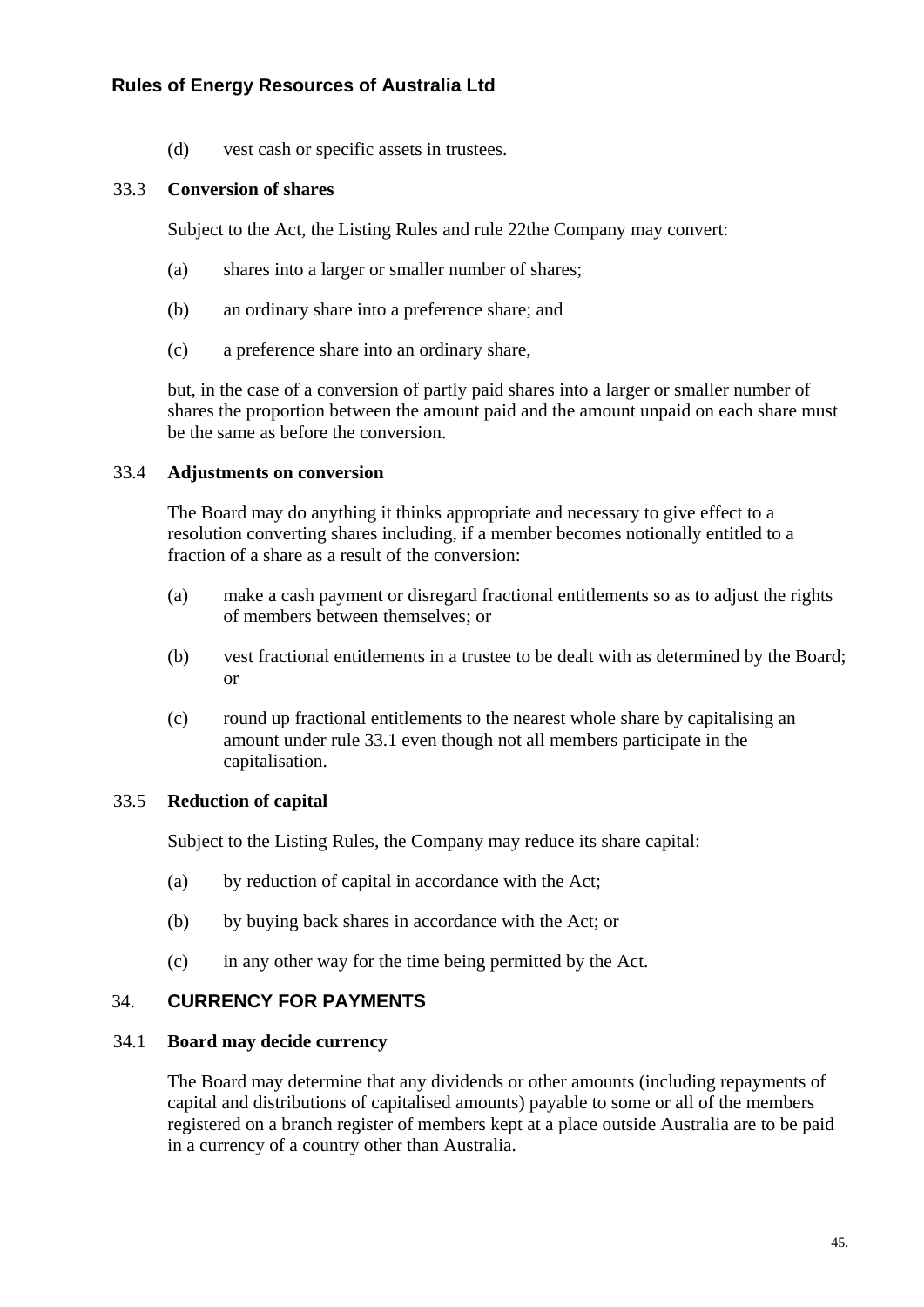<span id="page-52-0"></span>The Board may also make such a determination if the recipient of the amount agrees, or the terms of issue of the shares provide, that the amount is to be paid in currency of a country other than Australia.

## 34.2 **Conversion to Australian dollars**

If the Board decides to make a payment in a currency other than Australian dollars and it is necessary, for the purposes of these rules or for any other purpose, to calculate the Australian dollar equivalent of the payment, the Board must determine a time (earlier than the time for payment) and specify the buying or selling rate quoted by a particular body corporate authorised under the *Banking Act* 1959 (Cth) to carry on banking business, as the time and rate that apply for that purpose.

## <span id="page-52-1"></span>35. **WINDING UP**

## 35.1 **Entitlement of members**

Subject to the terms of issue of shares and this rule [35,](#page-52-1) the surplus assets of the Company remaining after payment of its debts are divisible among the members in proportion to the number of fully paid shares held by them and, for this purpose, a partly paid share is counted as a fraction of a fully paid share equal to the proportion which the amount paid on it bears to the total issue price of the share.

## <span id="page-52-2"></span>35.2 **Distribution of assets generally**

If the Company is wound up, the liquidator may, with the sanction of a special resolution:

- (a) divide the assets of the Company among the members in kind;
- (b) for that purpose fix the value of assets and decide how the division is to be carried out as between the members and different classes of members; and
- (c) vest assets of the Company in trustees on any trusts for the benefit of the members as the liquidator thinks appropriate.

## 35.3 **No distribution of liabilities**

The liquidator cannot compel a member to accept marketable securities in respect of which there is a liability as part of a distribution of assets of the Company.

## 35.4 **Distribution not in accordance with legal rights**

If the liquidator decides on a division or vesting of assets of the Company under rule [35.2](#page-52-2) which does not accord with the legal rights of the contributories, any contributory who would be prejudiced by it may dissent and has ancillary rights as if that decision were a special resolution passed to approve the liquidator entering into an arrangement under which, in compensation or part compensation for the sale or transfer of the whole or a part of the business or property of the Company to a body corporate, the liquidator is to receive shares, debentures, policies or like interests in the body for distribution among the members of the Company.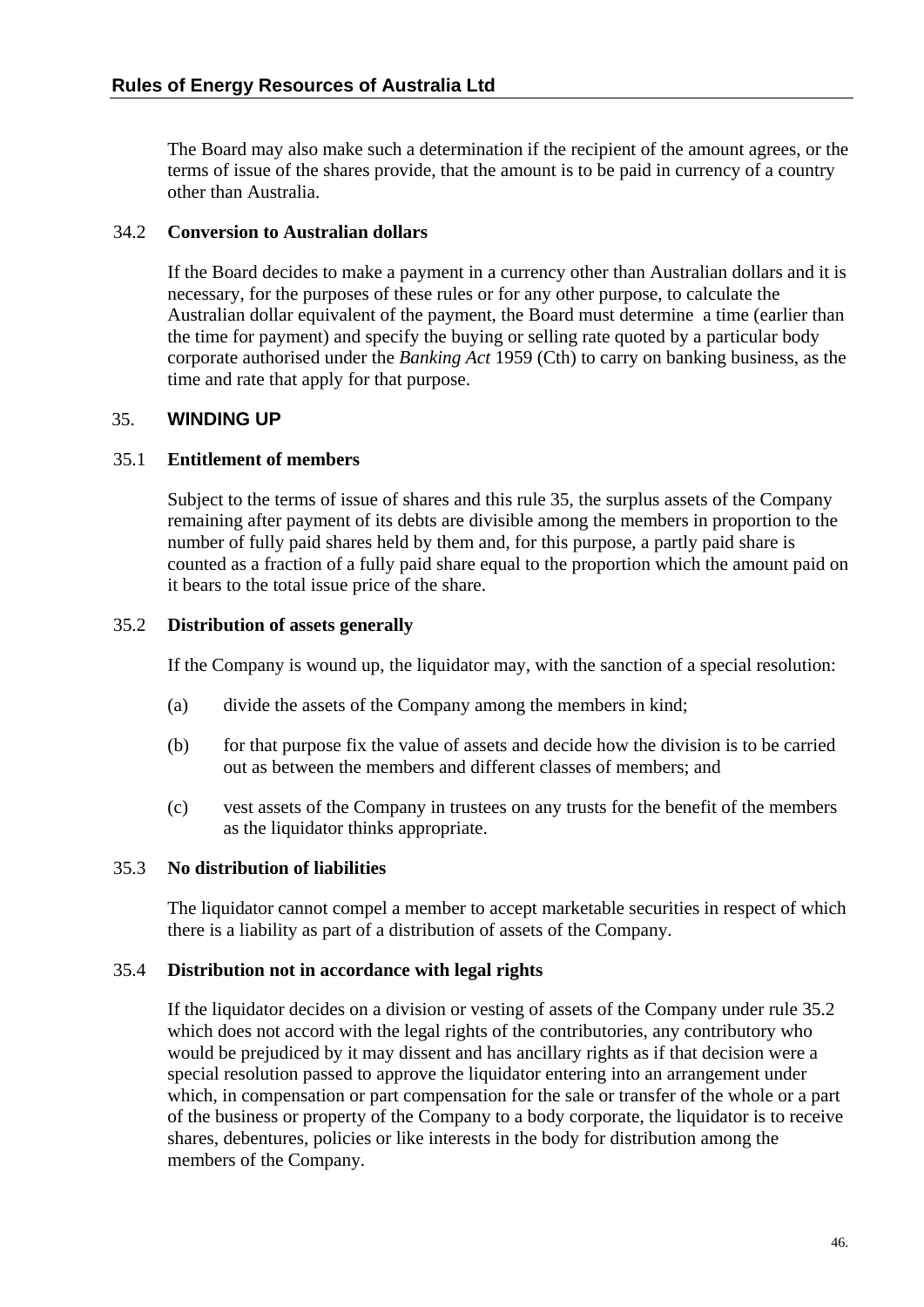## <span id="page-53-0"></span>36. **NOTICES**

## <span id="page-53-1"></span>36.1 **Notices by Company**

A notice is properly given by the Company to a person if:

- (a) it is in writing signed on behalf of the Company (by original or printed signature);
- (b) it is addressed to the person to whom it is to be given; and
- $(c)$  it is :
	- (i) delivered personally;
	- (ii) sent by prepaid mail (by airmail, if the addressee is overseas) to that person's address;
	- (iii) sent by fax to the fax number (if any) nominated by that person; or
	- (iv) sent by electronic message to the electronic address (if any) nominated by that person.

#### <span id="page-53-2"></span>36.2 **Overseas members**

A member whose registered address is not in Australia may notify the Company in writing of an address in Australia to which notices may be sent.

## 36.3 **When notice is given**

A notice to a person by the Company is regarded as given and received:

- (a) if it is delivered personally on the day on which it is delivered if delivered before 5.00pm (local time) on a business day, or otherwise, on the next business day;
- (b) if it is sent by prepaid mail, fax or electronic message to an address within Australia - on the next business day after it is posted or sent; and
- (c) if it is sent by airmail to an address outside Australia on the fifth business day after it is posted.

A certificate in writing signed by a Director or Secretary stating that a notice was sent is conclusive evidence of service.

## 36.4 **Notice to joint holders**

Notice to joint holders of shares must be given to the joint member named first in the Register. Every person who becomes entitled to a share is bound by every notice in respect of that share that was properly given to a person registered as the holder the share before the transfer or transmission of the share was entered in the Register.